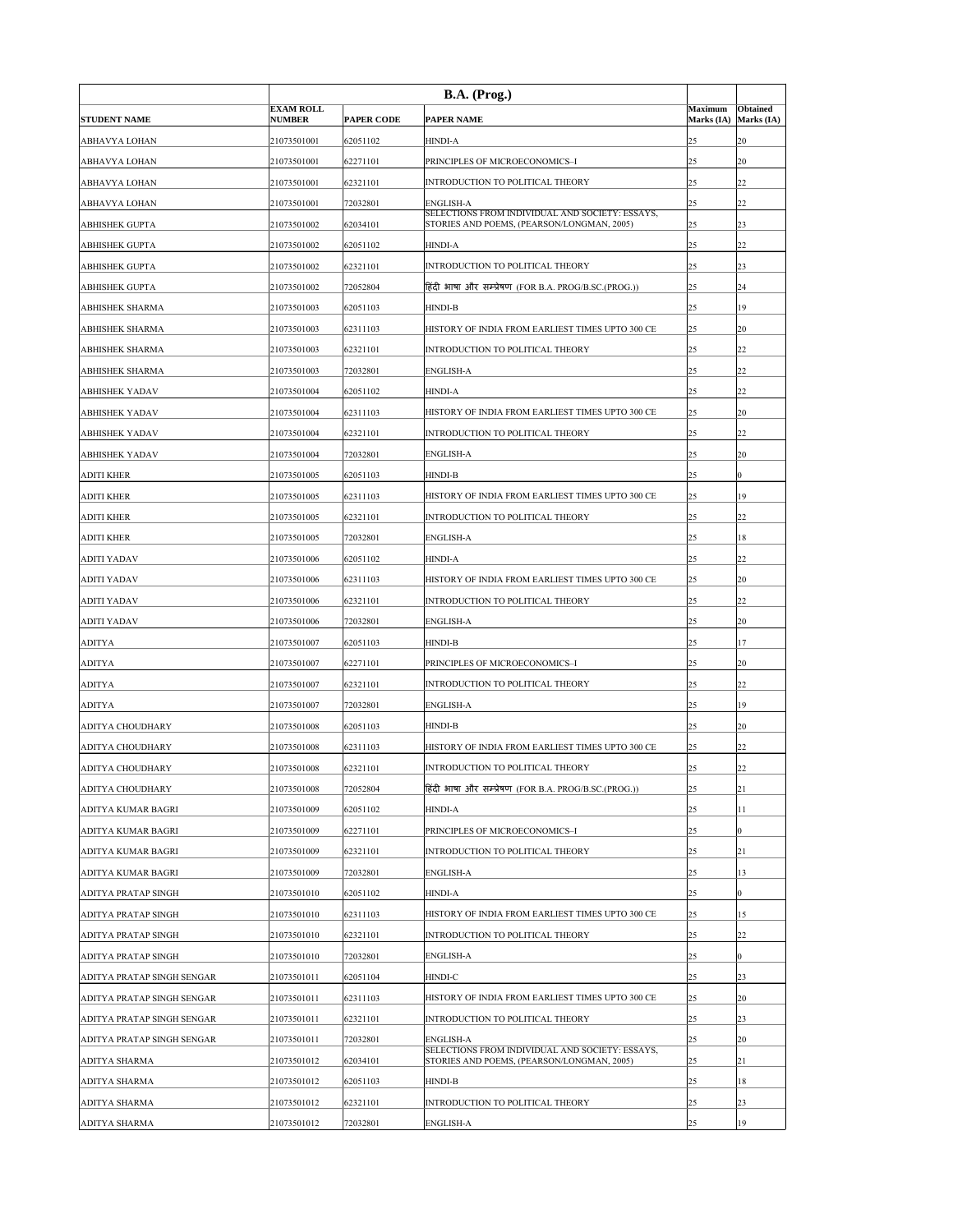| <b>AKANKSHA SRIVASTAVA</b> | 21073501013 | 62051102 | <b>HINDI-A</b>                                                              | 25 | 22             |
|----------------------------|-------------|----------|-----------------------------------------------------------------------------|----|----------------|
| AKANKSHA SRIVASTAVA        | 21073501013 | 62271101 | PRINCIPLES OF MICROECONOMICS-I                                              | 25 | 21             |
| <b>AKANKSHA SRIVASTAVA</b> | 21073501013 | 62411118 | OFFICE MANAGEMENT & SECRETARIAL PRACTICE :<br><b>BUSINESS COMMUNICATION</b> | 25 | 21             |
| <b>AKANKSHA SRIVASTAVA</b> | 21073501013 | 72032801 | <b>ENGLISH-A</b>                                                            | 25 | $ 0\rangle$    |
| <b>AKSHARA BHARDWAJ</b>    | 21073501014 | 62051103 | <b>HINDI-B</b>                                                              | 25 | 19             |
| <b>AKSHARA BHARDWAJ</b>    | 21073501014 | 62271101 | PRINCIPLES OF MICROECONOMICS-I                                              | 25 | 21             |
|                            |             |          | OFFICE MANAGEMENT & SECRETARIAL PRACTICE :                                  |    |                |
| <b>AKSHARA BHARDWAJ</b>    | 21073501014 | 62411118 | <b>BUSINESS COMMUNICATION</b>                                               | 25 | 17             |
| <b>AKSHARA BHARDWAJ</b>    | 21073501014 | 72032801 | <b>ENGLISH-A</b>                                                            | 25 | 18             |
| <b>AKSHAT KAUSHIK</b>      | 21073501015 | 62051103 | <b>HINDI-B</b>                                                              | 25 | $\overline{0}$ |
| <b>AKSHAT KAUSHIK</b>      | 21073501015 | 62271101 | PRINCIPLES OF MICROECONOMICS-I                                              | 25 | $ 0\rangle$    |
| <b>AKSHAT KAUSHIK</b>      | 21073501015 | 62321101 | INTRODUCTION TO POLITICAL THEORY                                            | 25 | 22             |
| <b>AKSHAT KAUSHIK</b>      | 21073501015 | 72032801 | <b>ENGLISH-A</b>                                                            | 25 | $\overline{0}$ |
| <b>AKSHAY CHOUDHARY</b>    | 21073501016 | 62051103 | <b>HINDI-B</b>                                                              | 25 | 18             |
| <b>AKSHAY CHOUDHARY</b>    | 21073501016 | 62271101 | PRINCIPLES OF MICROECONOMICS-I                                              | 25 | 22             |
| <b>AKSHAY CHOUDHARY</b>    | 21073501016 | 62321101 | INTRODUCTION TO POLITICAL THEORY                                            | 25 | 22             |
| <b>AKSHAY CHOUDHARY</b>    | 21073501016 | 72032801 | <b>ENGLISH-A</b>                                                            | 25 | 18             |
| <b>AKSHAY PRATAP SINGH</b> | 21073501017 | 62051103 | <b>HINDI-B</b>                                                              | 25 | <b>20</b>      |
| <b>AKSHAY PRATAP SINGH</b> | 21073501017 | 62311103 | HISTORY OF INDIA FROM EARLIEST TIMES UPTO 300 CE                            | 25 | 21             |
| <b>AKSHAY PRATAP SINGH</b> | 21073501017 | 62321101 | INTRODUCTION TO POLITICAL THEORY                                            | 25 | 23             |
| <b>AKSHAY PRATAP SINGH</b> | 21073501017 | 72032801 | <b>ENGLISH-A</b>                                                            | 25 | 24             |
| <b>AKSHITA UNIYAL</b>      | 21073501018 | 62051103 | <b>HINDI-B</b>                                                              | 25 | 19             |
| <b>AKSHITA UNIYAL</b>      | 21073501018 | 62311103 | HISTORY OF INDIA FROM EARLIEST TIMES UPTO 300 CE                            | 25 | 21             |
| <b>AKSHITA UNIYAL</b>      | 21073501018 | 62321101 | INTRODUCTION TO POLITICAL THEORY                                            | 25 | 22             |
| <b>AKSHITA UNIYAL</b>      | 21073501018 | 72032801 | <b>ENGLISH-A</b>                                                            | 25 | 17             |
| <b>ALTAF HUSSAIN</b>       | 21073501019 | 62051104 | <b>HINDI-C</b>                                                              | 25 | $ 0\rangle$    |
| <b>ALTAF HUSSAIN</b>       | 21073501019 | 62311103 | HISTORY OF INDIA FROM EARLIEST TIMES UPTO 300 CE                            | 25 | $ 0\rangle$    |
| <b>ALTAF HUSSAIN</b>       | 21073501019 | 62321101 | INTRODUCTION TO POLITICAL THEORY                                            | 25 | 22             |
| <b>ALTAF HUSSAIN</b>       | 21073501019 | 72032801 | <b>ENGLISH-A</b>                                                            | 25 | $ 0\rangle$    |
| <b>AMAN PRATAP SINGH</b>   | 21073501020 | 62051102 | <b>HINDI-A</b>                                                              | 25 | $\overline{0}$ |
| <b>AMAN PRATAP SINGH</b>   | 21073501020 | 62311103 | HISTORY OF INDIA FROM EARLIEST TIMES UPTO 300 CE                            | 25 | 18             |
| <b>AMAN PRATAP SINGH</b>   | 21073501020 | 62321101 | <b>INTRODUCTION TO POLITICAL THEORY</b>                                     | 25 | 22             |
| <b>AMAN PRATAP SINGH</b>   | 21073501020 | 72032801 | <b>ENGLISH-A</b>                                                            | 25 | $ 0\rangle$    |
| <b>AMAN RAWAT</b>          | 21073501021 | 62051102 | <b>HINDI-A</b>                                                              | 25 | 22             |
| <b>AMAN RAWAT</b>          | 21073501021 | 62311103 | HISTORY OF INDIA FROM EARLIEST TIMES UPTO 300 CE                            | 25 | 21             |
| <b>AMAN RAWAT</b>          | 21073501021 | 62321101 | INTRODUCTION TO POLITICAL THEORY                                            | 25 | 22             |
| <b>AMAN RAWAT</b>          | 21073501021 | 72032801 | <b>ENGLISH-A</b>                                                            | 25 | <b>20</b>      |
| <b>AMIT YADAV</b>          | 21073501022 | 62051103 | <b>HINDI-B</b>                                                              | 25 | 18             |
| <b>AMIT YADAV</b>          | 21073501022 | 62271101 | PRINCIPLES OF MICROECONOMICS-I                                              | 25 | 19             |
| <b>AMIT YADAV</b>          | 21073501022 | 62321101 | INTRODUCTION TO POLITICAL THEORY                                            | 25 | 22             |
| <b>AMIT YADAV</b>          | 21073501022 | 72032801 | <b>ENGLISH-A</b>                                                            | 25 | 22             |
| <b>ANAND KUMAR</b>         | 21073501023 | 62051103 | <b>HINDI-B</b>                                                              | 25 | 19             |
| <b>ANAND KUMAR</b>         | 21073501023 | 62311103 | HISTORY OF INDIA FROM EARLIEST TIMES UPTO 300 CE                            | 25 | 22             |
| <b>ANAND KUMAR</b>         | 21073501023 | 62321101 | INTRODUCTION TO POLITICAL THEORY                                            | 25 | 22             |
| <b>ANAND KUMAR</b>         | 21073501023 | 72032801 | <b>ENGLISH-A</b>                                                            | 25 | 19             |
| <b>ANANT TYAGI</b>         | 21073501024 | 62051103 | <b>HINDI-B</b>                                                              | 25 | $ 0\rangle$    |
| <b>ANANT TYAGI</b>         | 21073501024 | 62311103 | HISTORY OF INDIA FROM EARLIEST TIMES UPTO 300 CE                            | 25 | 18             |
| <b>ANANT TYAGI</b>         | 21073501024 | 62321101 | INTRODUCTION TO POLITICAL THEORY                                            | 25 | 22             |
| <b>ANANT TYAGI</b>         | 21073501024 | 72032801 | <b>ENGLISH-A</b>                                                            | 25 | 18             |
| <b>ANJALI</b>              | 21073501025 | 62051102 | <b>HINDI-A</b>                                                              | 25 | 22             |
| <b>ANJALI</b>              | 21073501025 | 62311103 | HISTORY OF INDIA FROM EARLIEST TIMES UPTO 300 CE                            | 25 | 22             |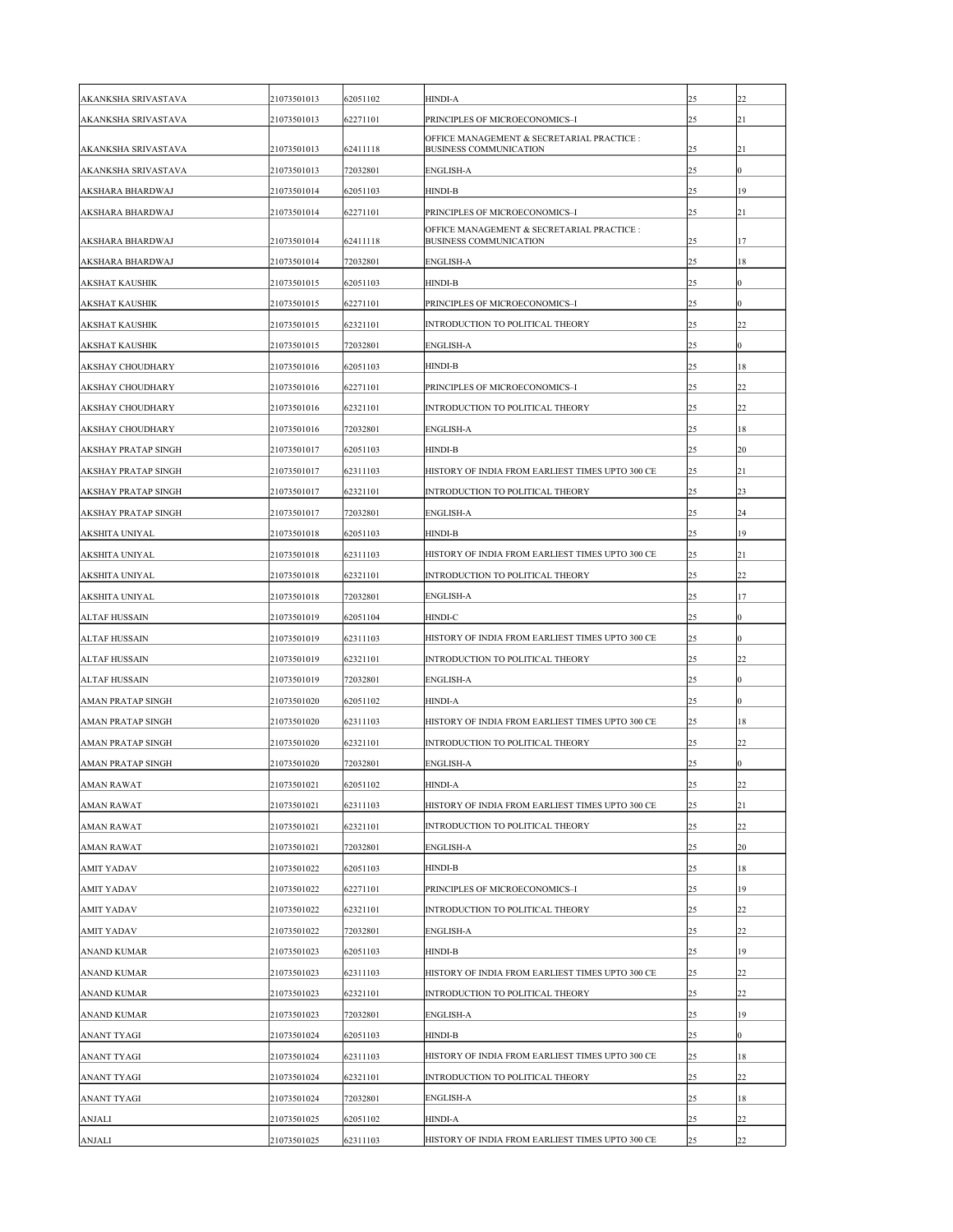| <b>ANJALI</b>               | 21073501025 | 62321101 | <b>INTRODUCTION TO POLITICAL THEORY</b>                                                       | 25 | $ 23\rangle$ |
|-----------------------------|-------------|----------|-----------------------------------------------------------------------------------------------|----|--------------|
| <b>ANJALI</b>               | 21073501025 | 72052804 | हिंदी भाषा और सम्प्रेषण (FOR B.A. PROG/B.SC.(PROG.))                                          | 25 | 22           |
| <b>ANJANI GUPTA</b>         | 21073501026 | 62051103 | <b>HINDI-B</b>                                                                                | 25 | 18           |
| <b>ANJANI GUPTA</b>         | 21073501026 | 62271101 | PRINCIPLES OF MICROECONOMICS-I                                                                | 25 | $ 25\rangle$ |
| <b>ANJANI GUPTA</b>         | 21073501026 | 62321101 | <b>INTRODUCTION TO POLITICAL THEORY</b>                                                       | 25 | 22           |
| <b>ANJANI GUPTA</b>         | 21073501026 | 72052804 | हिंदी भाषा और सम्प्रेषण (FOR B.A. PROG/B.SC.(PROG.))                                          | 25 | 21           |
| <b>ANKIT KUMAR</b>          | 21073501027 | 62051102 | <b>HINDI-A</b>                                                                                | 25 | 22           |
| <b>ANKIT KUMAR</b>          | 21073501027 | 62311103 | HISTORY OF INDIA FROM EARLIEST TIMES UPTO 300 CE                                              | 25 | 8            |
| <b>ANKIT KUMAR</b>          | 21073501027 | 62321101 | INTRODUCTION TO POLITICAL THEORY                                                              | 25 | 22           |
| <b>ANKIT KUMAR</b>          | 21073501027 | 72052804 | हिंदी भाषा और सम्प्रेषण (FOR B.A. PROG/B.SC.(PROG.))                                          | 25 | 23           |
| <b>ANKIT LAMBA</b>          | 21073501028 | 62034101 | SELECTIONS FROM INDIVIDUAL AND SOCIETY: ESSAYS,<br>STORIES AND POEMS, (PEARSON/LONGMAN, 2005) | 25 | 22           |
| <b>ANKIT LAMBA</b>          | 21073501028 | 62051102 | <b>HINDI-A</b>                                                                                | 25 | <b>20</b>    |
| <b>ANKIT LAMBA</b>          | 21073501028 | 62321101 | INTRODUCTION TO POLITICAL THEORY                                                              | 25 | $ 0\rangle$  |
| <b>ANKIT LAMBA</b>          | 21073501028 | 72032801 | <b>ENGLISH-A</b>                                                                              | 25 | <b>20</b>    |
| <b>ANKITA DHAKA</b>         | 21073501029 | 62034101 | SELECTIONS FROM INDIVIDUAL AND SOCIETY: ESSAYS,<br>STORIES AND POEMS, (PEARSON/LONGMAN, 2005) | 25 | 21           |
| <b>ANKITA DHAKA</b>         | 21073501029 | 62051102 | <b>HINDI-A</b>                                                                                | 25 | 21           |
| <b>ANKITA DHAKA</b>         | 21073501029 | 62271101 | PRINCIPLES OF MICROECONOMICS-I                                                                | 25 | 23           |
| <b>ANKITA DHAKA</b>         | 21073501029 | 72032801 | <b>ENGLISH-A</b>                                                                              | 25 | 21           |
| <b>ANNIE IBRAHIM</b>        | 21073501030 | 62034101 | SELECTIONS FROM INDIVIDUAL AND SOCIETY: ESSAYS,<br>STORIES AND POEMS, (PEARSON/LONGMAN, 2005) | 25 | 22           |
| <b>ANNIE IBRAHIM</b>        | 21073501030 | 62051102 | <b>HINDI-A</b>                                                                                | 25 | 21           |
| <b>ANNIE IBRAHIM</b>        | 21073501030 | 62271101 | PRINCIPLES OF MICROECONOMICS-I                                                                | 25 | $ 25\rangle$ |
| <b>ANNIE IBRAHIM</b>        | 21073501030 | 72032801 | <b>ENGLISH-A</b>                                                                              | 25 | 21           |
| <b>ANOUSHKA</b>             | 21073501031 | 62051103 | <b>HINDI-B</b>                                                                                | 25 | <b>20</b>    |
| <b>ANOUSHKA</b>             | 21073501031 | 62311103 | HISTORY OF INDIA FROM EARLIEST TIMES UPTO 300 CE                                              | 25 | 20           |
| <b>ANOUSHKA</b>             | 21073501031 | 62321101 | INTRODUCTION TO POLITICAL THEORY                                                              | 25 | 23           |
| <b>ANOUSHKA</b>             | 21073501031 | 72032801 | <b>ENGLISH-A</b>                                                                              | 25 | 24           |
| <b>ANURAG SINGH</b>         | 21073501032 | 62051103 | <b>HINDI-B</b>                                                                                | 25 | 17           |
| <b>ANURAG SINGH</b>         | 21073501032 | 62311103 | HISTORY OF INDIA FROM EARLIEST TIMES UPTO 300 CE                                              | 25 | 20           |
| <b>ANURAG SINGH</b>         | 21073501032 | 62321101 | INTRODUCTION TO POLITICAL THEORY                                                              | 25 | $ 23\rangle$ |
| <b>ANURAG SINGH</b>         | 21073501032 | 72032801 | <b>ENGLISH-A</b>                                                                              | 25 | 13           |
| <b>ANURAG SINGH RATHORE</b> | 21073501033 | 62051103 | <b>HINDI-B</b>                                                                                | 25 |              |
| <b>ANURAG SINGH RATHORE</b> | 21073501033 | 62311103 | HISTORY OF INDIA FROM EARLIEST TIMES UPTO 300 CE                                              | 25 | 21           |
| <b>ANURAG SINGH RATHORE</b> | 21073501033 | 62321101 | INTRODUCTION TO POLITICAL THEORY                                                              | 25 | 22           |
| <b>ANURAG SINGH RATHORE</b> | 21073501033 | 72032801 | <b>ENGLISH-A</b>                                                                              | 25 | <b>20</b>    |
| <b>ARHAMA KHAN</b>          | 21073501034 | 62034101 | SELECTIONS FROM INDIVIDUAL AND SOCIETY: ESSAYS,<br>STORIES AND POEMS, (PEARSON/LONGMAN, 2005) | 25 | 23           |
| <b>ARHAMA KHAN</b>          | 21073501034 | 62051103 | <b>HINDI-B</b>                                                                                | 25 | 17           |
| <b>ARHAMA KHAN</b>          | 21073501034 | 62271101 | PRINCIPLES OF MICROECONOMICS-I                                                                | 25 | 24           |
| <b>ARHAMA KHAN</b>          | 21073501034 | 72032801 | <b>ENGLISH-A</b>                                                                              | 25 | 19           |
| <b>ARJUN</b>                | 21073501035 | 62051102 | <b>HINDI-A</b>                                                                                | 25 | 23           |
| <b>ARJUN</b>                | 21073501035 | 62311103 | HISTORY OF INDIA FROM EARLIEST TIMES UPTO 300 CE                                              | 25 | <b>20</b>    |
| <b>ARJUN</b>                | 21073501035 | 62321101 | INTRODUCTION TO POLITICAL THEORY                                                              | 25 | 22           |
| <b>ARJUN</b>                | 21073501035 | 72032801 | <b>ENGLISH-A</b>                                                                              | 25 | 18           |
| <b>ARUN KUMAR</b>           | 21073501036 | 62051103 | <b>HINDI-B</b>                                                                                | 25 | 19           |
| <b>ARUN KUMAR</b>           | 21073501036 | 62271101 | PRINCIPLES OF MICROECONOMICS-I                                                                | 25 | 18           |
| <b>ARUN KUMAR</b>           | 21073501036 | 62321101 | <b>INTRODUCTION TO POLITICAL THEORY</b>                                                       | 25 | 22           |
| <b>ARUN KUMAR</b>           | 21073501036 | 72032801 | <b>ENGLISH-A</b>                                                                              | 25 | 23           |
| <b>ARYAN</b>                | 21073501037 | 62051102 | <b>HINDI-A</b>                                                                                | 25 | 15           |
| <b>ARYAN</b>                | 21073501037 | 62271101 | PRINCIPLES OF MICROECONOMICS-I                                                                | 25 | 19           |
| <b>ARYAN</b>                | 21073501037 | 62321101 | <b>INTRODUCTION TO POLITICAL THEORY</b>                                                       | 25 | 22           |
| <b>ARYAN</b>                | 21073501037 | 72032801 | <b>ENGLISH-A</b>                                                                              | 25 | 14           |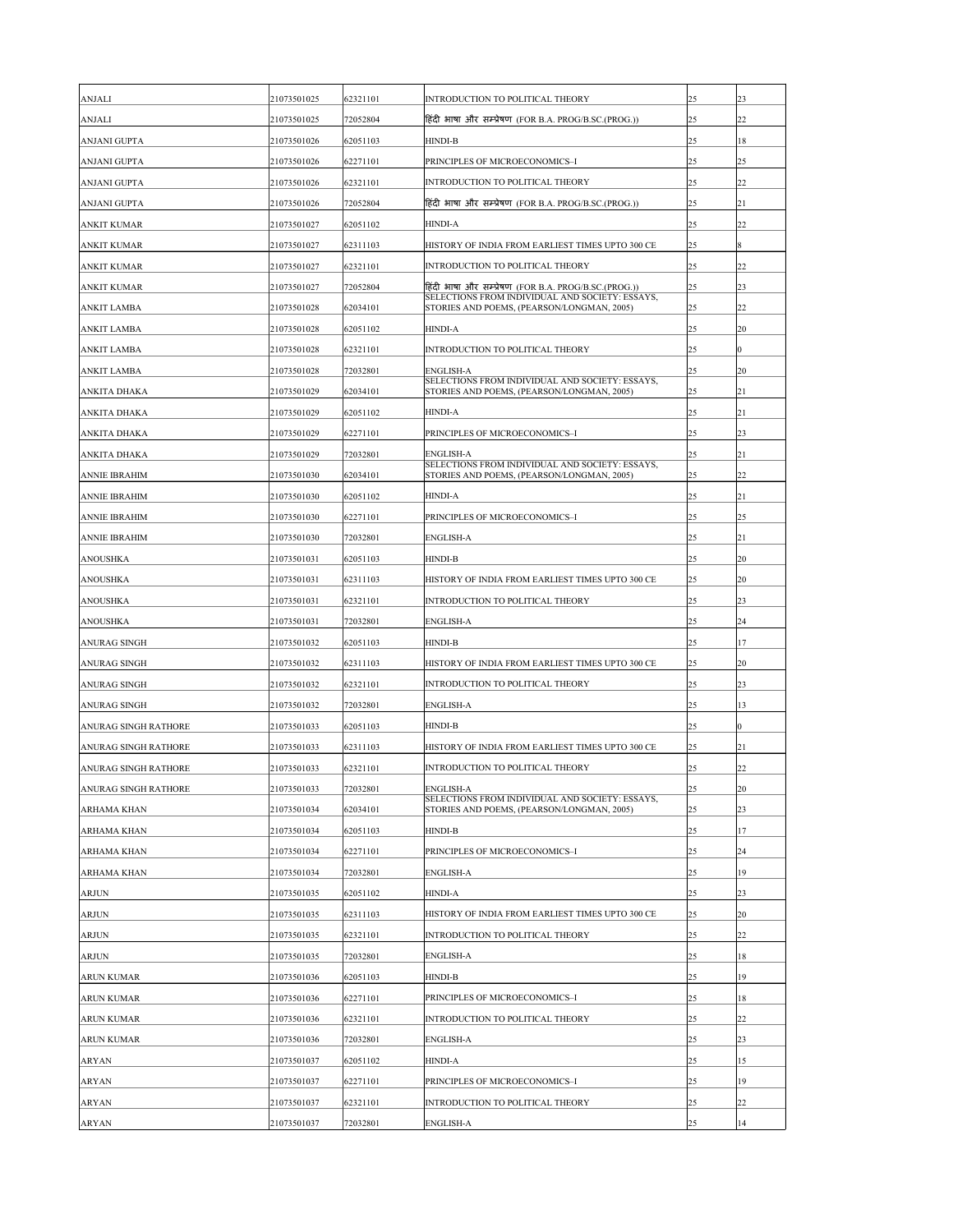| <b>ARYAN GOEL</b>       | 21073501038 | 62034101 | SELECTIONS FROM INDIVIDUAL AND SOCIETY: ESSAYS,<br>STORIES AND POEMS, (PEARSON/LONGMAN, 2005) | 25 | 22             |
|-------------------------|-------------|----------|-----------------------------------------------------------------------------------------------|----|----------------|
| <b>ARYAN GOEL</b>       | 21073501038 | 62051102 | <b>HINDI-A</b>                                                                                | 25 | 21             |
| <b>ARYAN GOEL</b>       | 21073501038 | 62321101 | INTRODUCTION TO POLITICAL THEORY                                                              | 25 | 23             |
| <b>ARYAN GOEL</b>       | 21073501038 | 72032801 | <b>ENGLISH-A</b>                                                                              | 25 | 20             |
| <b>ARYAN SUMAN</b>      | 21073501039 | 62051102 | <b>HINDI-A</b>                                                                                | 25 | 22             |
| <b>ARYAN SUMAN</b>      | 21073501039 | 62311103 | HISTORY OF INDIA FROM EARLIEST TIMES UPTO 300 CE                                              | 25 | 21             |
| <b>ARYAN SUMAN</b>      | 21073501039 | 62321101 | INTRODUCTION TO POLITICAL THEORY                                                              | 25 | 23             |
| <b>ARYAN SUMAN</b>      | 21073501039 | 72032801 | <b>ENGLISH-A</b>                                                                              | 25 | 16             |
| <b>ARYAN YADAV</b>      | 21073501040 | 62051103 | <b>HINDI-B</b>                                                                                | 25 | 18             |
| <b>ARYAN YADAV</b>      | 21073501040 | 62271101 | PRINCIPLES OF MICROECONOMICS-I                                                                | 25 | 22             |
| <b>ARYAN YADAV</b>      | 21073501040 | 62321101 | INTRODUCTION TO POLITICAL THEORY                                                              | 25 | 21             |
| <b>ARYAN YADAV</b>      | 21073501040 | 72032801 | <b>ENGLISH-A</b>                                                                              | 25 | 17             |
| <b>ASHISH KUMAR</b>     | 21073501041 | 62051103 | <b>HINDI-B</b>                                                                                | 25 | 20             |
| <b>ASHISH KUMAR</b>     | 21073501041 | 62271101 | PRINCIPLES OF MICROECONOMICS-I                                                                | 25 | 22             |
| <b>ASHISH KUMAR</b>     | 21073501041 | 62321101 | INTRODUCTION TO POLITICAL THEORY                                                              | 25 | 21             |
| <b>ASHISH KUMAR</b>     | 21073501041 | 72052804 | हिंदी भाषा और सम्प्रेषण (FOR B.A. PROG/B.SC.(PROG.))                                          | 25 | 18             |
| <b>ASHMITA YADAV</b>    | 21073501042 | 62034101 | SELECTIONS FROM INDIVIDUAL AND SOCIETY: ESSAYS,<br>STORIES AND POEMS, (PEARSON/LONGMAN, 2005) | 25 | 22             |
| <b>ASHMITA YADAV</b>    | 21073501042 | 62051102 | <b>HINDI-A</b>                                                                                | 25 | 21             |
| <b>ASHMITA YADAV</b>    | 21073501042 | 62321101 | INTRODUCTION TO POLITICAL THEORY                                                              | 25 | 23             |
| <b>ASHMITA YADAV</b>    | 21073501042 | 72032801 | <b>ENGLISH-A</b>                                                                              | 25 | 19             |
| <b>ASHUTOSH ANAND</b>   | 21073501043 | 62051104 | <b>HINDI-C</b>                                                                                | 25 | 23             |
| <b>ASHUTOSH ANAND</b>   | 21073501043 | 62311103 | HISTORY OF INDIA FROM EARLIEST TIMES UPTO 300 CE                                              | 25 | 22             |
| <b>ASHUTOSH ANAND</b>   | 21073501043 | 62321101 | INTRODUCTION TO POLITICAL THEORY                                                              | 25 | 22             |
| <b>ASHUTOSH ANAND</b>   | 21073501043 | 72032801 | <b>ENGLISH-A</b>                                                                              | 25 | 24             |
| <b>ASVAK</b>            | 21073501044 | 62051102 | <b>HINDI-A</b>                                                                                | 25 | 20             |
| <b>ASVAK</b>            | 21073501044 | 62271101 | PRINCIPLES OF MICROECONOMICS-I                                                                | 25 | 20             |
| <b>ASVAK</b>            | 21073501044 | 62321101 | INTRODUCTION TO POLITICAL THEORY                                                              | 25 | 21             |
| <b>ASVAK</b>            | 21073501044 | 72032801 | <b>ENGLISH-A</b>                                                                              | 25 | 18             |
| <b>AYESHA KHAN</b>      | 21073501045 | 62051103 | <b>HINDI-B</b>                                                                                | 25 | 18             |
| <b>AYESHA KHAN</b>      | 21073501045 | 62311103 | HISTORY OF INDIA FROM EARLIEST TIMES UPTO 300 CE                                              | 25 | 21             |
| <b>AYESHA KHAN</b>      | 21073501045 | 62321101 | INTRODUCTION TO POLITICAL THEORY                                                              | 25 | 22             |
| <b>AYESHA KHAN</b>      | 21073501045 | 72032801 | <b>ENGLISH-A</b>                                                                              | 25 | 15             |
| <b>AYUSH YADAV</b>      | 21073501046 | 62034101 | SELECTIONS FROM INDIVIDUAL AND SOCIETY: ESSAYS,<br>STORIES AND POEMS, (PEARSON/LONGMAN, 2005) | 25 | 22             |
| <b>AYUSH YADAV</b>      | 21073501046 | 62051103 | <b>HINDI-B</b>                                                                                | 25 | 17             |
| <b>AYUSH YADAV</b>      | 21073501046 | 62321101 | INTRODUCTION TO POLITICAL THEORY                                                              | 25 | 22             |
| <b>AYUSH YADAV</b>      | 21073501046 | 72032801 | <b>ENGLISH-A</b>                                                                              | 25 | 19             |
| <b>AYUSHI SHAKTI</b>    | 21073501047 | 62051103 | <b>HINDI-B</b>                                                                                | 25 | $\overline{0}$ |
| <b>AYUSHI SHAKTI</b>    | 21073501047 | 62271101 | PRINCIPLES OF MICROECONOMICS-I                                                                | 25 | 20             |
| <b>AYUSHI SHAKTI</b>    | 21073501047 | 62321101 | INTRODUCTION TO POLITICAL THEORY                                                              | 25 | 21             |
| <b>AYUSHI SHAKTI</b>    | 21073501047 | 72032801 | <b>ENGLISH-A</b>                                                                              | 25 | 20             |
| <b>AYUSHYA TRIPATHI</b> | 21073501048 | 62051103 | <b>HINDI-B</b>                                                                                | 25 | 19             |
| <b>AYUSHYA TRIPATHI</b> | 21073501048 | 62311103 | HISTORY OF INDIA FROM EARLIEST TIMES UPTO 300 CE                                              | 25 | 20             |
| <b>AYUSHYA TRIPATHI</b> | 21073501048 | 62321101 | INTRODUCTION TO POLITICAL THEORY                                                              | 25 | 22             |
| <b>AYUSHYA TRIPATHI</b> | 21073501048 | 72032801 | <b>ENGLISH-A</b>                                                                              | 25 | 24             |
| <b>BHAVNISH KUMAR</b>   | 21073501049 | 62051103 | <b>HINDI-B</b>                                                                                | 25 | 16             |
| <b>BHAVNISH KUMAR</b>   | 21073501049 | 62271101 | PRINCIPLES OF MICROECONOMICS-I                                                                | 25 | 19             |
| <b>BHAVNISH KUMAR</b>   | 21073501049 | 62321101 | INTRODUCTION TO POLITICAL THEORY                                                              | 25 | 23             |
| <b>BHAVNISH KUMAR</b>   | 21073501049 | 72032801 | <b>ENGLISH-A</b><br>SELECTIONS FROM INDIVIDUAL AND SOCIETY: ESSAYS,                           | 25 | 21             |
| <b>BOBBY AMBAVATA</b>   | 21073501050 | 62034101 | STORIES AND POEMS, (PEARSON/LONGMAN, 2005)                                                    | 25 | 23             |
| <b>BOBBY AMBAVATA</b>   | 21073501050 | 62051102 | <b>HINDI-A</b>                                                                                | 25 | 22             |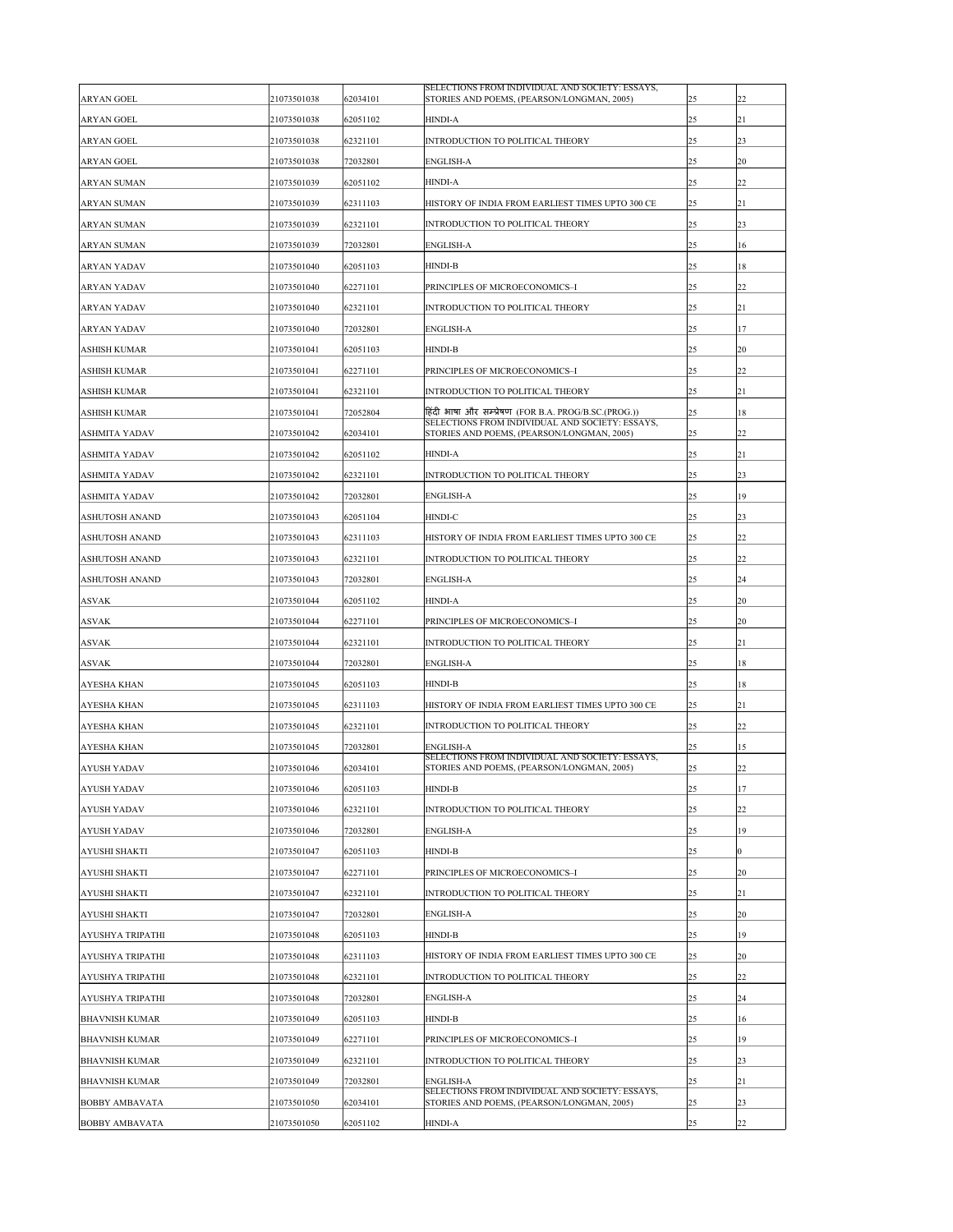| <b>BOBBY AMBAVATA</b>    | 21073501050 | 62321101 | INTRODUCTION TO POLITICAL THEORY                                                              | 25 | 22               |
|--------------------------|-------------|----------|-----------------------------------------------------------------------------------------------|----|------------------|
| <b>BOBBY AMBAVATA</b>    | 21073501050 | 72032801 | <b>ENGLISH-A</b>                                                                              | 25 | 18               |
| <b>CHANCHAL SHARMA</b>   | 21073501051 | 62034101 | SELECTIONS FROM INDIVIDUAL AND SOCIETY: ESSAYS,<br>STORIES AND POEMS, (PEARSON/LONGMAN, 2005) | 25 | 22               |
| <b>CHANCHAL SHARMA</b>   | 21073501051 | 62051103 | <b>HINDI-B</b>                                                                                | 25 | <b>20</b>        |
| <b>CHANCHAL SHARMA</b>   | 21073501051 | 62271101 | PRINCIPLES OF MICROECONOMICS-I                                                                | 25 | 21               |
| <b>CHANCHAL SHARMA</b>   | 21073501051 | 72032801 | <b>ENGLISH-A</b>                                                                              | 25 | 19               |
| <b>CHANDAN BALA JAIN</b> | 21073501052 | 62051102 | <b>HINDI-A</b>                                                                                | 25 | 22               |
| <b>CHANDAN BALA JAIN</b> | 21073501052 | 62271101 | PRINCIPLES OF MICROECONOMICS-I                                                                | 25 | $ 25\rangle$     |
| <b>CHANDAN BALA JAIN</b> | 21073501052 | 62321101 | INTRODUCTION TO POLITICAL THEORY                                                              | 25 | 22               |
| <b>CHANDAN BALA JAIN</b> | 21073501052 | 72052804 | हिंदी भाषा और सम्प्रेषण (FOR B.A. PROG/B.SC.(PROG.))                                          | 25 | 22               |
| <b>CHANDAN KUMAR</b>     | 21073501053 | 62051103 | <b>HINDI-B</b>                                                                                | 25 | 19               |
| <b>CHANDAN KUMAR</b>     | 21073501053 | 62271101 | PRINCIPLES OF MICROECONOMICS-I                                                                | 25 | 21               |
| <b>CHANDAN KUMAR</b>     | 21073501053 | 62321101 | INTRODUCTION TO POLITICAL THEORY                                                              | 25 | 21               |
| <b>CHANDAN KUMAR</b>     | 21073501053 | 72032801 | <b>ENGLISH-A</b>                                                                              | 25 | 0                |
| <b>CHANDNI KUMARI</b>    | 21073501054 | 62051102 | <b>HINDI-A</b>                                                                                | 25 |                  |
| <b>CHANDNI KUMARI</b>    | 21073501054 | 62311103 | HISTORY OF INDIA FROM EARLIEST TIMES UPTO 300 CE                                              | 25 | 15               |
| <b>CHANDNI KUMARI</b>    | 21073501054 | 62321101 | INTRODUCTION TO POLITICAL THEORY                                                              | 25 | 22               |
| <b>CHANDNI KUMARI</b>    | 21073501054 | 72052804 | हिंदी भाषा और सम्प्रेषण (FOR B.A. PROG/B.SC.(PROG.))                                          | 25 | 21               |
| <b>CHETAN</b>            | 21073501055 | 62051102 | <b>HINDI-A</b>                                                                                | 25 | 23               |
| <b>CHETAN</b>            | 21073501055 | 62311103 | HISTORY OF INDIA FROM EARLIEST TIMES UPTO 300 CE                                              | 25 | 19               |
| <b>CHETAN</b>            | 21073501055 | 62321101 | INTRODUCTION TO POLITICAL THEORY                                                              | 25 | 22               |
| <b>CHETAN</b>            | 21073501055 | 72032801 | <b>ENGLISH-A</b>                                                                              | 25 | 23               |
| <b>CHIRAG</b>            | 21073501056 | 62034101 | SELECTIONS FROM INDIVIDUAL AND SOCIETY: ESSAYS,<br>STORIES AND POEMS, (PEARSON/LONGMAN, 2005) | 25 | 22               |
| <b>CHIRAG</b>            | 21073501056 | 62051102 | <b>HINDI-A</b>                                                                                | 25 | 21               |
| <b>CHIRAG</b>            | 21073501056 | 62321101 | <b>INTRODUCTION TO POLITICAL THEORY</b>                                                       | 25 | 22               |
| <b>CHIRAG</b>            | 21073501056 | 72032801 | <b>ENGLISH-A</b>                                                                              | 25 | 21               |
| <b>CHIRAG TIWARI</b>     | 21073501057 | 62051102 | <b>HINDI-A</b>                                                                                | 25 | 22               |
| <b>CHIRAG TIWARI</b>     | 21073501057 | 62311103 | HISTORY OF INDIA FROM EARLIEST TIMES UPTO 300 CE                                              | 25 | 21               |
| <b>CHIRAG TIWARI</b>     | 21073501057 | 62321101 | INTRODUCTION TO POLITICAL THEORY                                                              | 25 | 22               |
| <b>CHIRAG TIWARI</b>     | 21073501057 | 72032801 | <b>ENGLISH-A</b>                                                                              | 25 |                  |
| <b>DEEPA</b>             | 21073501058 | 62034101 | SELECTIONS FROM INDIVIDUAL AND SOCIETY: ESSAYS,<br>STORIES AND POEMS, (PEARSON/LONGMAN, 2005) | 25 | 22               |
| <b>DEEPA</b>             | 21073501058 | 62051103 | <b>HINDI-B</b>                                                                                | 25 | 17               |
| <b>DEEPA</b>             | 21073501058 | 62271101 | PRINCIPLES OF MICROECONOMICS-I                                                                | 25 | 24               |
| <b>DEEPA</b>             | 21073501058 | 72032801 | <b>ENGLISH-A</b>                                                                              | 25 | 19               |
| <b>DEEPAK</b>            | 21073501059 | 62051102 | <b>HINDI-A</b>                                                                                | 25 | 22               |
| <b>DEEPAK</b>            | 21073501059 | 62311103 | HISTORY OF INDIA FROM EARLIEST TIMES UPTO 300 CE                                              | 25 | 20               |
| <b>DEEPAK</b>            | 21073501059 | 62321101 | <b>INTRODUCTION TO POLITICAL THEORY</b>                                                       | 25 | 22               |
| <b>DEEPAK</b>            | 21073501059 | 72032801 | <b>ENGLISH-A</b>                                                                              | 25 | 21               |
| DEEPAK KUMAR PAL         | 21073501060 | 62051102 | <b>HINDI-A</b>                                                                                | 25 | 0                |
| DEEPAK KUMAR PAL         | 21073501060 | 62311103 | HISTORY OF INDIA FROM EARLIEST TIMES UPTO 300 CE                                              | 25 | 15               |
| DEEPAK KUMAR PAL         | 21073501060 | 62321101 | INTRODUCTION TO POLITICAL THEORY                                                              | 25 | 21               |
| DEEPAK KUMAR PAL         | 21073501060 | 72052804 | हिंदी भाषा और सम्प्रेषण (FOR B.A. PROG/B.SC.(PROG.))                                          | 25 | $\boldsymbol{0}$ |
| <b>DEEPAK PATEL</b>      | 21073501061 | 62051102 | <b>HINDI-A</b>                                                                                | 25 | 18               |
| <b>DEEPAK PATEL</b>      | 21073501061 | 62271101 | PRINCIPLES OF MICROECONOMICS-I                                                                | 25 | 20               |
| <b>DEEPAK PATEL</b>      | 21073501061 | 62321101 | <b>INTRODUCTION TO POLITICAL THEORY</b>                                                       | 25 | 21               |
| <b>DEEPAK PATEL</b>      | 21073501061 | 72052804 | हिंदी भाषा और सम्प्रेषण (FOR B.A. PROG/B.SC.(PROG.))                                          | 25 | 16               |
| <b>DEEPALI RAJPUT</b>    | 21073501062 | 62034101 | SELECTIONS FROM INDIVIDUAL AND SOCIETY: ESSAYS,<br>STORIES AND POEMS, (PEARSON/LONGMAN, 2005) | 25 | 23               |
| <b>DEEPALI RAJPUT</b>    | 21073501062 | 62051103 | <b>HINDI-B</b>                                                                                | 25 | $\overline{0}$   |
| DEEPALI RAJPUT           | 21073501062 | 62271101 | PRINCIPLES OF MICROECONOMICS-I                                                                | 25 | 18               |
| DEEPALI RAJPUT           | 21073501062 | 72032801 | <b>ENGLISH-A</b>                                                                              | 25 | 19               |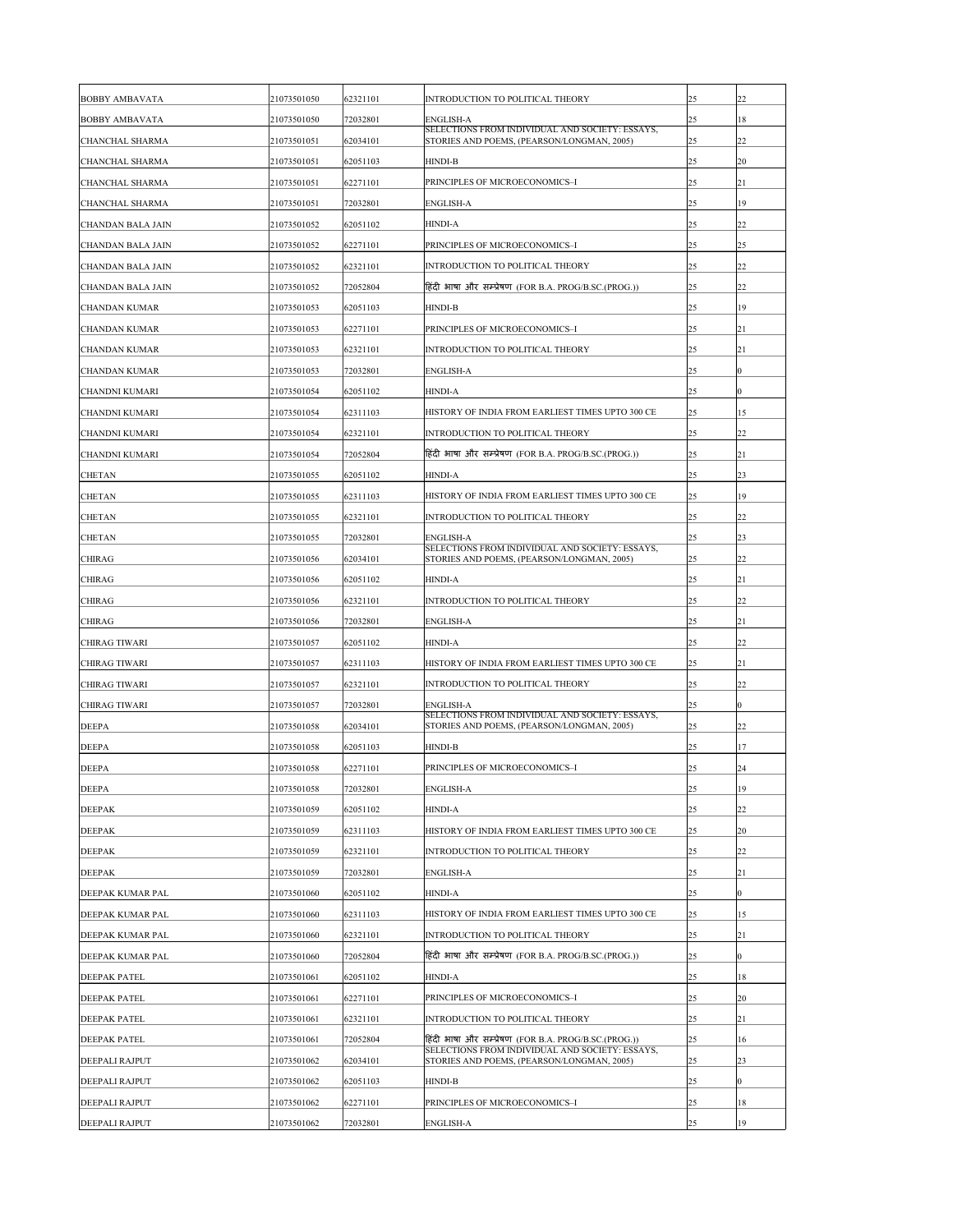| <b>DEEPANSHI NAGAR</b>      | 21073501063 | 62051102 | <b>HINDI-A</b>                                                                                | 25 | $\bf{0}$         |
|-----------------------------|-------------|----------|-----------------------------------------------------------------------------------------------|----|------------------|
| <b>DEEPANSHI NAGAR</b>      | 21073501063 | 62271101 | PRINCIPLES OF MICROECONOMICS-I                                                                | 25 | <b>20</b>        |
| <b>DEEPANSHI NAGAR</b>      | 21073501063 | 62411118 | OFFICE MANAGEMENT & SECRETARIAL PRACTICE :<br><b>BUSINESS COMMUNICATION</b>                   | 25 | 17               |
| <b>DEEPANSHI NAGAR</b>      | 21073501063 | 72032801 | <b>ENGLISH-A</b>                                                                              | 25 | 18               |
| <b>DEEPIKA</b>              | 21073501064 | 62051102 | <b>HINDI-A</b>                                                                                | 25 | 22               |
| <b>DEEPIKA</b>              | 21073501064 | 62311103 | HISTORY OF INDIA FROM EARLIEST TIMES UPTO 300 CE                                              | 25 | <b>20</b>        |
| <b>DEEPIKA</b>              | 21073501064 | 62321101 | <b>INTRODUCTION TO POLITICAL THEORY</b>                                                       | 25 | 22               |
| <b>DEEPIKA</b>              | 21073501064 | 72032801 | <b>ENGLISH-A</b>                                                                              | 25 | 14               |
| <b>DEVANSH BAJPAI</b>       | 21073501065 | 62051103 | <b>HINDI-B</b>                                                                                | 25 | 17               |
| <b>DEVANSH BAJPAI</b>       | 21073501065 | 62271101 | PRINCIPLES OF MICROECONOMICS-I                                                                | 25 | 20               |
| <b>DEVANSH BAJPAI</b>       | 21073501065 | 62321101 | <b>INTRODUCTION TO POLITICAL THEORY</b>                                                       | 25 | 21               |
| <b>DEVANSH BAJPAI</b>       | 21073501065 | 72032801 | <b>ENGLISH-A</b>                                                                              | 25 | $\boldsymbol{0}$ |
| <b>DIKSHA KAUSHIK</b>       | 21073501066 | 62051102 | <b>HINDI-A</b>                                                                                | 25 | $\theta$         |
| <b>DIKSHA KAUSHIK</b>       | 21073501066 | 62271101 | PRINCIPLES OF MICROECONOMICS-I                                                                | 25 | 22               |
| <b>DIKSHA KAUSHIK</b>       | 21073501066 | 62321101 | <b>INTRODUCTION TO POLITICAL THEORY</b>                                                       | 25 | 21               |
| <b>DIKSHA KAUSHIK</b>       | 21073501066 | 72032801 | <b>ENGLISH-A</b>                                                                              | 25 | <b>20</b>        |
| <b>DIKSHANT</b>             | 21073501067 | 62034101 | SELECTIONS FROM INDIVIDUAL AND SOCIETY: ESSAYS,<br>STORIES AND POEMS, (PEARSON/LONGMAN, 2005) | 25 | 22               |
| <b>DIKSHANT</b>             | 21073501067 | 62051102 | <b>HINDI-A</b>                                                                                | 25 | 22               |
| <b>DIKSHANT</b>             | 21073501067 | 62321101 | <b>INTRODUCTION TO POLITICAL THEORY</b>                                                       | 25 | 23               |
| <b>DIKSHANT</b>             | 21073501067 | 72032801 | <b>ENGLISH-A</b>                                                                              | 25 | 20               |
| <b>DIPTI KUMARI</b>         | 21073501068 | 62051102 | <b>HINDI-A</b>                                                                                | 25 | 18               |
| <b>DIPTI KUMARI</b>         | 21073501068 | 62271101 | PRINCIPLES OF MICROECONOMICS-I                                                                | 25 | 23               |
| <b>DIPTI KUMARI</b>         | 21073501068 | 62321101 | <b>INTRODUCTION TO POLITICAL THEORY</b>                                                       | 25 | $ 22\rangle$     |
| <b>DIPTI KUMARI</b>         | 21073501068 | 72032801 | <b>ENGLISH-A</b>                                                                              | 25 | 14               |
| <b>DIVYANSH VISHWAKARMA</b> | 21073501069 | 62051102 | <b>HINDI-A</b>                                                                                | 25 | 22               |
| <b>DIVYANSH VISHWAKARMA</b> | 21073501069 | 62311103 | HISTORY OF INDIA FROM EARLIEST TIMES UPTO 300 CE                                              | 25 | <b>20</b>        |
| <b>DIVYANSH VISHWAKARMA</b> | 21073501069 | 62321101 | INTRODUCTION TO POLITICAL THEORY                                                              | 25 | 22               |
| <b>DIVYANSH VISHWAKARMA</b> | 21073501069 | 72052804 | हिंदी भाषा और सम्प्रेषण (FOR B.A. PROG/B.SC.(PROG.))                                          | 25 | 22               |
| <b>DOLI</b>                 | 21073501070 | 62051102 | <b>HINDI-A</b>                                                                                | 25 | 23               |
| <b>DOLI</b>                 | 21073501070 | 62311103 | HISTORY OF INDIA FROM EARLIEST TIMES UPTO 300 CE                                              | 25 | 19               |
| <b>DOLI</b>                 | 21073501070 | 62321101 | INTRODUCTION TO POLITICAL THEORY                                                              | 25 | 22               |
| <b>DOLI</b>                 | 21073501070 | 72032801 | <b>ENGLISH-A</b>                                                                              | 25 | 16               |
| <b>GAGAN DEEP KAUR</b>      | 21073501071 | 62034101 | SELECTIONS FROM INDIVIDUAL AND SOCIETY: ESSAYS,<br>STORIES AND POEMS, (PEARSON/LONGMAN, 2005) | 25 | 23               |
| <b>GAGAN DEEP KAUR</b>      | 21073501071 | 62051102 | <b>HINDI-A</b>                                                                                | 25 | 22               |
| <b>GAGAN DEEP KAUR</b>      | 21073501071 | 62321101 | <b>INTRODUCTION TO POLITICAL THEORY</b>                                                       | 25 | 23               |
| <b>GAGAN DEEP KAUR</b>      | 21073501071 | 72032801 | <b>ENGLISH-A</b>                                                                              | 25 | 19               |
| <b>GARGI SHARMA</b>         | 21073501072 | 62051102 | <b>HINDI-A</b>                                                                                | 25 | 22               |
| <b>GARGI SHARMA</b>         | 21073501072 | 62311103 | HISTORY OF INDIA FROM EARLIEST TIMES UPTO 300 CE                                              | 25 | $ 22\rangle$     |
| <b>GARGI SHARMA</b>         | 21073501072 | 62321101 | INTRODUCTION TO POLITICAL THEORY                                                              | 25 | $ 22\rangle$     |
| <b>GARGI SHARMA</b>         | 21073501072 | 72032801 | <b>ENGLISH-A</b>                                                                              | 25 | 18               |
| <b>GAURIKA KOHLI</b>        | 21073501073 | 62034101 | SELECTIONS FROM INDIVIDUAL AND SOCIETY: ESSAYS,<br>STORIES AND POEMS, (PEARSON/LONGMAN, 2005) | 25 | 21               |
| <b>GAURIKA KOHLI</b>        | 21073501073 | 62051103 | <b>HINDI-B</b>                                                                                | 25 | $\boldsymbol{0}$ |
| <b>GAURIKA KOHLI</b>        | 21073501073 | 62321101 | INTRODUCTION TO POLITICAL THEORY                                                              | 25 | 22               |
| <b>GAURIKA KOHLI</b>        | 21073501073 | 72032801 | <b>ENGLISH-A</b>                                                                              | 25 | 19               |
| <b>GOPAL PRAJAPATI</b>      | 21073501074 | 62051103 | <b>HINDI-B</b>                                                                                | 25 | $\boldsymbol{0}$ |
| <b>GOPAL PRAJAPATI</b>      | 21073501074 | 62311103 | HISTORY OF INDIA FROM EARLIEST TIMES UPTO 300 CE                                              | 25 | 18               |
| <b>GOPAL PRAJAPATI</b>      | 21073501074 | 62321101 | <b>INTRODUCTION TO POLITICAL THEORY</b>                                                       | 25 | 22               |
| <b>GOPAL PRAJAPATI</b>      | 21073501074 | 72032801 | <b>ENGLISH-A</b>                                                                              | 25 | 19               |
| <b>GOVIND SARASWAT</b>      | 21073501075 | 62051103 | <b>HINDI-B</b>                                                                                | 25 | $ 21\>$          |
| <b>GOVIND SARASWAT</b>      | 21073501075 | 62311103 | HISTORY OF INDIA FROM EARLIEST TIMES UPTO 300 CE                                              | 25 | 20               |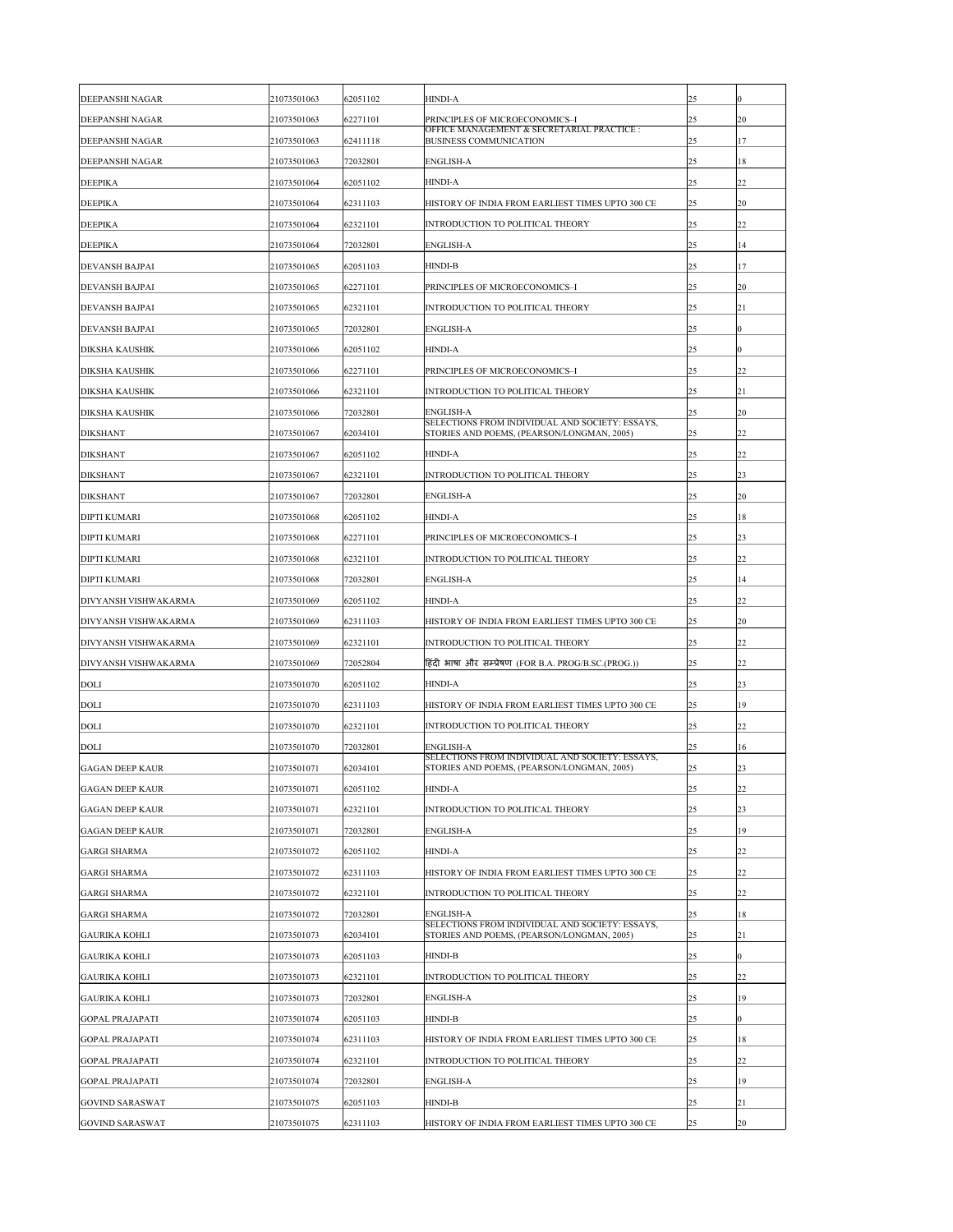| <b>GOVIND SARASWAT</b> | 21073501075 | 62321101 | <b>INTRODUCTION TO POLITICAL THEORY</b>                                                       | 25 | 22               |
|------------------------|-------------|----------|-----------------------------------------------------------------------------------------------|----|------------------|
| <b>GOVIND SARASWAT</b> | 21073501075 | 72032801 | <b>ENGLISH-A</b>                                                                              | 25 | 20               |
| <b>GUDDU KUMAR</b>     | 21073501076 | 62051102 | <b>HINDI-A</b>                                                                                | 25 | 23               |
| <b>GUDDU KUMAR</b>     | 21073501076 | 62311103 | HISTORY OF INDIA FROM EARLIEST TIMES UPTO 300 CE                                              | 25 | <b>20</b>        |
| <b>GUDDU KUMAR</b>     | 21073501076 | 62321101 | <b>INTRODUCTION TO POLITICAL THEORY</b>                                                       | 25 | 22               |
| <b>GUDDU KUMAR</b>     | 21073501076 | 72052804 | हिंदी भाषा और सम्प्रेषण (FOR B.A. PROG/B.SC.(PROG.))                                          | 25 | 0                |
| <b>GULSHAN</b>         | 21073501077 | 62051102 | <b>HINDI-A</b>                                                                                | 25 | 23               |
| <b>GULSHAN</b>         | 21073501077 | 62311103 | HISTORY OF INDIA FROM EARLIEST TIMES UPTO 300 CE                                              | 25 | 19               |
| <b>GULSHAN</b>         | 21073501077 | 62321101 | INTRODUCTION TO POLITICAL THEORY                                                              | 25 | 22               |
| <b>GULSHAN</b>         | 21073501077 | 72032801 | <b>ENGLISH-A</b>                                                                              | 25 | 18               |
| <b>GUNMAYE MAHAJAN</b> | 21073501078 | 62051103 | <b>HINDI-B</b>                                                                                | 25 | 16               |
| <b>GUNMAYE MAHAJAN</b> | 21073501078 | 62311103 | HISTORY OF INDIA FROM EARLIEST TIMES UPTO 300 CE                                              | 25 | $\overline{0}$   |
| <b>GUNMAYE MAHAJAN</b> | 21073501078 | 62321101 | <b>INTRODUCTION TO POLITICAL THEORY</b>                                                       | 25 | 21               |
| <b>GUNMAYE MAHAJAN</b> | 21073501078 | 72032801 | <b>ENGLISH-A</b>                                                                              | 25 | 16               |
| <b>HAPPY SINGH</b>     | 21073501079 | 62051104 | HINDI-C                                                                                       | 25 | 22               |
| <b>HAPPY SINGH</b>     | 21073501079 | 62311103 | HISTORY OF INDIA FROM EARLIEST TIMES UPTO 300 CE                                              | 25 | $ 20\rangle$     |
| <b>HAPPY SINGH</b>     | 21073501079 | 62321101 | <b>INTRODUCTION TO POLITICAL THEORY</b>                                                       | 25 | 22               |
| <b>HAPPY SINGH</b>     | 21073501079 | 72032801 | <b>ENGLISH-A</b>                                                                              | 25 | 16               |
| <b>HARDIK</b>          | 21073501080 | 62051102 | <b>HINDI-A</b>                                                                                | 25 | 0                |
| <b>HARDIK</b>          | 21073501080 | 62311103 | HISTORY OF INDIA FROM EARLIEST TIMES UPTO 300 CE                                              | 25 | $\overline{0}$   |
| <b>HARDIK</b>          | 21073501080 | 62321101 | INTRODUCTION TO POLITICAL THEORY                                                              | 25 | 22               |
| <b>HARDIK</b>          | 21073501080 | 72032801 | <b>ENGLISH-A</b>                                                                              | 25 | 17               |
| <b>HARICHAND RAJAK</b> | 21073501081 | 62051102 | <b>HINDI-A</b>                                                                                | 25 | $\boldsymbol{0}$ |
| <b>HARICHAND RAJAK</b> | 21073501081 | 62311103 | HISTORY OF INDIA FROM EARLIEST TIMES UPTO 300 CE                                              | 25 | 20               |
| HARICHAND RAJAK        | 21073501081 | 62321101 | <b>INTRODUCTION TO POLITICAL THEORY</b>                                                       | 25 | 22               |
| <b>HARICHAND RAJAK</b> | 21073501081 | 72052804 | हिंदी भाषा और सम्प्रेषण (FOR B.A. PROG/B.SC.(PROG.))                                          | 25 | 23               |
| <b>HARSH</b>           | 21073501082 | 62034101 | SELECTIONS FROM INDIVIDUAL AND SOCIETY: ESSAYS,<br>STORIES AND POEMS, (PEARSON/LONGMAN, 2005) | 25 | 21               |
| <b>HARSH</b>           | 21073501082 | 62051103 | <b>HINDI-B</b>                                                                                | 25 | 21               |
| <b>HARSH</b>           | 21073501082 | 62321101 | INTRODUCTION TO POLITICAL THEORY                                                              | 25 | 22               |
| <b>HARSH</b>           | 21073501082 | 72032801 | <b>ENGLISH-A</b>                                                                              | 25 | 19               |
| HARSHIT CHAUHAN        | 21073501083 | 62034101 | SELECTIONS FROM INDIVIDUAL AND SOCIETY: ESSAYS,<br>STORIES AND POEMS, (PEARSON/LONGMAN, 2005) | 25 | 23               |
| HARSHIT CHAUHAN        | 21073501083 | 62051102 | <b>HINDI-A</b>                                                                                | 25 | 22               |
| HARSHIT CHAUHAN        | 21073501083 | 62321101 | INTRODUCTION TO POLITICAL THEORY                                                              | 25 | 23               |
| HARSHIT CHAUHAN        | 21073501083 | 72032801 | <b>ENGLISH-A</b>                                                                              | 25 | 19               |
| <b>HARSHITA</b>        | 21073501084 | 62051102 | <b>HINDI-A</b>                                                                                | 25 | 22               |
| <b>HARSHITA</b>        | 21073501084 | 62311103 | HISTORY OF INDIA FROM EARLIEST TIMES UPTO 300 CE                                              | 25 | 21               |
| <b>HARSHITA</b>        | 21073501084 | 62321101 | <b>INTRODUCTION TO POLITICAL THEORY</b>                                                       | 25 | 22               |
| <b>HARSHITA</b>        | 21073501084 | 72032801 | <b>ENGLISH-A</b>                                                                              | 25 | 21               |
| <b>HIMANSHI</b>        | 21073501085 | 62051103 | <b>HINDI-B</b>                                                                                | 25 | $\theta$         |
| <b>HIMANSHI</b>        | 21073501085 | 62311103 | HISTORY OF INDIA FROM EARLIEST TIMES UPTO 300 CE                                              | 25 | <b>20</b>        |
| <b>HIMANSHI</b>        | 21073501085 | 62321101 | INTRODUCTION TO POLITICAL THEORY                                                              | 25 | 22               |
| <b>HIMANSHI</b>        | 21073501085 | 72032801 | <b>ENGLISH-A</b>                                                                              | 25 | 18               |
| <b>HIMANSHI</b>        | 21073501086 | 62051102 | <b>HINDI-A</b>                                                                                | 25 | 23               |
| <b>HIMANSHI</b>        | 21073501086 | 62311103 | HISTORY OF INDIA FROM EARLIEST TIMES UPTO 300 CE                                              | 25 | 21               |
| <b>HIMANSHI</b>        | 21073501086 | 62321101 | INTRODUCTION TO POLITICAL THEORY                                                              | 25 | 23               |
| <b>HIMANSHI</b>        | 21073501086 | 72032801 | <b>ENGLISH-A</b>                                                                              | 25 | 22               |
| <b>HIMANSHU</b>        | 21073501087 | 62051102 | <b>HINDI-A</b>                                                                                | 25 | 20               |
| <b>HIMANSHU</b>        | 21073501087 | 62271101 | PRINCIPLES OF MICROECONOMICS-I                                                                | 25 | 22               |
| <b>HIMANSHU</b>        | 21073501087 | 62321101 | <b>INTRODUCTION TO POLITICAL THEORY</b>                                                       | 25 | 21               |
| <b>HIMANSHU</b>        | 21073501087 | 72032801 | <b>ENGLISH-A</b>                                                                              | 25 | 20               |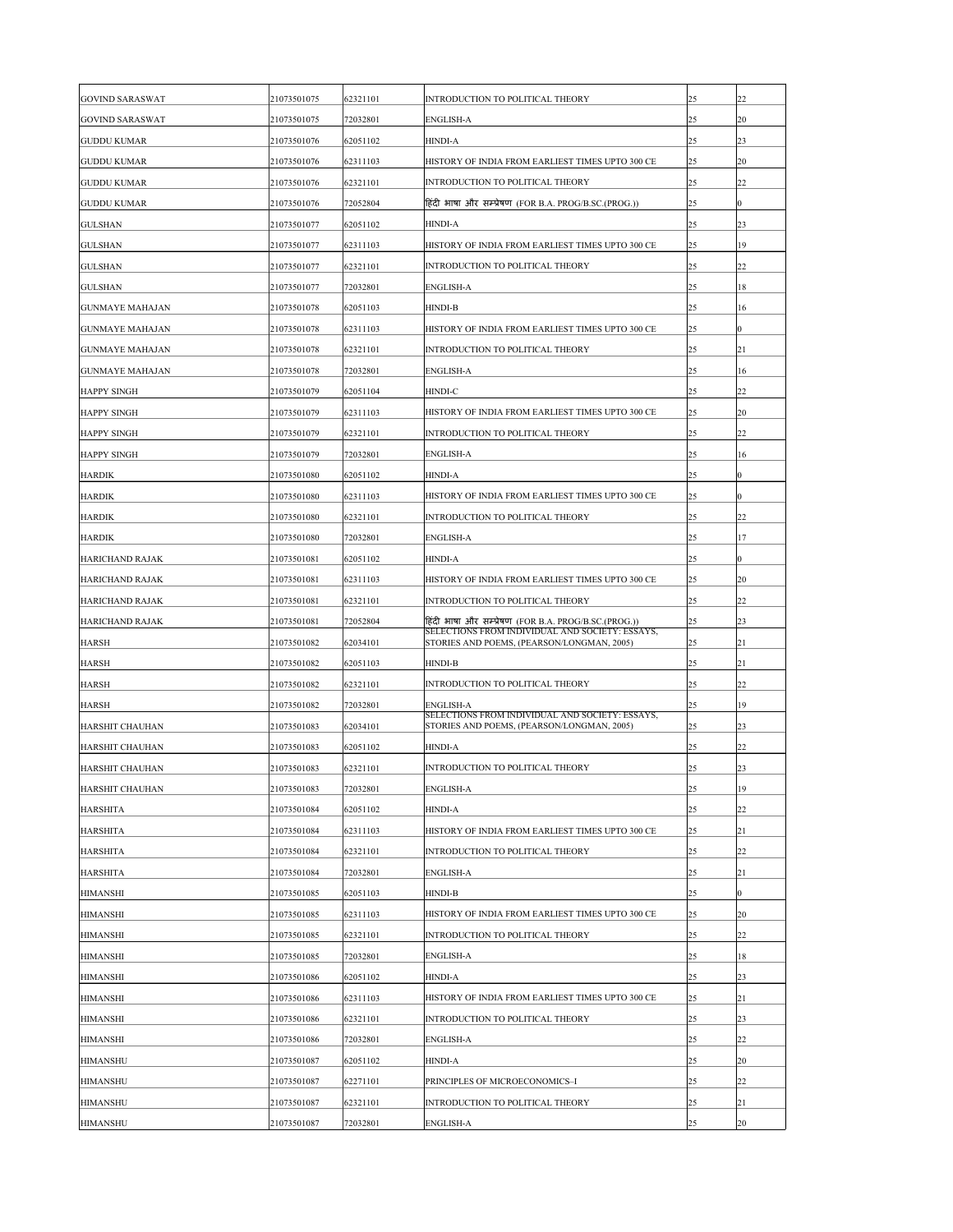| HIRITIK KUMAR SONI             | 21073501088                | 62051102             | <b>HINDI-A</b>                                                                                | 25       | 15             |
|--------------------------------|----------------------------|----------------------|-----------------------------------------------------------------------------------------------|----------|----------------|
| HIRITIK KUMAR SONI             | 21073501088                | 62271101             | PRINCIPLES OF MICROECONOMICS-I                                                                | 25       | 24             |
| HIRITIK KUMAR SONI             | 21073501088                | 62321101             | INTRODUCTION TO POLITICAL THEORY                                                              | 25       | 22             |
| HIRITIK KUMAR SONI             | 21073501088                | 72032801             | <b>ENGLISH-A</b>                                                                              | 25       | 17             |
| <b>ILMA ANSARI</b>             | 21073501089                | 62034101             | SELECTIONS FROM INDIVIDUAL AND SOCIETY: ESSAYS,<br>STORIES AND POEMS, (PEARSON/LONGMAN, 2005) | 25       | 23             |
| <b>ILMA ANSARI</b>             | 21073501089                | 62051102             | <b>HINDI-A</b>                                                                                | 25       | 21             |
| <b>ILMA ANSARI</b>             | 21073501089                | 62321101             | INTRODUCTION TO POLITICAL THEORY                                                              | 25       | 22             |
| <b>ILMA ANSARI</b>             | 21073501089                | 72032801             | <b>ENGLISH-A</b>                                                                              | 25       | 19             |
| <b>ISHANK AGGARWAL</b>         | 21073501090                | 62034101             | SELECTIONS FROM INDIVIDUAL AND SOCIETY: ESSAYS,<br>STORIES AND POEMS, (PEARSON/LONGMAN, 2005) | 25       | 0              |
| <b>ISHANK AGGARWAL</b>         | 21073501090                | 62051103             | <b>HINDI-B</b>                                                                                | 25       | 0              |
| <b>ISHANK AGGARWAL</b>         | 21073501090                | 62321101             | INTRODUCTION TO POLITICAL THEORY                                                              | 25       | 21             |
| <b>ISHANK AGGARWAL</b>         | 21073501090                | 72032801             | <b>ENGLISH-A</b>                                                                              | 25       | 19             |
| <b>JAI MAHESHWARI</b>          | 21073501091                | 62051103             | <b>HINDI-B</b>                                                                                | 25       | 19             |
| <b>JAI MAHESHWARI</b>          | 21073501091                | 62271101             | PRINCIPLES OF MICROECONOMICS-I                                                                | 25       | 22             |
| <b>JAI MAHESHWARI</b>          | 21073501091                | 62321101             | INTRODUCTION TO POLITICAL THEORY                                                              | 25       | 22             |
| <b>JAI MAHESHWARI</b>          | 21073501091                | 72032801             | <b>ENGLISH-A</b>                                                                              | 25       | 24             |
| <b>JATIN YADAV</b>             | 21073501092                | 62034101             | SELECTIONS FROM INDIVIDUAL AND SOCIETY: ESSAYS,<br>STORIES AND POEMS, (PEARSON/LONGMAN, 2005) | 25       | $\overline{0}$ |
| <b>JATIN YADAV</b>             | 21073501092                | 62051103             | <b>HINDI-B</b>                                                                                | 25       | $\theta$       |
| <b>JATIN YADAV</b>             | 21073501092                | 62271101             | PRINCIPLES OF MICROECONOMICS-I                                                                | 25       | 21             |
| <b>JATIN YADAV</b>             | 21073501092                | 72032801             | <b>ENGLISH-A</b>                                                                              | 25       | 19             |
| <b>JYOTI</b>                   | 21073501093                | 62051102             | <b>HINDI-A</b>                                                                                | 25       | 19             |
| <b>JYOTI</b>                   | 21073501093                | 62271101             | PRINCIPLES OF MICROECONOMICS-I                                                                | 25       | 21             |
| <b>JYOTI</b>                   | 21073501093                | 62321101             | INTRODUCTION TO POLITICAL THEORY                                                              | 25       | 21             |
| <b>JYOTI</b>                   | 21073501093                | 72052804             | हिंदी भाषा और सम्प्रेषण (FOR B.A. PROG/B.SC.(PROG.))                                          | 25       | 19             |
| <b>KABIR RAI</b>               | 21073501094                | 62051102             | <b>HINDI-A</b>                                                                                | 25       | 23             |
| <b>KABIR RAI</b>               | 21073501094                | 62311103             | HISTORY OF INDIA FROM EARLIEST TIMES UPTO 300 CE                                              | 25       | 21             |
| <b>KABIR RAI</b>               | 21073501094                | 62321101             | INTRODUCTION TO POLITICAL THEORY                                                              | 25       | 22             |
| <b>KABIR RAI</b>               | 21073501094                | 72032801             | <b>ENGLISH-A</b>                                                                              | 25       | 16             |
| <b>KAJAL</b>                   | 21073501095                | 62051102             | <b>HINDI-A</b>                                                                                | 25       | $\overline{0}$ |
| <b>KAJAL</b>                   | 21073501095                | 62271101             | PRINCIPLES OF MICROECONOMICS-I                                                                | 25       | 0              |
| <b>KAJAL</b>                   | 21073501095                | 62321101             | INTRODUCTION TO POLITICAL THEORY                                                              | 25       | 21             |
| <b>KAJAL</b>                   | 21073501095                | 72032801             | <b>ENGLISH-A</b>                                                                              | 25       | 14             |
| <b>KAJAL</b>                   | 21073501096                | 62051102             | <b>HINDI-A</b>                                                                                | 25       | 22             |
| <b>KAJAL</b>                   | 21073501096                | 62311103             | HISTORY OF INDIA FROM EARLIEST TIMES UPTO 300 CE                                              | 25       | 16             |
| <b>KAJAL</b>                   | 21073501096                | 62321101             | <b>INTRODUCTION TO POLITICAL THEORY</b>                                                       | 25       | 22             |
| <b>KAJAL</b>                   | 21073501096                | 72052804             | हिंदी भाषा और सम्प्रेषण (FOR B.A. PROG/B.SC.(PROG.))                                          | 25       | 21             |
| <b>KARAN GUPTA</b>             | 21073501097                | 62051102             | <b>HINDI-A</b>                                                                                | 25       | 20             |
| <b>KARAN GUPTA</b>             | 21073501097                | 62271101             | PRINCIPLES OF MICROECONOMICS-I                                                                | 25       | 23             |
| <b>KARAN GUPTA</b>             | 21073501097                | 62321101             | INTRODUCTION TO POLITICAL THEORY                                                              | 25       | 22             |
| <b>KARAN GUPTA</b>             | 21073501097                | 72032801             | <b>ENGLISH-A</b>                                                                              | 25       | 19             |
| <b>KARINA</b>                  | 21073501098                | 62051102             | <b>HINDI-A</b>                                                                                | 25       | 23             |
| <b>KARINA</b>                  | 21073501098                | 62311103             | HISTORY OF INDIA FROM EARLIEST TIMES UPTO 300 CE                                              | 25       | 20             |
|                                |                            |                      |                                                                                               |          |                |
| <b>KARINA</b><br><b>KARINA</b> | 21073501098<br>21073501098 | 62321101<br>72052804 | INTRODUCTION TO POLITICAL THEORY<br>हिंदी भाषा और सम्प्रेषण (FOR B.A. PROG/B.SC.(PROG.))      | 25<br>25 | 21<br>22       |
|                                |                            |                      |                                                                                               |          |                |
| <b>KARTIK BHALLA</b>           | 21073501099                | 62051103             | <b>HINDI-B</b>                                                                                | 25       | 18             |
| <b>KARTIK BHALLA</b>           | 21073501099                | 62311103             | HISTORY OF INDIA FROM EARLIEST TIMES UPTO 300 CE                                              | 25       | 21             |
| <b>KARTIK BHALLA</b>           | 21073501099                | 62321101             | INTRODUCTION TO POLITICAL THEORY                                                              | 25       | 22             |
| <b>KARTIK BHALLA</b>           | 21073501099                | 72032801             | <b>ENGLISH-A</b>                                                                              | 25       | 23             |
| <b>KARUNA</b>                  | 21073501100                | 62051102             | <b>HINDI-A</b>                                                                                | 25       | 20             |
| <b>KARUNA</b>                  | 21073501100                | 62271101             | PRINCIPLES OF MICROECONOMICS-I                                                                | 25       | 22             |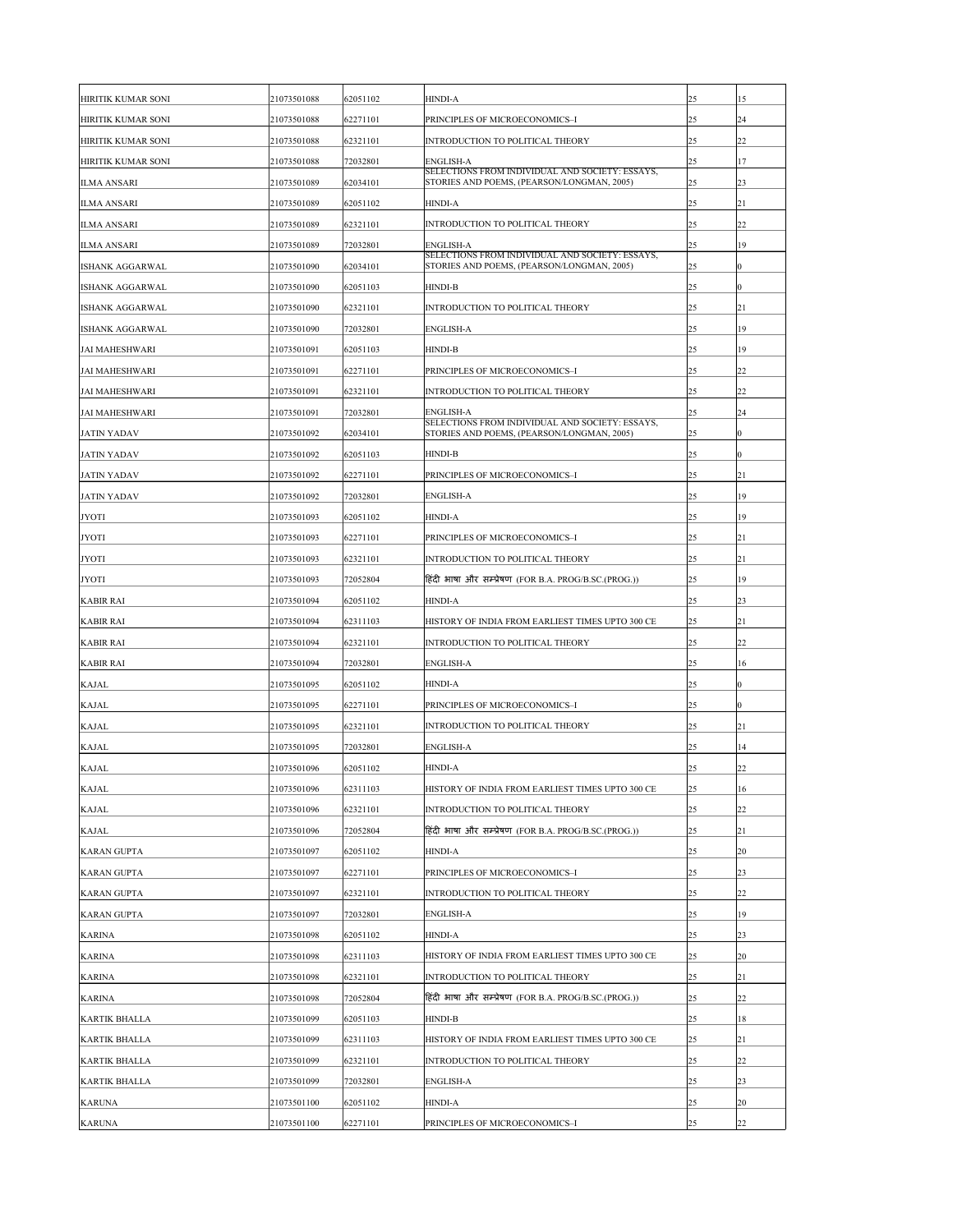| <b>KARUNA</b>                | 21073501100 | 62411118 | OFFICE MANAGEMENT & SECRETARIAL PRACTICE :<br><b>BUSINESS COMMUNICATION</b>                   | 25 | 17               |
|------------------------------|-------------|----------|-----------------------------------------------------------------------------------------------|----|------------------|
| <b>KARUNA</b>                | 21073501100 | 72032801 | <b>ENGLISH-A</b>                                                                              | 25 | $\overline{0}$   |
| KHURAIJAM CHITARANJAN MEITEI | 21073501101 | 62034101 | SELECTIONS FROM INDIVIDUAL AND SOCIETY: ESSAYS,<br>STORIES AND POEMS, (PEARSON/LONGMAN, 2005) | 25 | $\overline{0}$   |
| KHURAIJAM CHITARANJAN MEITEI | 21073501101 | 62051104 | HINDI-C                                                                                       | 25 | 23               |
| KHURAIJAM CHITARANJAN MEITEI | 21073501101 | 62321101 | <b>INTRODUCTION TO POLITICAL THEORY</b>                                                       | 25 | 23               |
| KHURAIJAM CHITARANJAN MEITEI | 21073501101 | 72032801 | <b>ENGLISH-A</b>                                                                              | 25 | 18               |
| <b>KHUSHI</b>                | 21073501102 | 62051102 | <b>HINDI-A</b>                                                                                | 25 | 22               |
| <b>KHUSHI</b>                | 21073501102 | 62311103 | HISTORY OF INDIA FROM EARLIEST TIMES UPTO 300 CE                                              | 25 | 18               |
| <b>KHUSHI</b>                | 21073501102 | 62321101 | INTRODUCTION TO POLITICAL THEORY                                                              | 25 | 23               |
| <b>KHUSHI</b>                | 21073501102 | 72032801 | <b>ENGLISH-A</b>                                                                              | 25 | 15               |
| <b>KHUSHI GUPTA</b>          | 21073501103 | 62034101 | SELECTIONS FROM INDIVIDUAL AND SOCIETY: ESSAYS,<br>STORIES AND POEMS, (PEARSON/LONGMAN, 2005) | 25 | 23               |
| <b>KHUSHI GUPTA</b>          | 21073501103 | 62051104 | <b>HINDI-C</b>                                                                                | 25 | 20               |
| <b>KHUSHI GUPTA</b>          | 21073501103 | 62271101 | PRINCIPLES OF MICROECONOMICS-I                                                                | 25 | 20               |
| <b>KHUSHI GUPTA</b>          | 21073501103 | 72032801 | <b>ENGLISH-A</b>                                                                              | 25 | 20               |
| <b>KHUSHI GUPTA</b>          | 21073501104 | 62051103 | <b>HINDI-B</b>                                                                                | 25 | 18               |
| KHUSHI GUPTA                 | 21073501104 | 62271101 | PRINCIPLES OF MICROECONOMICS-I                                                                | 25 | 25               |
| <b>KHUSHI GUPTA</b>          | 21073501104 | 62321101 | <b>INTRODUCTION TO POLITICAL THEORY</b>                                                       | 25 | 22               |
| <b>KHUSHI GUPTA</b>          | 21073501104 | 72032801 | <b>ENGLISH-A</b>                                                                              | 25 | 22               |
| <b>KIRTI</b>                 | 21073501105 | 62034101 | SELECTIONS FROM INDIVIDUAL AND SOCIETY: ESSAYS,<br>STORIES AND POEMS, (PEARSON/LONGMAN, 2005) | 25 | 23               |
| <b>KIRTI</b>                 | 21073501105 | 62051103 | <b>HINDI-B</b>                                                                                | 25 | 21               |
| <b>KIRTI</b>                 | 21073501105 | 62321101 | <b>INTRODUCTION TO POLITICAL THEORY</b>                                                       | 25 | 23               |
| <b>KIRTI</b>                 | 21073501105 | 72032801 | <b>ENGLISH-A</b>                                                                              | 25 | 19               |
| <b>KISHAN KUMAR</b>          | 21073501106 | 62034101 | SELECTIONS FROM INDIVIDUAL AND SOCIETY: ESSAYS,<br>STORIES AND POEMS, (PEARSON/LONGMAN, 2005) | 25 | 23               |
| <b>KISHAN KUMAR</b>          | 21073501106 | 62051102 | <b>HINDI-A</b>                                                                                | 25 | $\boldsymbol{0}$ |
| <b>KISHAN KUMAR</b>          | 21073501106 | 62321101 | <b>INTRODUCTION TO POLITICAL THEORY</b>                                                       | 25 | 23               |
| <b>KISHAN KUMAR</b>          | 21073501106 | 72032801 | <b>ENGLISH-A</b>                                                                              | 25 | 19               |
| <b>KISHITA VERMA</b>         | 21073501107 | 62051103 | <b>HINDI-B</b>                                                                                | 25 | $\overline{0}$   |
| <b>KISHITA VERMA</b>         | 21073501107 | 62271101 | PRINCIPLES OF MICROECONOMICS-I                                                                | 25 | 18               |
| <b>KISHITA VERMA</b>         | 21073501107 | 62411118 | OFFICE MANAGEMENT & SECRETARIAL PRACTICE :<br><b>BUSINESS COMMUNICATION</b>                   | 25 | 12               |
| <b>KISHITA VERMA</b>         | 21073501107 | 72032801 | <b>ENGLISH-A</b>                                                                              | 25 | $\overline{0}$   |
| <b>KOMAL AGARWAL</b>         | 21073501108 | 62034101 | SELECTIONS FROM INDIVIDUAL AND SOCIETY: ESSAYS,<br>STORIES AND POEMS, (PEARSON/LONGMAN, 2005) | 25 | 23               |
| <b>KOMAL AGARWAL</b>         | 21073501108 | 62051104 | <b>HINDI-C</b>                                                                                | 25 | 23               |
| <b>KOMAL AGARWAL</b>         | 21073501108 | 62321101 | INTRODUCTION TO POLITICAL THEORY                                                              | 25 | 23               |
| <b>KOMAL AGARWAL</b>         | 21073501108 | 72032801 | <b>ENGLISH-A</b>                                                                              | 25 | 19               |
| <b>KOMAL BHANDARI</b>        | 21073501109 | 62034101 | SELECTIONS FROM INDIVIDUAL AND SOCIETY: ESSAYS,<br>STORIES AND POEMS, (PEARSON/LONGMAN, 2005) | 25 | 23               |
| <b>KOMAL BHANDARI</b>        | 21073501109 | 62051102 | <b>HINDI-A</b>                                                                                | 25 | 22               |
| <b>KOMAL BHANDARI</b>        | 21073501109 | 62271101 | PRINCIPLES OF MICROECONOMICS-I                                                                | 25 | 20               |
| <b>KOMAL BHANDARI</b>        | 21073501109 | 72032801 | <b>ENGLISH-A</b>                                                                              | 25 | 19               |
| <b>KRATIKA GUPTA</b>         | 21073501110 | 62034101 | SELECTIONS FROM INDIVIDUAL AND SOCIETY: ESSAYS,<br>STORIES AND POEMS, (PEARSON/LONGMAN, 2005) | 25 | 23               |
| <b>KRATIKA GUPTA</b>         | 21073501110 | 62051103 | <b>HINDI-B</b>                                                                                | 25 | 20               |
| <b>KRATIKA GUPTA</b>         | 21073501110 | 62271101 | PRINCIPLES OF MICROECONOMICS-I                                                                | 25 | 22               |
| <b>KRATIKA GUPTA</b>         | 21073501110 | 72032801 | <b>ENGLISH-A</b>                                                                              | 25 | 22               |
| <b>KRISHNA GARG</b>          | 21073501111 | 62034101 | SELECTIONS FROM INDIVIDUAL AND SOCIETY: ESSAYS,<br>STORIES AND POEMS, (PEARSON/LONGMAN, 2005) | 25 | 23               |
| <b>KRISHNA GARG</b>          | 21073501111 | 62051103 | <b>HINDI-B</b>                                                                                | 25 | $\overline{0}$   |
| <b>KRISHNA GARG</b>          | 21073501111 | 62321101 | <b>INTRODUCTION TO POLITICAL THEORY</b>                                                       | 25 | 22               |
| <b>KRISHNA GARG</b>          | 21073501111 | 72032801 | <b>ENGLISH-A</b>                                                                              | 25 | 19               |
| <b>KRISHNA KUMAR</b>         | 21073501112 | 62034101 | SELECTIONS FROM INDIVIDUAL AND SOCIETY: ESSAYS,<br>STORIES AND POEMS, (PEARSON/LONGMAN, 2005) | 25 | 21               |
| <b>KRISHNA KUMAR</b>         | 21073501112 | 62051103 | <b>HINDI-B</b>                                                                                | 25 | $\boldsymbol{0}$ |
| <b>KRISHNA KUMAR</b>         | 21073501112 | 62321101 | <b>INTRODUCTION TO POLITICAL THEORY</b>                                                       | 25 | 22               |
| <b>KRISHNA KUMAR</b>         | 21073501112 | 72032801 | <b>ENGLISH-A</b>                                                                              | 25 | 9                |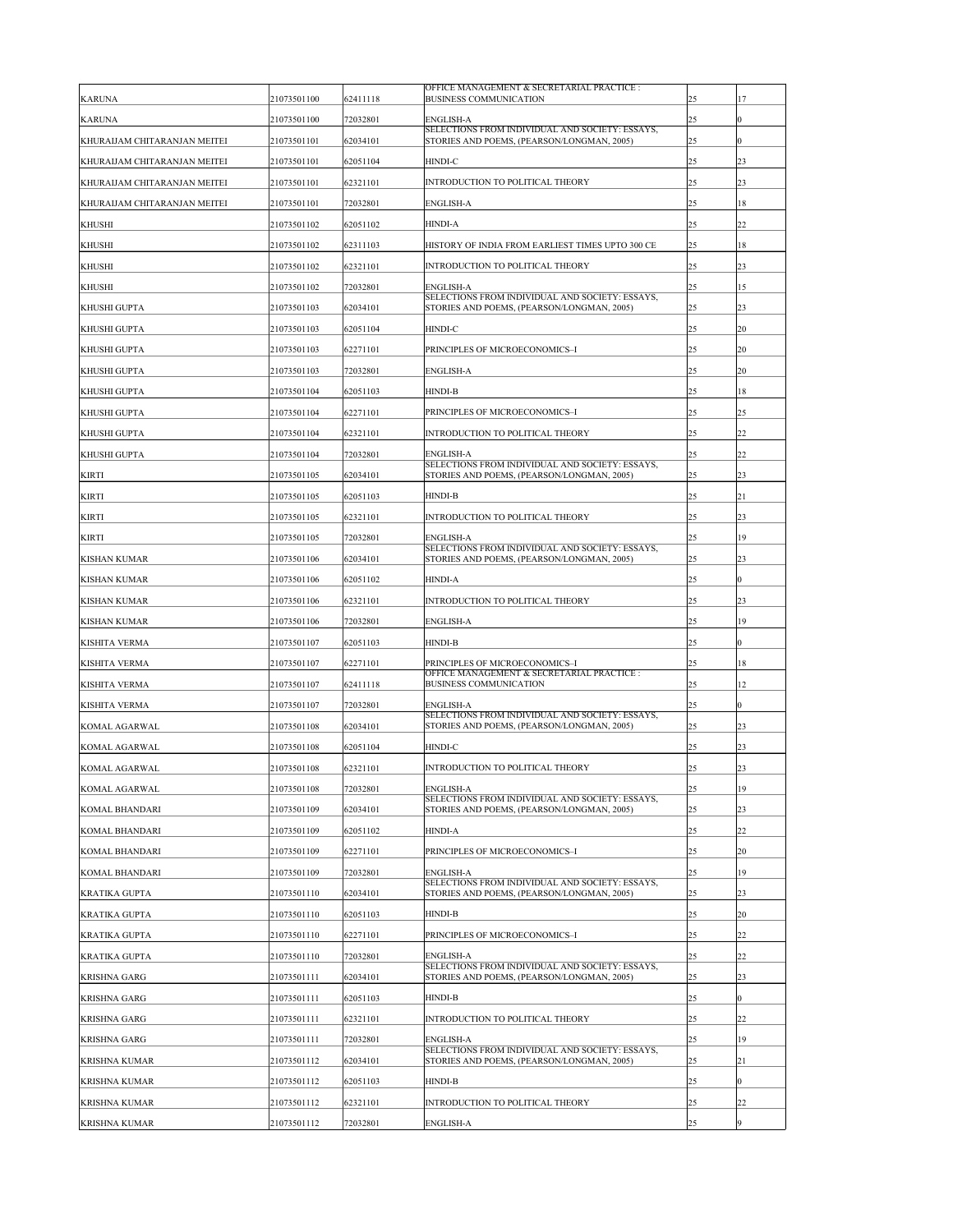| <b>KRITIKA SHARMA</b>          | 21073501113 | 62034101 | SELECTIONS FROM INDIVIDUAL AND SOCIETY: ESSAYS,<br>STORIES AND POEMS, (PEARSON/LONGMAN, 2005) | 25 | 22               |
|--------------------------------|-------------|----------|-----------------------------------------------------------------------------------------------|----|------------------|
| <b>KRITIKA SHARMA</b>          | 21073501113 | 62051103 | <b>HINDI-B</b>                                                                                | 25 | 20               |
| <b>KRITIKA SHARMA</b>          | 21073501113 | 62321101 | INTRODUCTION TO POLITICAL THEORY                                                              | 25 | 23               |
| <b>KRITIKA SHARMA</b>          | 21073501113 | 72032801 | <b>ENGLISH-A</b>                                                                              | 25 | 21               |
| <b>KULDEEP SINGH SHEKHAWAT</b> | 21073501114 | 62034101 | SELECTIONS FROM INDIVIDUAL AND SOCIETY: ESSAYS,<br>STORIES AND POEMS, (PEARSON/LONGMAN, 2005) | 25 | 21               |
| <b>KULDEEP SINGH SHEKHAWAT</b> | 21073501114 | 62051103 | <b>HINDI-B</b>                                                                                | 25 | 17               |
| <b>KULDEEP SINGH SHEKHAWAT</b> | 21073501114 | 62321101 | <b>INTRODUCTION TO POLITICAL THEORY</b>                                                       | 25 | 23               |
| <b>KULDEEP SINGH SHEKHAWAT</b> | 21073501114 | 72032801 | <b>ENGLISH-A</b>                                                                              | 25 | 19               |
| <b>KUMARI SHIVANI</b>          | 21073501115 | 62051102 | <b>HINDI-A</b>                                                                                | 25 | 23               |
| KUMARI SHIVANI                 | 21073501115 | 62311103 | HISTORY OF INDIA FROM EARLIEST TIMES UPTO 300 CE                                              | 25 | 21               |
| <b>KUMARI SHIVANI</b>          | 21073501115 | 62321101 | INTRODUCTION TO POLITICAL THEORY                                                              | 25 | 22               |
| <b>KUMARI SHIVANI</b>          | 21073501115 | 72032801 | <b>ENGLISH-A</b>                                                                              | 25 | 17               |
| <b>LALIT KUMAR</b>             | 21073501116 | 62051103 | <b>HINDI-B</b>                                                                                | 25 | 17               |
| <b>LALIT KUMAR</b>             | 21073501116 | 62311103 | HISTORY OF INDIA FROM EARLIEST TIMES UPTO 300 CE                                              | 25 | 21               |
| <b>LALIT KUMAR</b>             | 21073501116 | 62321101 | INTRODUCTION TO POLITICAL THEORY                                                              | 25 | 22               |
| <b>LALIT KUMAR</b>             | 21073501116 | 72032801 | <b>ENGLISH-A</b>                                                                              | 25 | $ 23\rangle$     |
| <b>LISA GAUTAM</b>             | 21073501117 | 62051103 | <b>HINDI-B</b>                                                                                | 25 | $\mathbf{0}$     |
| <b>LISA GAUTAM</b>             | 21073501117 | 62271101 | PRINCIPLES OF MICROECONOMICS-I                                                                | 25 | 20               |
| <b>LISA GAUTAM</b>             | 21073501117 | 62321101 | INTRODUCTION TO POLITICAL THEORY                                                              | 25 | 22               |
| <b>LISA GAUTAM</b>             | 21073501117 | 72032801 | <b>ENGLISH-A</b>                                                                              | 25 | 19               |
| <b>MANASVI</b>                 | 21073501118 | 62051102 | <b>HINDI-A</b>                                                                                | 25 | $\overline{0}$   |
| <b>MANASVI</b>                 | 21073501118 | 62271101 | PRINCIPLES OF MICROECONOMICS-I                                                                | 25 | 20               |
| <b>MANASVI</b>                 | 21073501118 | 62321101 | INTRODUCTION TO POLITICAL THEORY                                                              | 25 | 22               |
| <b>MANASVI</b>                 | 21073501118 | 72032801 | <b>ENGLISH-A</b>                                                                              | 25 | 21               |
| <b>MANDVI CHATURVEDI</b>       | 21073501119 | 62034101 | SELECTIONS FROM INDIVIDUAL AND SOCIETY: ESSAYS,<br>STORIES AND POEMS, (PEARSON/LONGMAN, 2005) | 25 | 22               |
| <b>MANDVI CHATURVEDI</b>       | 21073501119 | 62051103 | <b>HINDI-B</b>                                                                                | 25 | 19               |
| <b>MANDVI CHATURVEDI</b>       | 21073501119 | 62271101 | PRINCIPLES OF MICROECONOMICS-I                                                                | 25 | 21               |
| <b>MANDVI CHATURVEDI</b>       | 21073501119 | 72032801 | <b>ENGLISH-A</b>                                                                              | 25 | 19               |
| MANU SHRESHTH KANWAT           | 21073501120 | 62051103 | <b>HINDI-B</b>                                                                                | 25 | $\boldsymbol{0}$ |
| MANU SHRESHTH KANWAT           | 21073501120 | 62311103 | HISTORY OF INDIA FROM EARLIEST TIMES UPTO 300 CE                                              | 25 | $\overline{0}$   |
| MANU SHRESHTH KANWAT           | 21073501120 | 62321101 | INTRODUCTION TO POLITICAL THEORY                                                              | 25 | 22               |
| MANU SHRESHTH KANWAT           | 21073501120 | 72032801 | <b>ENGLISH-A</b>                                                                              | 25 | 13               |
| <b>MAYANK KASANA</b>           | 21073501121 | 62051102 | <b>HINDI-A</b>                                                                                | 25 | 22               |
| <b>MAYANK KASANA</b>           | 21073501121 | 62311103 | HISTORY OF INDIA FROM EARLIEST TIMES UPTO 300 CE                                              | 25 | 19               |
| <b>MAYANK KASANA</b>           | 21073501121 | 62321101 | INTRODUCTION TO POLITICAL THEORY                                                              | 25 | 22               |
| <b>MAYANK KASANA</b>           | 21073501121 | 72032801 | <b>ENGLISH-A</b>                                                                              | 25 | 21               |
| <b>MINAKSHI</b>                | 21073501122 | 62051102 | <b>HINDI-A</b>                                                                                | 25 | 19               |
| <b>MINAKSHI</b>                | 21073501122 | 62271101 | PRINCIPLES OF MICROECONOMICS-I                                                                | 25 | 24               |
| <b>MINAKSHI</b>                | 21073501122 | 62321101 | <b>INTRODUCTION TO POLITICAL THEORY</b>                                                       | 25 | 22               |
| <b>MINAKSHI</b>                | 21073501122 | 72032801 | <b>ENGLISH-A</b>                                                                              | 25 | 19               |
| MOHAMMAD SHAMS TABREZ          | 21073501123 | 62051104 | <b>HINDI-C</b>                                                                                | 25 | 22               |
| MOHAMMAD SHAMS TABREZ          | 21073501123 | 62271101 | PRINCIPLES OF MICROECONOMICS-I                                                                | 25 | 21               |
| MOHAMMAD SHAMS TABREZ          | 21073501123 | 62411118 | OFFICE MANAGEMENT & SECRETARIAL PRACTICE :<br><b>BUSINESS COMMUNICATION</b>                   | 25 | 23               |
| <b>MOHAMMAD SHAMS TABREZ</b>   | 21073501123 | 72032801 | <b>ENGLISH-A</b>                                                                              | 25 | 22               |
| <b>MOHAMMAD UMAR</b>           | 21073501124 | 62051103 | <b>HINDI-B</b>                                                                                | 25 | $\overline{0}$   |
| <b>MOHAMMAD UMAR</b>           | 21073501124 | 62271101 | PRINCIPLES OF MICROECONOMICS-I                                                                | 25 | 23               |
| MOHAMMAD UMAR                  | 21073501124 | 62411118 | OFFICE MANAGEMENT & SECRETARIAL PRACTICE :<br><b>BUSINESS COMMUNICATION</b>                   | 25 | 17               |
| <b>MOHAMMAD UMAR</b>           | 21073501124 | 72032801 | <b>ENGLISH-A</b>                                                                              | 25 | 21               |
| <b>MOHD HUMZA</b>              | 21073501125 | 62051102 | <b>HINDI-A</b>                                                                                | 25 | 23               |
| <b>MOHD HUMZA</b>              | 21073501125 | 62311103 | HISTORY OF INDIA FROM EARLIEST TIMES UPTO 300 CE                                              | 25 | 21               |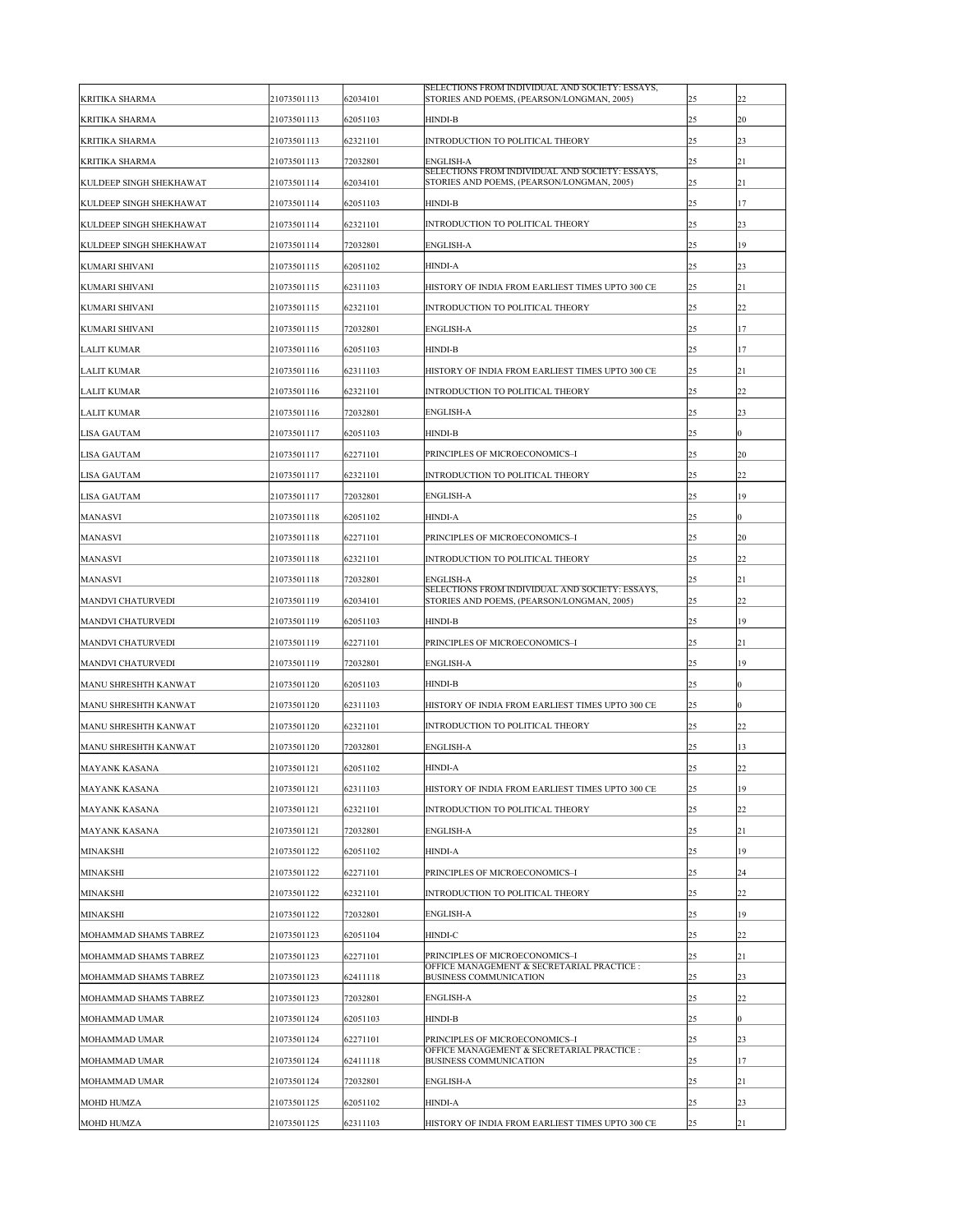| <b>MOHD HUMZA</b>        | 21073501125 | 62321101 | <b>INTRODUCTION TO POLITICAL THEORY</b>                                                       | 25 | $ 23\rangle$   |
|--------------------------|-------------|----------|-----------------------------------------------------------------------------------------------|----|----------------|
| <b>MOHD HUMZA</b>        | 21073501125 | 72032801 | <b>ENGLISH-A</b>                                                                              | 25 | 22             |
| <b>MOHMMAD ALI ASHAF</b> | 21073501126 | 62271101 | PRINCIPLES OF MICROECONOMICS-I                                                                | 25 | 21             |
| MOHMMAD ALI ASHAF        | 21073501126 | 62321101 | INTRODUCTION TO POLITICAL THEORY                                                              | 25 | 22             |
| MOHMMAD ALI ASHAF        | 21073501126 | 62321135 | ADMINISTRATION AND PUBLIC POLICY                                                              | 25 | $ 23\rangle$   |
| MOHMMAD ALI ASHAF        | 21073501126 | 72032801 | <b>ENGLISH-A</b>                                                                              | 25 | 14             |
| <b>MOHNISH</b>           | 21073501127 | 62051103 | <b>HINDI-B</b>                                                                                | 25 | 18             |
| <b>MOHNISH</b>           | 21073501127 | 62271101 | PRINCIPLES OF MICROECONOMICS-I                                                                | 25 | <b>20</b>      |
| <b>MOHNISH</b>           | 21073501127 | 62411118 | OFFICE MANAGEMENT & SECRETARIAL PRACTICE :<br><b>BUSINESS COMMUNICATION</b>                   | 25 | 20             |
| <b>MOHNISH</b>           | 21073501127 | 72032801 | <b>ENGLISH-A</b>                                                                              | 25 | $\overline{0}$ |
| <b>MUNISH KUMAR</b>      | 21073501128 | 62051102 | <b>HINDI-A</b>                                                                                | 25 | 19             |
| <b>MUNISH KUMAR</b>      | 21073501128 | 62271101 | PRINCIPLES OF MICROECONOMICS-I                                                                | 25 | <b>20</b>      |
| <b>MUNISH KUMAR</b>      | 21073501128 | 62321101 | <b>INTRODUCTION TO POLITICAL THEORY</b>                                                       | 25 | 21             |
| <b>MUNISH KUMAR</b>      | 21073501128 | 72032801 | <b>ENGLISH-A</b>                                                                              | 25 | 22             |
| <b>MUSEB</b>             | 21073501129 | 62051102 | <b>HINDI-A</b>                                                                                | 25 | 22             |
| <b>MUSEB</b>             | 21073501129 | 62311103 | HISTORY OF INDIA FROM EARLIEST TIMES UPTO 300 CE                                              | 25 | 18             |
| <b>MUSEB</b>             | 21073501129 | 62321101 | INTRODUCTION TO POLITICAL THEORY                                                              | 25 | 21             |
| <b>MUSEB</b>             | 21073501129 | 72052804 | हिंदी भाषा और सम्प्रेषण (FOR B.A. PROG/B.SC.(PROG.))                                          | 25 | 21             |
| <b>MUSKAN</b>            | 21073501130 | 62051102 | <b>HINDI-A</b>                                                                                | 25 | 17             |
| <b>MUSKAN</b>            | 21073501130 | 62271101 | PRINCIPLES OF MICROECONOMICS-I                                                                | 25 | $ 20\rangle$   |
| <b>MUSKAN</b>            | 21073501130 | 62321101 | INTRODUCTION TO POLITICAL THEORY                                                              | 25 | 21             |
| <b>MUSKAN</b>            | 21073501130 | 72032801 | <b>ENGLISH-A</b>                                                                              | 25 | $ 23\rangle$   |
| <b>MUSKAN</b>            | 21073501131 | 62051102 | <b>HINDI-A</b>                                                                                | 25 | $ 23\rangle$   |
| <b>MUSKAN</b>            | 21073501131 | 62311103 | HISTORY OF INDIA FROM EARLIEST TIMES UPTO 300 CE                                              | 25 | 21             |
| <b>MUSKAN</b>            | 21073501131 | 62321101 | INTRODUCTION TO POLITICAL THEORY                                                              | 25 | 22             |
| <b>MUSKAN</b>            | 21073501131 | 72032801 | <b>ENGLISH-A</b>                                                                              | 25 | 24             |
| <b>MUSKAN SINGH</b>      | 21073501132 | 62051102 | <b>HINDI-A</b>                                                                                | 25 | $ 22\rangle$   |
| <b>MUSKAN SINGH</b>      | 21073501132 | 62311103 | HISTORY OF INDIA FROM EARLIEST TIMES UPTO 300 CE                                              | 25 | 21             |
| <b>MUSKAN SINGH</b>      | 21073501132 | 62321101 | INTRODUCTION TO POLITICAL THEORY                                                              | 25 | $ 22\rangle$   |
| <b>MUSKAN SINGH</b>      | 21073501132 | 72032801 | <b>ENGLISH-A</b>                                                                              | 25 | 20             |
| NAINA SRIVASTAVA         | 21073501133 | 62051103 | <b>HINDI-B</b>                                                                                | 25 | 17             |
| NAINA SRIVASTAVA         | 21073501133 | 62311103 | HISTORY OF INDIA FROM EARLIEST TIMES UPTO 300 CE                                              | 25 | 20             |
| NAINA SRIVASTAVA         | 21073501133 | 62321101 | INTRODUCTION TO POLITICAL THEORY                                                              | 25 | $ 22\rangle$   |
| NAINA SRIVASTAVA         | 21073501133 | 72032801 | <b>ENGLISH-A</b>                                                                              | 25 | 20             |
| <b>NAINSHI</b>           | 21073501134 | 62051103 | <b>HINDI-B</b>                                                                                | 25 | 21             |
| <b>NAINSHI</b>           | 21073501134 | 62271101 | PRINCIPLES OF MICROECONOMICS-I                                                                | 25 | $ 20\rangle$   |
| <b>NAINSHI</b>           | 21073501134 | 62321101 | <b>INTRODUCTION TO POLITICAL THEORY</b>                                                       | 25 | 21             |
| <b>NAINSHI</b>           | 21073501134 | 72032801 | <b>ENGLISH-A</b>                                                                              | 25 | $\overline{0}$ |
| NANDINI - BANSAL         | 21073501135 | 62034101 | SELECTIONS FROM INDIVIDUAL AND SOCIETY: ESSAYS,<br>STORIES AND POEMS, (PEARSON/LONGMAN, 2005) | 25 | 21             |
| <b>NANDINI - BANSAL</b>  | 21073501135 | 62051103 | <b>HINDI-B</b>                                                                                | 25 | 16             |
| NANDINI - BANSAL         | 21073501135 | 62321101 | INTRODUCTION TO POLITICAL THEORY                                                              | 25 | 22             |
| NANDINI - BANSAL         | 21073501135 | 72032801 | <b>ENGLISH-A</b>                                                                              | 25 | 18             |
| NAVEEN CHAUDHARY         | 21073501136 | 62051102 | <b>HINDI-A</b>                                                                                | 25 | $ 22\rangle$   |
| <b>NAVEEN CHAUDHARY</b>  | 21073501136 | 62311103 | HISTORY OF INDIA FROM EARLIEST TIMES UPTO 300 CE                                              | 25 | 18             |
| <b>NAVEEN CHAUDHARY</b>  | 21073501136 | 62321101 | <b>INTRODUCTION TO POLITICAL THEORY</b>                                                       | 25 | 22             |
| <b>NAVEEN CHAUDHARY</b>  | 21073501136 | 72032801 | <b>ENGLISH-A</b>                                                                              | 25 | $ 25\rangle$   |
| NEERAJ GUPTA             | 21073501137 | 62051102 | <b>HINDI-A</b>                                                                                | 25 | $ 23\rangle$   |
| NEERAJ GUPTA             | 21073501137 | 62311103 | HISTORY OF INDIA FROM EARLIEST TIMES UPTO 300 CE                                              | 25 | 20             |
| NEERAJ GUPTA             | 21073501137 | 62321101 | <b>INTRODUCTION TO POLITICAL THEORY</b>                                                       | 25 | 22             |
| NEERAJ GUPTA             | 21073501137 | 72032801 | <b>ENGLISH-A</b>                                                                              | 25 | 14             |
|                          |             |          |                                                                                               |    |                |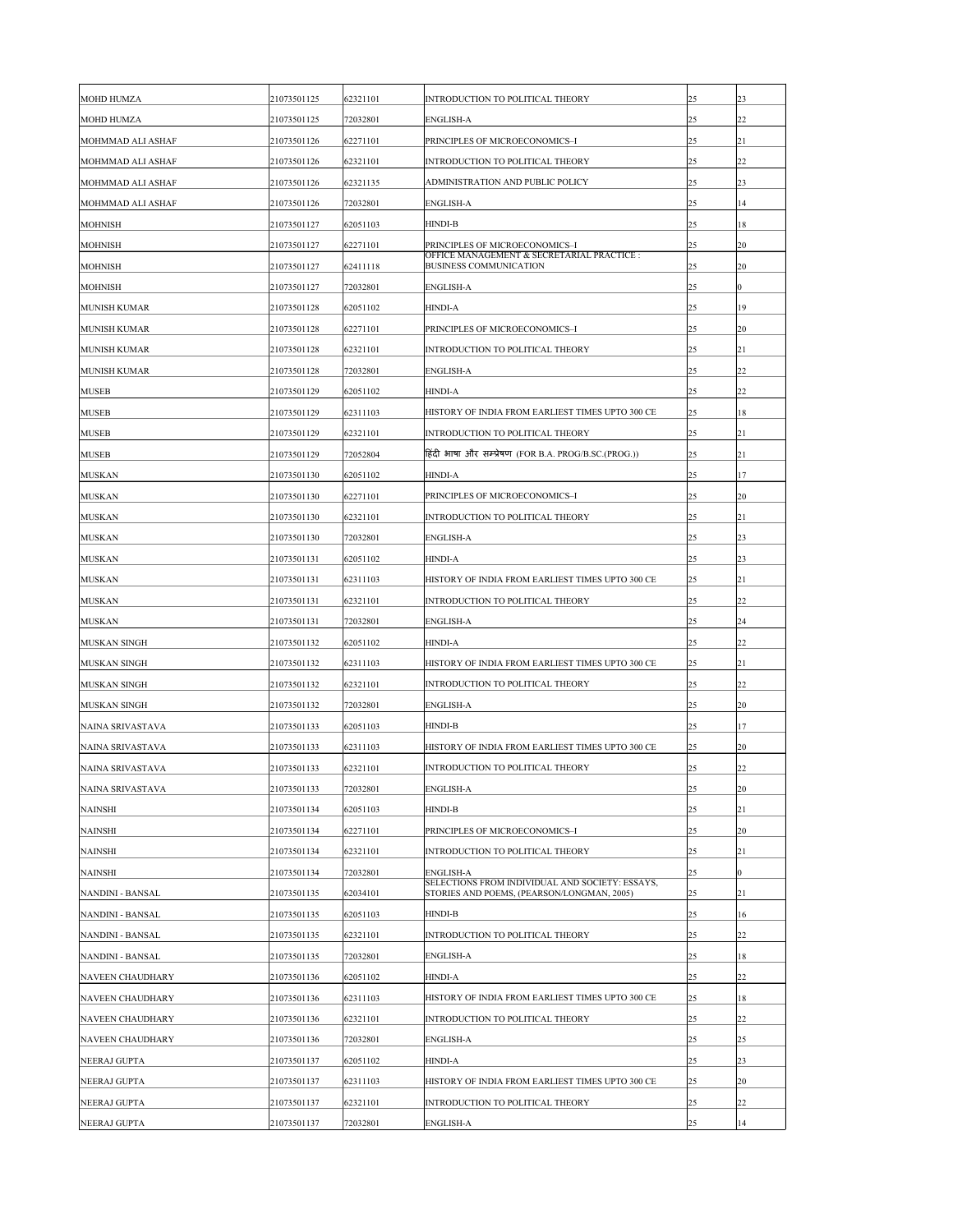| NEERAJ GUPTA         | 21073501138 | 62051103 | <b>HINDI-B</b>                                                                                | 25 | 16               |
|----------------------|-------------|----------|-----------------------------------------------------------------------------------------------|----|------------------|
| NEERAJ GUPTA         | 21073501138 | 62311103 | HISTORY OF INDIA FROM EARLIEST TIMES UPTO 300 CE                                              | 25 | 18               |
| NEERAJ GUPTA         | 21073501138 | 62321101 | <b>INTRODUCTION TO POLITICAL THEORY</b>                                                       | 25 | 22               |
| NEERAJ GUPTA         | 21073501138 | 72032801 | <b>ENGLISH-A</b>                                                                              | 25 | 23               |
| <b>NEETU</b>         | 21073501139 | 62034101 | SELECTIONS FROM INDIVIDUAL AND SOCIETY: ESSAYS,<br>STORIES AND POEMS, (PEARSON/LONGMAN, 2005) | 25 | 22               |
| <b>NEETU</b>         | 21073501139 | 62051103 | <b>HINDI-B</b>                                                                                | 25 | 18               |
| <b>NEETU</b>         | 21073501139 | 62271101 | PRINCIPLES OF MICROECONOMICS-I                                                                | 25 | $ 25\rangle$     |
| <b>NEETU</b>         | 21073501139 | 72032801 | <b>ENGLISH-A</b>                                                                              | 25 | 18               |
| <b>NEHA</b>          | 21073501140 | 62051103 | <b>HINDI-B</b>                                                                                | 25 | 20               |
| <b>NEHA</b>          | 21073501140 | 62311103 | HISTORY OF INDIA FROM EARLIEST TIMES UPTO 300 CE                                              | 25 | <b>20</b>        |
| <b>NEHA</b>          | 21073501140 | 62321101 | INTRODUCTION TO POLITICAL THEORY                                                              | 25 | 22               |
| <b>NEHA</b>          | 21073501140 | 72032801 | <b>ENGLISH-A</b>                                                                              | 25 | $\boldsymbol{0}$ |
| <b>NEHA KUMARI</b>   | 21073501141 | 62051102 | <b>HINDI-A</b>                                                                                | 25 | 22               |
| <b>NEHA KUMARI</b>   | 21073501141 | 62311103 | HISTORY OF INDIA FROM EARLIEST TIMES UPTO 300 CE                                              | 25 | 22               |
| <b>NEHA KUMARI</b>   | 21073501141 | 62321101 | INTRODUCTION TO POLITICAL THEORY                                                              | 25 | 22               |
| <b>NEHA KUMARI</b>   | 21073501141 | 72052804 | हिंदी भाषा और सम्प्रेषण (FOR B.A. PROG/B.SC.(PROG.))                                          | 25 | 23               |
| <b>NEHA SINGH</b>    | 21073501142 | 62051102 | <b>HINDI-A</b>                                                                                | 25 | 21               |
| <b>NEHA SINGH</b>    | 21073501142 | 62271101 | PRINCIPLES OF MICROECONOMICS-I                                                                | 25 | 20               |
| <b>NEHA SINGH</b>    | 21073501142 | 62321101 | INTRODUCTION TO POLITICAL THEORY                                                              | 25 | 21               |
| <b>NEHA SINGH</b>    | 21073501142 | 72032801 | <b>ENGLISH-A</b>                                                                              | 25 | 0                |
| <b>NIDA KAREEM</b>   | 21073501143 | 62034101 | SELECTIONS FROM INDIVIDUAL AND SOCIETY: ESSAYS,<br>STORIES AND POEMS, (PEARSON/LONGMAN, 2005) | 25 | 23               |
| <b>NIDA KAREEM</b>   | 21073501143 | 62051102 | <b>HINDI-A</b>                                                                                | 25 | 21               |
| <b>NIDA KAREEM</b>   | 21073501143 | 62271101 | PRINCIPLES OF MICROECONOMICS-I                                                                | 25 | 22               |
| <b>NIDA KAREEM</b>   | 21073501143 | 72052804 | हिंदी भाषा और सम्प्रेषण (FOR B.A. PROG/B.SC.(PROG.))                                          | 25 | 24               |
| <b>NIDHI SHALINI</b> | 21073501144 | 62034101 | SELECTIONS FROM INDIVIDUAL AND SOCIETY: ESSAYS,<br>STORIES AND POEMS, (PEARSON/LONGMAN, 2005) | 25 | 23               |
| <b>NIDHI SHALINI</b> | 21073501144 | 62051103 | <b>HINDI-B</b>                                                                                | 25 | <b>20</b>        |
| <b>NIDHI SHALINI</b> | 21073501144 | 62321101 | INTRODUCTION TO POLITICAL THEORY                                                              | 25 | 23               |
| <b>NIDHI SHALINI</b> | 21073501144 | 72032801 | <b>ENGLISH-A</b>                                                                              | 25 | 19               |
| NIHARIKA CHAUHAN     | 21073501145 | 62051102 | <b>HINDI-A</b>                                                                                | 25 | 23               |
| NIHARIKA CHAUHAN     | 21073501145 | 62311103 | HISTORY OF INDIA FROM EARLIEST TIMES UPTO 300 CE                                              | 25 | 21               |
| NIHARIKA CHAUHAN     | 21073501145 | 62321101 | INTRODUCTION TO POLITICAL THEORY                                                              | 25 | 22               |
| NIHARIKA CHAUHAN     | 21073501145 | 72032801 | <b>ENGLISH-A</b>                                                                              | 25 | 20               |
| <b>NIKHIL VERMA</b>  | 21073501146 | 62051103 | <b>HINDI-B</b>                                                                                | 25 | 17               |
| <b>NIKHIL VERMA</b>  | 21073501146 | 62271101 | PRINCIPLES OF MICROECONOMICS-I                                                                | 25 | <b>20</b>        |
| <b>NIKHIL VERMA</b>  | 21073501146 | 62411118 | OFFICE MANAGEMENT & SECRETARIAL PRACTICE :<br><b>BUSINESS COMMUNICATION</b>                   | 25 | 18               |
| <b>NIKHIL VERMA</b>  | 21073501146 | 72032801 | <b>ENGLISH-A</b>                                                                              | 25 | 20               |
| NIKITA AMBAVAT       | 21073501147 | 62034101 | SELECTIONS FROM INDIVIDUAL AND SOCIETY: ESSAYS,<br>STORIES AND POEMS, (PEARSON/LONGMAN, 2005) | 25 | 23               |
| NIKITA AMBAVAT       | 21073501147 | 62051102 | <b>HINDI-A</b>                                                                                | 25 | 22               |
| NIKITA AMBAVAT       | 21073501147 | 62321101 | <b>INTRODUCTION TO POLITICAL THEORY</b>                                                       | 25 | 22               |
| NIKITA AMBAVAT       | 21073501147 | 72032801 | <b>ENGLISH-A</b>                                                                              | 25 | 20               |
| NIKITA PAL           | 21073501148 | 62034101 | SELECTIONS FROM INDIVIDUAL AND SOCIETY: ESSAYS,<br>STORIES AND POEMS, (PEARSON/LONGMAN, 2005) | 25 | 23               |
| <b>NIKITA PAL</b>    | 21073501148 | 62051102 | <b>HINDI-A</b>                                                                                | 25 | 22               |
| <b>NIKITA PAL</b>    | 21073501148 | 62321101 | INTRODUCTION TO POLITICAL THEORY                                                              | 25 | 21               |
| <b>NIKITA PAL</b>    | 21073501148 | 72052804 | हिंदी भाषा और सम्प्रेषण (FOR B.A. PROG/B.SC.(PROG.))                                          | 25 | 21               |
| NISCHAY DWIVEDI      | 21073501149 | 62051103 | <b>HINDI-B</b>                                                                                | 25 | <b>20</b>        |
| NISCHAY DWIVEDI      | 21073501149 | 62311103 | HISTORY OF INDIA FROM EARLIEST TIMES UPTO 300 CE                                              | 25 | 22               |
| NISCHAY DWIVEDI      | 21073501149 | 62321101 | INTRODUCTION TO POLITICAL THEORY                                                              | 25 | 22               |
| NISCHAY DWIVEDI      | 21073501149 | 72032801 | <b>ENGLISH-A</b>                                                                              | 25 | 20               |
| <b>NISHA</b>         | 21073501150 | 62051102 | <b>HINDI-A</b>                                                                                | 25 | 23               |
| <b>NISHA</b>         | 21073501150 | 62311103 | HISTORY OF INDIA FROM EARLIEST TIMES UPTO 300 CE                                              | 25 | 22               |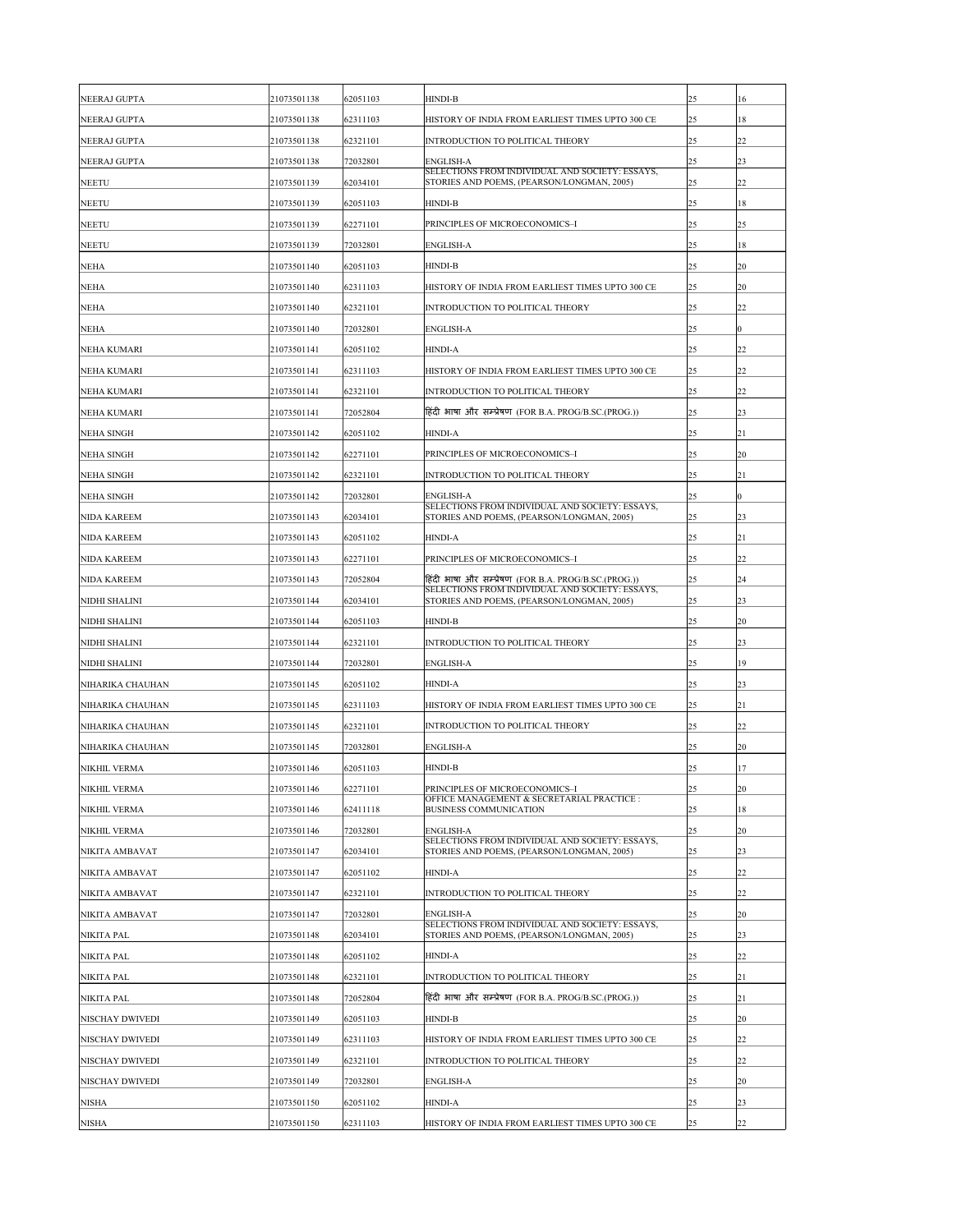| <b>NISHA</b>                       | 21073501150 | 62321101             | <b>INTRODUCTION TO POLITICAL THEORY</b>                                                       | 25       | 22                 |
|------------------------------------|-------------|----------------------|-----------------------------------------------------------------------------------------------|----------|--------------------|
| <b>NISHA</b>                       | 21073501150 | 72032801             | <b>ENGLISH-A</b><br>SELECTIONS FROM INDIVIDUAL AND SOCIETY: ESSAYS,                           | 25       | 22                 |
| <b>NISHANT</b>                     | 21073501151 | 62034101             | STORIES AND POEMS, (PEARSON/LONGMAN, 2005)                                                    | 25       | $ 0\rangle$        |
| <b>NISHANT</b>                     | 21073501151 | 62051103             | <b>HINDI-B</b>                                                                                | 25       | 19                 |
| <b>NISHANT</b>                     | 21073501151 | 62321101             | <b>INTRODUCTION TO POLITICAL THEORY</b>                                                       | 25       | $ 22\rangle$       |
| <b>NISHANT</b>                     | 21073501151 | 72032801             | <b>ENGLISH-A</b>                                                                              | 25       | 19                 |
| NITHIYANANTHAN B                   | 21073501152 | 62051104             | <b>HINDI-C</b>                                                                                | 25       | 21                 |
| NITHIYANANTHAN B                   | 21073501152 | 62311103             | HISTORY OF INDIA FROM EARLIEST TIMES UPTO 300 CE                                              | 25       | 22                 |
| NITHIYANANTHAN B                   | 21073501152 | 62321101             | INTRODUCTION TO POLITICAL THEORY                                                              | 25       | 22                 |
| NITHIYANANTHAN B                   | 21073501152 | 72032801             | <b>ENGLISH-A</b>                                                                              | 25       | 24                 |
| <b>OMKAR</b>                       | 21073501153 | 62051102             | <b>HINDI-A</b>                                                                                | 25       | 22                 |
| <b>OMKAR</b>                       | 21073501153 | 62311103             | HISTORY OF INDIA FROM EARLIEST TIMES UPTO 300 CE                                              | 25       | 20                 |
| <b>OMKAR</b>                       | 21073501153 | 62321101             | <b>INTRODUCTION TO POLITICAL THEORY</b>                                                       | 25       | 21                 |
| <b>OMKAR</b>                       | 21073501153 | 72032801             | <b>ENGLISH-A</b>                                                                              | 25       | 19                 |
| PALAK GOYAL                        | 21073501154 | 62051102             | <b>HINDI-A</b>                                                                                | 25       | $ 23\rangle$       |
| PALAK GOYAL                        | 21073501154 | 62311103             | HISTORY OF INDIA FROM EARLIEST TIMES UPTO 300 CE                                              | 25       | 18                 |
| PALAK GOYAL                        | 21073501154 | 62321101             | <b>INTRODUCTION TO POLITICAL THEORY</b>                                                       | 25       | 21                 |
| PALAK GOYAL                        | 21073501154 | 72032801             | <b>ENGLISH-A</b>                                                                              | 25       | 17                 |
| <b>PALAK KAUSHIK</b>               | 21073501155 | 62051102             | <b>HINDI-A</b>                                                                                | 25       | 21                 |
| <b>PALAK KAUSHIK</b>               | 21073501155 | 62271101             | PRINCIPLES OF MICROECONOMICS-I                                                                | 25       | 21                 |
| <b>PALAK KAUSHIK</b>               | 21073501155 | 62321101             | INTRODUCTION TO POLITICAL THEORY                                                              | 25       | 22                 |
| <b>PALAK KAUSHIK</b>               | 21073501155 | 72032801             | <b>ENGLISH-A</b>                                                                              | 25       | 14                 |
| <b>PANKAJ</b>                      | 21073501156 | 62034101             | SELECTIONS FROM INDIVIDUAL AND SOCIETY: ESSAYS,<br>STORIES AND POEMS, (PEARSON/LONGMAN, 2005) | 25       | 21                 |
| <b>PANKAJ</b>                      | 21073501156 | 62051102             | <b>HINDI-A</b>                                                                                | 25       | 21                 |
| <b>PANKAJ</b>                      | 21073501156 | 62321101             | INTRODUCTION TO POLITICAL THEORY                                                              | 25       | $ 23\rangle$       |
| <b>PANKAJ</b>                      | 21073501156 | 72052804             | हिंदी भाषा और सम्प्रेषण (FOR B.A. PROG/B.SC.(PROG.))                                          | 25       | 21                 |
| <b>PARTH KAUSHIK</b>               | 21073501157 | 62051103             | <b>HINDI-B</b>                                                                                | 25       | 20                 |
| <b>PARTH KAUSHIK</b>               | 21073501157 | 62271101             | PRINCIPLES OF MICROECONOMICS-I                                                                | 25       | 20                 |
| <b>PARTH KAUSHIK</b>               | 21073501157 | 62321101             | INTRODUCTION TO POLITICAL THEORY                                                              | 25       | 22                 |
| <b>PARTH KAUSHIK</b>               | 21073501157 | 72032801             | <b>ENGLISH-A</b>                                                                              | 25       | 22                 |
| <b>PARUL</b>                       | 21073501158 | 62051102             | <b>HINDI-A</b>                                                                                | 25       | 21                 |
| <b>PARUL</b>                       | 21073501158 | 62271101             | PRINCIPLES OF MICROECONOMICS-I                                                                | 25       | $ 25\rangle$       |
| <b>PARUL</b>                       | 21073501158 | 62321101             | INTRODUCTION TO POLITICAL THEORY                                                              | 25       | 22                 |
| <b>PARUL</b>                       | 21073501158 | 72032801             | <b>ENGLISH-A</b>                                                                              | 25       | 24                 |
| <b>PARVEEN</b>                     | 21073501159 | 62051102             | <b>HINDI-A</b>                                                                                | 25       | $ 0\rangle$        |
| <b>PARVEEN</b>                     | 21073501159 | 62311103             | HISTORY OF INDIA FROM EARLIEST TIMES UPTO 300 CE                                              | 25       | $ 0\rangle$        |
| <b>PARVEEN</b>                     | 21073501159 | 62321101             | <b>INTRODUCTION TO POLITICAL THEORY</b>                                                       | 25       | $ 0\rangle$        |
| <b>PARVEEN</b>                     | 21073501159 | 72052804             | हिंदी भाषा और सम्प्रेषण (FOR B.A. PROG/B.SC.(PROG.))                                          | 25       | $ 0\rangle$        |
| <b>PAWAN</b>                       | 21073501160 | 62051102             | <b>HINDI-A</b>                                                                                | 25       | $ 22\rangle$       |
| <b>PAWAN</b>                       | 21073501160 | 62311103             | HISTORY OF INDIA FROM EARLIEST TIMES UPTO 300 CE                                              | 25       | 16                 |
| <b>PAWAN</b>                       | 21073501160 | 62321101             | INTRODUCTION TO POLITICAL THEORY                                                              | 25       | 22                 |
| <b>PAWAN</b>                       | 21073501160 | 72052804             | हिंदी भाषा और सम्प्रेषण (FOR B.A. PROG/B.SC.(PROG.))                                          | 25       | 21                 |
|                                    |             |                      | <b>HINDI-B</b>                                                                                |          |                    |
| PEEYUSH CHAUHAN<br>PEEYUSH CHAUHAN | 21073501161 | 62051103<br>62311103 | HISTORY OF INDIA FROM EARLIEST TIMES UPTO 300 CE                                              | 25<br>25 | $ 0\rangle$<br> 22 |
|                                    | 21073501161 |                      |                                                                                               |          |                    |
| PEEYUSH CHAUHAN                    | 21073501161 | 62321101             | INTRODUCTION TO POLITICAL THEORY                                                              | 25       | $ 22\rangle$       |
| PEEYUSH CHAUHAN                    | 21073501161 | 72032801             | <b>ENGLISH-A</b>                                                                              | 25       | 19                 |
| PIYUSH KUMAR                       | 21073501162 | 62051102             | <b>HINDI-A</b>                                                                                | 25       | 22                 |
| PIYUSH KUMAR                       | 21073501162 | 62311103             | HISTORY OF INDIA FROM EARLIEST TIMES UPTO 300 CE                                              | 25       | 21                 |
| <b>PIYUSH KUMAR</b>                | 21073501162 | 62321101             | <b>INTRODUCTION TO POLITICAL THEORY</b>                                                       | 25       | $ 22\rangle$       |
| PIYUSH KUMAR                       | 21073501162 | 72032801             | <b>ENGLISH-A</b>                                                                              | 25       | 17                 |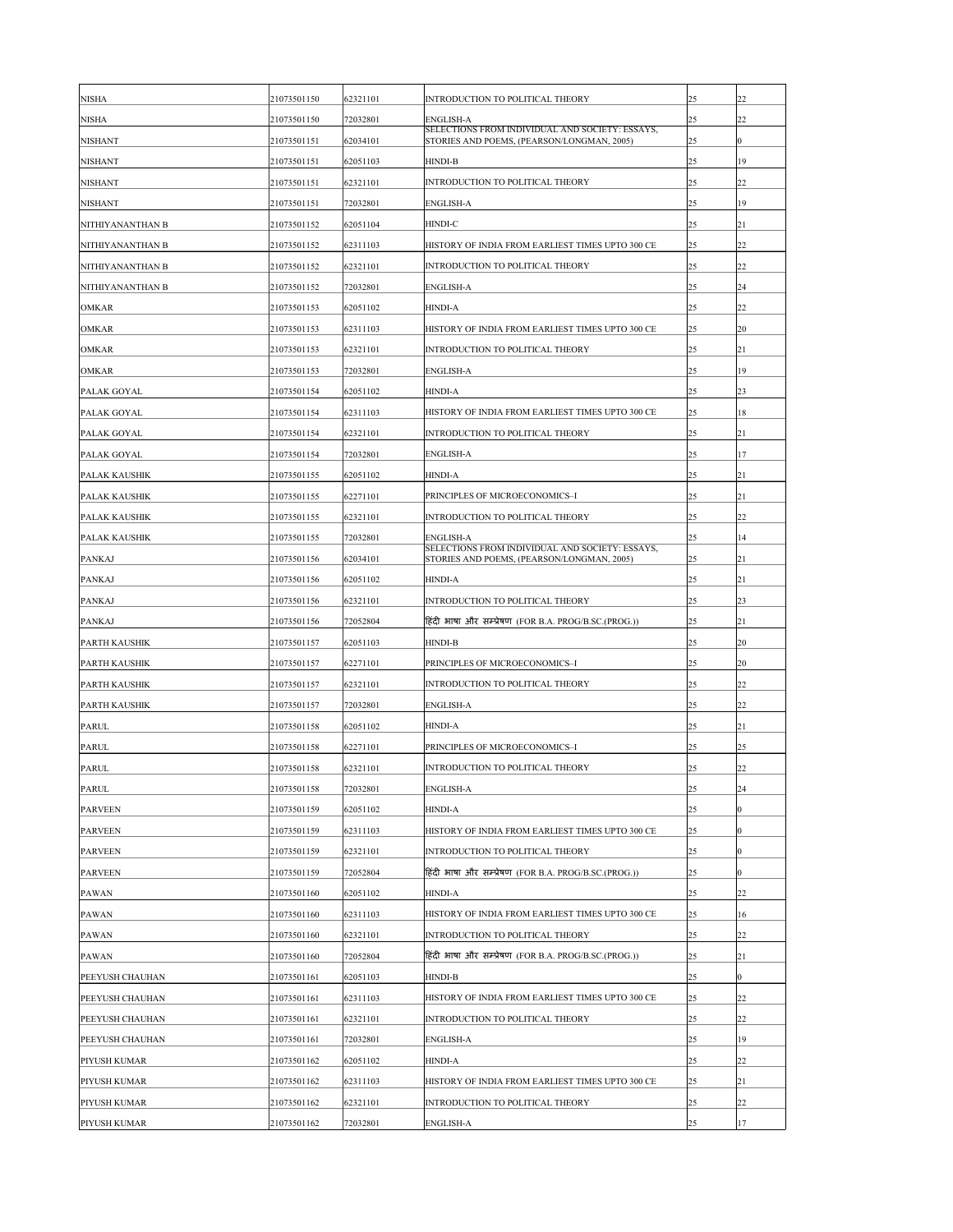| <b>PIYUSH MISHRA</b>   | 21073501163 | 62051102 | <b>HINDI-A</b>                                                                                | 25           | 23          |
|------------------------|-------------|----------|-----------------------------------------------------------------------------------------------|--------------|-------------|
| <b>PIYUSH MISHRA</b>   | 21073501163 | 62311103 | HISTORY OF INDIA FROM EARLIEST TIMES UPTO 300 CE                                              | 25           | 22          |
| <b>PIYUSH MISHRA</b>   | 21073501163 | 62321101 | INTRODUCTION TO POLITICAL THEORY                                                              | 25           | 23          |
| <b>PIYUSH MISHRA</b>   | 21073501163 | 72032801 | <b>ENGLISH-A</b>                                                                              | 25           | 22          |
| <b>POOJA KUMARI</b>    | 21073501164 | 62034101 | SELECTIONS FROM INDIVIDUAL AND SOCIETY: ESSAYS,<br>STORIES AND POEMS, (PEARSON/LONGMAN, 2005) | 25           | 23          |
| <b>POOJA KUMARI</b>    | 21073501164 | 62051102 | <b>HINDI-A</b>                                                                                | 25           | 22          |
| <b>POOJA KUMARI</b>    | 21073501164 | 62271101 | PRINCIPLES OF MICROECONOMICS-I                                                                | 25           | 20          |
| <b>POOJA KUMARI</b>    | 21073501164 | 72032801 | <b>ENGLISH-A</b>                                                                              | 25           | 19          |
| <b>POONAM</b>          | 21073501165 | 62051102 | <b>HINDI-A</b>                                                                                | 25           | 22          |
| <b>POONAM</b>          | 21073501165 | 62311103 | HISTORY OF INDIA FROM EARLIEST TIMES UPTO 300 CE                                              | 25           | 22          |
| <b>POONAM</b>          | 21073501165 | 62321101 | INTRODUCTION TO POLITICAL THEORY                                                              | 25           | 22          |
| <b>POONAM</b>          | 21073501165 | 72052804 | हिंदी भाषा और सम्प्रेषण (FOR B.A. PROG/B.SC.(PROG.))                                          | 25           | 21          |
| <b>PRABAL FAGUNA</b>   | 21073501166 | 62051104 | HINDI-C                                                                                       | 25           | 0           |
| <b>PRABAL FAGUNA</b>   | 21073501166 | 62271101 | PRINCIPLES OF MICROECONOMICS-I                                                                | 25           | 18          |
| <b>PRABAL FAGUNA</b>   | 21073501166 | 62321101 | INTRODUCTION TO POLITICAL THEORY                                                              | 25           | 19          |
| <b>PRABAL FAGUNA</b>   | 21073501166 | 72032801 | <b>ENGLISH-A</b>                                                                              | 25           | $ 0\rangle$ |
| <b>PRACHI</b>          | 21073501167 | 62034101 | SELECTIONS FROM INDIVIDUAL AND SOCIETY: ESSAYS,<br>STORIES AND POEMS, (PEARSON/LONGMAN, 2005) | 25           | 22          |
| PRACHI                 | 21073501167 | 62051102 | <b>HINDI-A</b>                                                                                | 25           | 22          |
| <b>PRACHI</b>          | 21073501167 | 62321101 | INTRODUCTION TO POLITICAL THEORY                                                              | 25           | 22          |
| <b>PRACHI</b>          | 21073501167 | 72032801 | <b>ENGLISH-A</b>                                                                              | 25           | 19          |
| <b>PRASHANT</b>        | 21073501168 | 62034101 | SELECTIONS FROM INDIVIDUAL AND SOCIETY: ESSAYS,<br>STORIES AND POEMS, (PEARSON/LONGMAN, 2005) | 25           | 21          |
| <b>PRASHANT</b>        | 21073501168 | 62051102 | <b>HINDI-A</b>                                                                                | 25           | 21          |
| <b>PRASHANT</b>        | 21073501168 | 62271101 | PRINCIPLES OF MICROECONOMICS-I                                                                | 25           | <b>20</b>   |
| <b>PRASHANT</b>        | 21073501168 | 72052804 | हिंदी भाषा और सम्प्रेषण (FOR B.A. PROG/B.SC.(PROG.))                                          | 25           | <b>20</b>   |
| <b>PRATEEK CHAUHAN</b> | 21073501169 | 62051102 | <b>HINDI-A</b>                                                                                | 25           | 22          |
| <b>PRATEEK CHAUHAN</b> | 21073501169 | 62311103 | HISTORY OF INDIA FROM EARLIEST TIMES UPTO 300 CE                                              | 25           | 15          |
| <b>PRATEEK CHAUHAN</b> | 21073501169 | 62321101 | INTRODUCTION TO POLITICAL THEORY                                                              | 25           | 22          |
| <b>PRATEEK CHAUHAN</b> | 21073501169 | 72052804 | हिंदी भाषा और सम्प्रेषण (FOR B.A. PROG/B.SC.(PROG.))                                          | 25           | <b>20</b>   |
| <b>PRAVEEN KUMAR</b>   | 21073501170 | 62051102 | <b>HINDI-A</b>                                                                                | 25           | 22          |
| <b>PRAVEEN KUMAR</b>   | 21073501170 | 62311103 | HISTORY OF INDIA FROM EARLIEST TIMES UPTO 300 CE                                              | 25           | 18          |
| <b>PRAVEEN KUMAR</b>   | 21073501170 | 62321101 | INTRODUCTION TO POLITICAL THEORY                                                              | 25           | 22          |
| <b>PRAVEEN KUMAR</b>   | 21073501170 | 72052804 | हिंदी भाषा और सम्प्रेषण (FOR B.A. PROG/B.SC.(PROG.))                                          | 25           | 22          |
| <b>PREETI</b>          | 21073501171 | 62051103 | <b>HINDI-B</b>                                                                                | 25           | 19          |
| <b>PREETI</b>          | 21073501171 | 62271101 | PRINCIPLES OF MICROECONOMICS-I                                                                | 25           | 0           |
| <b>PREETI</b>          | 21073501171 | 62411118 | OFFICE MANAGEMENT & SECRETARIAL PRACTICE :<br><b>BUSINESS COMMUNICATION</b>                   | 25           | 21          |
| <b>PREETI</b>          | 21073501171 | 72032801 | <b>ENGLISH-A</b>                                                                              | 25           | 19          |
| <b>PRERNA</b>          | 21073501172 | 62051102 | <b>HINDI-A</b>                                                                                | 25           | 21          |
| <b>PRERNA</b>          | 21073501172 | 62271101 | PRINCIPLES OF MICROECONOMICS-I                                                                | 25           | 23          |
| <b>PRERNA</b>          | 21073501172 | 62321101 | INTRODUCTION TO POLITICAL THEORY                                                              | 25           | 21          |
| <b>PRERNA</b>          | 21073501172 | 72032801 | <b>ENGLISH-A</b>                                                                              | 25           | 20          |
| <b>PRIYANKA</b>        | 21073501173 | 62051102 | <b>HINDI-A</b>                                                                                | 25           | 23          |
| <b>PRIYANKA</b>        | 21073501173 | 62311103 | HISTORY OF INDIA FROM EARLIEST TIMES UPTO 300 CE                                              | 25           | 17          |
| <b>PRIYANKA</b>        | 21073501173 | 62321101 | INTRODUCTION TO POLITICAL THEORY                                                              | 25           | 22          |
| <b>PRIYANKA</b>        | 21073501173 | 72052804 | हिंदी भाषा और सम्प्रेषण (FOR B.A. PROG/B.SC.(PROG.))                                          | 25           | 0           |
| <b>PRIYANSHI SINGH</b> | 21073501174 | 62034101 | SELECTIONS FROM INDIVIDUAL AND SOCIETY: ESSAYS,<br>STORIES AND POEMS, (PEARSON/LONGMAN, 2005) | 25           | 22          |
| <b>PRIYANSHI SINGH</b> | 21073501174 | 62051103 | <b>HINDI-B</b>                                                                                | 25           | 0           |
| <b>PRIYANSHI SINGH</b> | 21073501174 | 62271101 | PRINCIPLES OF MICROECONOMICS-I                                                                | 25           | 0           |
| <b>PRIYANSHI SINGH</b> | 21073501174 | 72032801 | <b>ENGLISH-A</b>                                                                              | 25           | 19          |
| <b>PRIYANSHU</b>       | 21073501175 | 62051103 | <b>HINDI-B</b>                                                                                | 25           | 0           |
| PRIYANSHU              | 21073501175 | 62271101 | PRINCIPLES OF MICROECONOMICS-I                                                                | $ 25\rangle$ | 20          |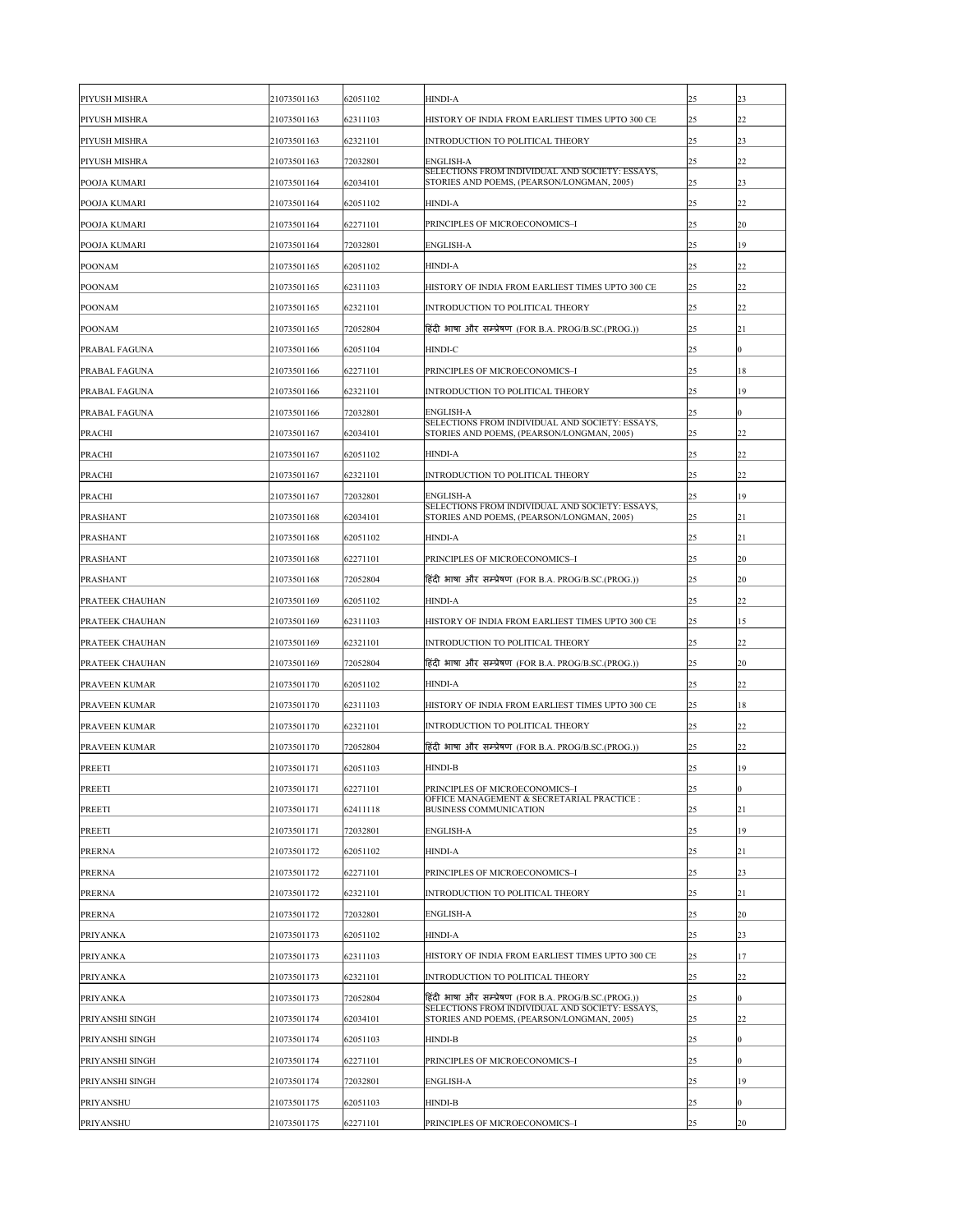| <b>PRIYANSHU</b>              | 21073501175 | 62321101 | <b>INTRODUCTION TO POLITICAL THEORY</b>                                                       | 25 | 21              |
|-------------------------------|-------------|----------|-----------------------------------------------------------------------------------------------|----|-----------------|
| <b>PRIYANSHU</b>              | 21073501175 | 72032801 | <b>ENGLISH-A</b>                                                                              | 25 | $\overline{0}$  |
| <b>PURAN SINGH</b>            | 21073501176 | 62051102 | <b>HINDI-A</b>                                                                                | 25 | 22              |
| <b>PURAN SINGH</b>            | 21073501176 | 62311103 | HISTORY OF INDIA FROM EARLIEST TIMES UPTO 300 CE                                              | 25 | 20              |
| <b>PURAN SINGH</b>            | 21073501176 | 62321101 | <b>INTRODUCTION TO POLITICAL THEORY</b>                                                       | 25 | 22              |
| <b>PURAN SINGH</b>            | 21073501176 | 72032801 | <b>ENGLISH-A</b>                                                                              | 25 | 13              |
| PURNIMA NIVEDITHA JAGGUMANTRI | 21073501177 | 62051102 | <b>HINDI-A</b>                                                                                | 25 | $ 23\rangle$    |
| PURNIMA NIVEDITHA JAGGUMANTRI | 21073501177 | 62311103 | HISTORY OF INDIA FROM EARLIEST TIMES UPTO 300 CE                                              | 25 | $ 23\rangle$    |
| PURNIMA NIVEDITHA JAGGUMANTRI | 21073501177 | 62321101 | <b>INTRODUCTION TO POLITICAL THEORY</b>                                                       | 25 | $ 22\rangle$    |
| PURNIMA NIVEDITHA JAGGUMANTRI | 21073501177 | 72032801 | <b>ENGLISH-A</b>                                                                              | 25 | $ 23\rangle$    |
| <b>PUSHPENDRA SINGH</b>       | 21073501178 | 62051102 | <b>HINDI-A</b>                                                                                | 25 | 21              |
| <b>PUSHPENDRA SINGH</b>       | 21073501178 | 62271101 | PRINCIPLES OF MICROECONOMICS-I                                                                | 25 | 22              |
| <b>PUSHPENDRA SINGH</b>       | 21073501178 | 62321101 | INTRODUCTION TO POLITICAL THEORY                                                              | 25 | 22              |
| <b>PUSHPENDRA SINGH</b>       | 21073501178 | 72032801 | <b>ENGLISH-A</b>                                                                              | 25 | $ 23\rangle$    |
| RAHUL JOSHI                   | 21073501179 | 62034101 | SELECTIONS FROM INDIVIDUAL AND SOCIETY: ESSAYS,<br>STORIES AND POEMS, (PEARSON/LONGMAN, 2005) | 25 | $ 23\rangle$    |
| RAHUL JOSHI                   | 21073501179 | 62051102 | <b>HINDI-A</b>                                                                                | 25 | 21              |
| RAHUL JOSHI                   | 21073501179 | 62321101 | <b>INTRODUCTION TO POLITICAL THEORY</b>                                                       | 25 | 22              |
| RAHUL JOSHI                   | 21073501179 | 72032801 | <b>ENGLISH-A</b>                                                                              | 25 | 18              |
| <b>RAHUL KUMAR</b>            | 21073501180 | 62051102 | <b>HINDI-A</b>                                                                                | 25 | 21              |
| <b>RAHUL KUMAR</b>            | 21073501180 | 62271101 | PRINCIPLES OF MICROECONOMICS-I                                                                | 25 | 24              |
| <b>RAHUL KUMAR</b>            | 21073501180 | 62321101 | INTRODUCTION TO POLITICAL THEORY                                                              | 25 | 22              |
| <b>RAHUL KUMAR</b>            | 21073501180 | 72032801 | <b>ENGLISH-A</b>                                                                              | 25 | 18              |
| <b>RAJAN KUMAR</b>            | 21073501181 | 62051103 | <b>HINDI-B</b>                                                                                | 25 | 19              |
| <b>RAJAN KUMAR</b>            | 21073501181 | 62271101 | PRINCIPLES OF MICROECONOMICS-I                                                                | 25 | 20              |
| <b>RAJAN KUMAR</b>            | 21073501181 | 62411118 | OFFICE MANAGEMENT & SECRETARIAL PRACTICE :<br><b>BUSINESS COMMUNICATION</b>                   | 25 | 17              |
| <b>RAJAN KUMAR</b>            | 21073501181 | 72032801 | <b>ENGLISH-A</b>                                                                              | 25 | $\overline{0}$  |
| <b>RAJEEV KUMAR PATEL</b>     | 21073501182 | 62051102 | <b>HINDI-A</b>                                                                                | 25 | $ 22\rangle$    |
| <b>RAJEEV KUMAR PATEL</b>     | 21073501182 | 62311103 | HISTORY OF INDIA FROM EARLIEST TIMES UPTO 300 CE                                              | 25 | 21              |
| <b>RAJEEV KUMAR PATEL</b>     | 21073501182 | 62321101 | INTRODUCTION TO POLITICAL THEORY                                                              | 25 | 22              |
| <b>RAJEEV KUMAR PATEL</b>     | 21073501182 | 72032801 | <b>ENGLISH-A</b>                                                                              | 25 | 19              |
| <b>RAMCHANDRA</b>             | 21073501183 | 62051102 | <b>HINDI-A</b>                                                                                | 25 | 19              |
| <b>RAMCHANDRA</b>             | 21073501183 | 62271101 | PRINCIPLES OF MICROECONOMICS-I                                                                | 25 | 22              |
| <b>RAMCHANDRA</b>             | 21073501183 | 62321101 | INTRODUCTION TO POLITICAL THEORY                                                              | 25 | $ 22\rangle$    |
| <b>RAMCHANDRA</b>             | 21073501183 | 72032801 | <b>ENGLISH-A</b>                                                                              | 25 | 15              |
| <b>RASHMI</b>                 | 21073501184 | 62051102 | <b>HINDI-A</b>                                                                                | 25 | 23              |
| <b>RASHMI</b>                 | 21073501184 | 62311103 | HISTORY OF INDIA FROM EARLIEST TIMES UPTO 300 CE                                              | 25 | 22              |
| <b>RASHMI</b>                 | 21073501184 | 62321101 | <b>INTRODUCTION TO POLITICAL THEORY</b>                                                       | 25 | $ 22\rangle$    |
| <b>RASHMI</b>                 | 21073501184 | 72032801 | <b>ENGLISH-A</b>                                                                              | 25 | 17              |
| <b>RAVANIT KUMAR</b>          | 21073501185 | 62051103 | <b>HINDI-B</b>                                                                                | 25 | $\vert 0 \vert$ |
| <b>RAVANIT KUMAR</b>          | 21073501185 | 62271101 | PRINCIPLES OF MICROECONOMICS-I                                                                | 25 | $\overline{0}$  |
| <b>RAVANIT KUMAR</b>          | 21073501185 | 62321101 | <b>INTRODUCTION TO POLITICAL THEORY</b>                                                       | 25 | 20              |
| <b>RAVANIT KUMAR</b>          | 21073501185 | 72032801 | <b>ENGLISH-A</b>                                                                              | 25 | $ 0\rangle$     |
| <b>RAYAN RATHEE</b>           | 21073501186 | 62034101 | SELECTIONS FROM INDIVIDUAL AND SOCIETY: ESSAYS,<br>STORIES AND POEMS, (PEARSON/LONGMAN, 2005) | 25 | 22              |
| <b>RAYAN RATHEE</b>           | 21073501186 | 62051103 | <b>HINDI-B</b>                                                                                | 25 | <b>20</b>       |
| <b>RAYAN RATHEE</b>           | 21073501186 | 62321101 | <b>INTRODUCTION TO POLITICAL THEORY</b>                                                       | 25 | 22              |
| <b>RAYAN RATHEE</b>           | 21073501186 | 72032801 | <b>ENGLISH-A</b>                                                                              | 25 | 18              |
| <b>REMSHA PATHAN</b>          | 21073501187 | 62034101 | SELECTIONS FROM INDIVIDUAL AND SOCIETY: ESSAYS,<br>STORIES AND POEMS, (PEARSON/LONGMAN, 2005) | 25 | 22              |
| <b>REMSHA PATHAN</b>          | 21073501187 | 62051103 | HINDI-B                                                                                       | 25 | 18              |
| <b>REMSHA PATHAN</b>          | 21073501187 | 62321101 | <b>INTRODUCTION TO POLITICAL THEORY</b>                                                       | 25 | $ 23\rangle$    |
| <b>REMSHA PATHAN</b>          | 21073501187 | 72032801 | <b>ENGLISH-A</b>                                                                              | 25 | 20              |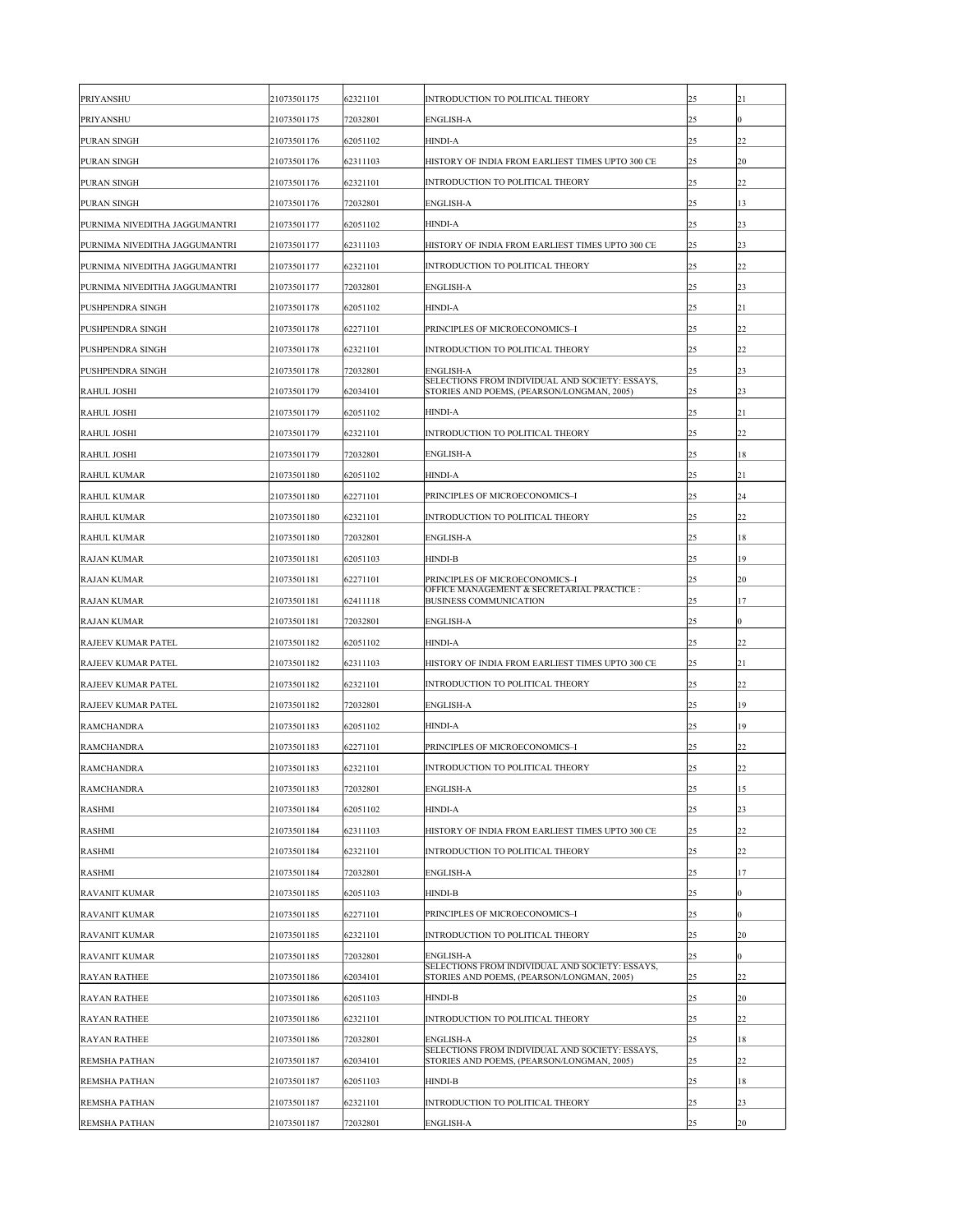| <b>RISHA MISHRA</b>     | 21073501188 | 62051102 | <b>HINDI-A</b>                                                                                | 25 | 23               |
|-------------------------|-------------|----------|-----------------------------------------------------------------------------------------------|----|------------------|
| <b>RISHA MISHRA</b>     | 21073501188 | 62311103 | HISTORY OF INDIA FROM EARLIEST TIMES UPTO 300 CE                                              | 25 | 22               |
| <b>RISHA MISHRA</b>     | 21073501188 | 62321101 | INTRODUCTION TO POLITICAL THEORY                                                              | 25 | 22               |
| <b>RISHA MISHRA</b>     | 21073501188 | 72052804 | हिंदी भाषा और सम्प्रेषण (FOR B.A. PROG/B.SC.(PROG.))                                          | 25 | 23               |
| <b>RISHABH</b>          | 21073501189 | 62051103 | <b>HINDI-B</b>                                                                                | 25 | $\overline{0}$   |
| <b>RISHABH</b>          | 21073501189 | 62311103 | HISTORY OF INDIA FROM EARLIEST TIMES UPTO 300 CE                                              | 25 | 19               |
| <b>RISHABH</b>          | 21073501189 | 62321101 | INTRODUCTION TO POLITICAL THEORY                                                              | 25 | 22               |
| <b>RISHABH</b>          | 21073501189 | 72032801 | <b>ENGLISH-A</b>                                                                              | 25 | 22               |
| <b>ROHAN MENDIRATTA</b> | 21073501190 | 62051104 | HINDI-C                                                                                       | 25 | 21               |
| <b>ROHAN MENDIRATTA</b> | 21073501190 | 62271101 | PRINCIPLES OF MICROECONOMICS-I                                                                | 25 | 18               |
| <b>ROHAN MENDIRATTA</b> | 21073501190 | 62411118 | OFFICE MANAGEMENT & SECRETARIAL PRACTICE :<br><b>BUSINESS COMMUNICATION</b>                   | 25 | 12               |
| <b>ROHAN MENDIRATTA</b> | 21073501190 | 72032801 | <b>ENGLISH-A</b>                                                                              | 25 | $\overline{0}$   |
| <b>ROHAN PANJIYAR</b>   | 21073501191 | 62051102 | <b>HINDI-A</b>                                                                                | 25 | 21               |
| <b>ROHAN PANJIYAR</b>   | 21073501191 | 62271101 | PRINCIPLES OF MICROECONOMICS-I                                                                | 25 | 22               |
| <b>ROHAN PANJIYAR</b>   | 21073501191 | 62321101 | INTRODUCTION TO POLITICAL THEORY                                                              | 25 | 22               |
| <b>ROHAN PANJIYAR</b>   | 21073501191 | 72032801 | <b>ENGLISH-A</b>                                                                              | 25 | 16               |
| <b>ROHAN SINGH</b>      | 21073501192 | 62051103 | <b>HINDI-B</b>                                                                                | 25 | 16               |
| <b>ROHAN SINGH</b>      | 21073501192 | 62271101 | PRINCIPLES OF MICROECONOMICS-I                                                                | 25 | $\overline{0}$   |
| <b>ROHAN SINGH</b>      | 21073501192 | 62321101 | INTRODUCTION TO POLITICAL THEORY                                                              | 25 | 16               |
| <b>ROHAN SINGH</b>      | 21073501192 | 72032801 | <b>ENGLISH-A</b>                                                                              | 25 | $\overline{0}$   |
| <b>ROHIT</b>            | 21073501193 | 62051103 | <b>HINDI-B</b>                                                                                | 25 | 19               |
| <b>ROHIT</b>            | 21073501193 | 62271101 | PRINCIPLES OF MICROECONOMICS-I                                                                | 25 | 21               |
| <b>ROHIT</b>            | 21073501193 | 62321101 | <b>INTRODUCTION TO POLITICAL THEORY</b>                                                       | 25 | 21               |
| <b>ROHIT</b>            | 21073501193 | 72032801 | <b>ENGLISH-A</b>                                                                              | 25 | 21               |
| <b>ROHIT SHARAN</b>     | 21073501194 | 62051102 | <b>HINDI-A</b>                                                                                | 25 | 10               |
| <b>ROHIT SHARAN</b>     | 21073501194 | 62271101 | PRINCIPLES OF MICROECONOMICS-I                                                                | 25 | 22               |
| <b>ROHIT SHARAN</b>     | 21073501194 | 62321101 | INTRODUCTION TO POLITICAL THEORY                                                              | 25 | 22               |
| <b>ROHIT SHARAN</b>     | 21073501194 | 72032801 | <b>ENGLISH-A</b>                                                                              | 25 | 19               |
| <b>ROSHANI KUMARI</b>   | 21073501195 | 62051102 | <b>HINDI-A</b>                                                                                | 25 | 23               |
| <b>ROSHANI KUMARI</b>   | 21073501195 | 62311103 | HISTORY OF INDIA FROM EARLIEST TIMES UPTO 300 CE                                              | 25 | 20               |
| <b>ROSHANI KUMARI</b>   | 21073501195 | 62321101 | INTRODUCTION TO POLITICAL THEORY                                                              | 25 | 22               |
| <b>ROSHANI KUMARI</b>   | 21073501195 | 72052804 | हिंदी भाषा और सम्प्रेषण (FOR B.A. PROG/B.SC.(PROG.))                                          | 25 | 23               |
| <b>RUBU KIIRA</b>       | 21073501196 | 62034101 | SELECTIONS FROM INDIVIDUAL AND SOCIETY: ESSAYS,<br>STORIES AND POEMS, (PEARSON/LONGMAN, 2005) | 25 | 22               |
| <b>RUBU KIIRA</b>       | 21073501196 | 62051103 | <b>HINDI-B</b>                                                                                | 25 | $\overline{0}$   |
| <b>RUBU KIIRA</b>       | 21073501196 | 62271101 | PRINCIPLES OF MICROECONOMICS-I                                                                | 25 | 22               |
| <b>RUBU KIIRA</b>       | 21073501196 | 72032801 | <b>ENGLISH-A</b>                                                                              | 25 | 19               |
| <b>SACHIN KUMAR</b>     | 21073501197 | 62051102 | <b>HINDI-A</b>                                                                                | 25 | $\boldsymbol{0}$ |
| <b>SACHIN KUMAR</b>     | 21073501197 | 62311103 | HISTORY OF INDIA FROM EARLIEST TIMES UPTO 300 CE                                              | 25 | 16               |
| <b>SACHIN KUMAR</b>     | 21073501197 | 62321101 | INTRODUCTION TO POLITICAL THEORY                                                              | 25 | $\overline{0}$   |
| <b>SACHIN KUMAR</b>     | 21073501197 | 72052804 | हिंदी भाषा और सम्प्रेषण (FOR B.A. PROG/B.SC.(PROG.))                                          | 25 | $\overline{0}$   |
| <b>SAHIL KRISHNA</b>    | 21073501198 | 62034101 | SELECTIONS FROM INDIVIDUAL AND SOCIETY: ESSAYS,<br>STORIES AND POEMS, (PEARSON/LONGMAN, 2005) | 25 | 21               |
| <b>SAHIL KRISHNA</b>    | 21073501198 | 62051103 | <b>HINDI-B</b>                                                                                | 25 | 18               |
| <b>SAHIL KRISHNA</b>    | 21073501198 | 62271101 | PRINCIPLES OF MICROECONOMICS-I                                                                | 25 | $\overline{0}$   |
| <b>SAHIL KRISHNA</b>    | 21073501198 | 72032801 | <b>ENGLISH-A</b>                                                                              | 25 | 19               |
| <b>SAKETH THOGITI</b>   | 21073501199 | 62051104 | HINDI-C                                                                                       | 25 | $\overline{0}$   |
| <b>SAKETH THOGITI</b>   | 21073501199 | 62311103 | HISTORY OF INDIA FROM EARLIEST TIMES UPTO 300 CE                                              | 25 | 20               |
| <b>SAKETH THOGITI</b>   | 21073501199 | 62321101 | <b>INTRODUCTION TO POLITICAL THEORY</b>                                                       | 25 | $\overline{0}$   |
| <b>SAKETH THOGITI</b>   | 21073501199 | 72032801 | <b>ENGLISH-A</b>                                                                              | 25 | 19               |
| <b>SAKSHI MISHRA</b>    | 21073501200 | 62051102 | <b>HINDI-A</b>                                                                                | 25 | 12               |
| <b>SAKSHI MISHRA</b>    | 21073501200 | 62271101 | PRINCIPLES OF MICROECONOMICS-I                                                                | 25 | $\boldsymbol{0}$ |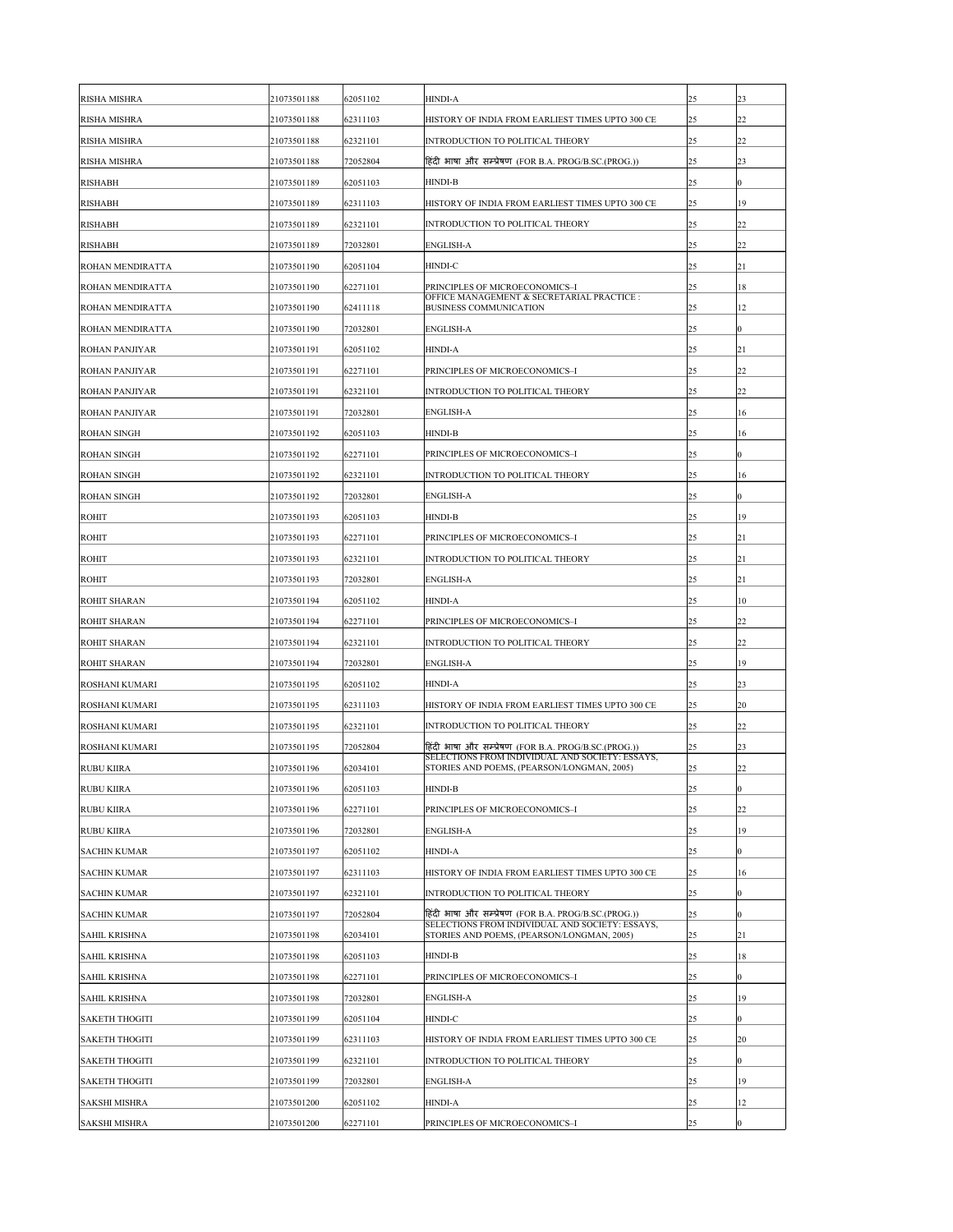| <b>SAKSHI MISHRA</b>        | 21073501200 | 62321101 | INTRODUCTION TO POLITICAL THEORY                                                              | 25 | 21        |
|-----------------------------|-------------|----------|-----------------------------------------------------------------------------------------------|----|-----------|
| <b>SAKSHI MISHRA</b>        | 21073501200 | 72032801 | <b>ENGLISH-A</b>                                                                              | 25 | 0         |
| <b>SALONI</b>               | 21073501201 | 62051102 | HINDI-A                                                                                       | 25 | 22        |
| <b>SALONI</b>               | 21073501201 | 62311103 | HISTORY OF INDIA FROM EARLIEST TIMES UPTO 300 CE                                              | 25 | <b>21</b> |
| <b>SALONI</b>               | 21073501201 | 62321101 | INTRODUCTION TO POLITICAL THEORY                                                              | 25 | 22        |
| <b>SALONI</b>               | 21073501201 | 72032801 | <b>ENGLISH-A</b>                                                                              | 25 | 0         |
| <b>SALONI DEVI</b>          | 21073501202 | 62051103 | <b>HINDI-B</b>                                                                                | 25 | 18        |
| <b>SALONI DEVI</b>          | 21073501202 | 62271101 | PRINCIPLES OF MICROECONOMICS-I                                                                | 25 | <b>20</b> |
| <b>SALONI DEVI</b>          | 21073501202 | 62321101 | INTRODUCTION TO POLITICAL THEORY                                                              | 25 | 22        |
| <b>SALONI DEVI</b>          | 21073501202 | 72032801 | <b>ENGLISH-A</b>                                                                              | 25 | 21        |
| <b>SANDEEP LOHIA</b>        | 21073501203 | 62034101 | SELECTIONS FROM INDIVIDUAL AND SOCIETY: ESSAYS,<br>STORIES AND POEMS, (PEARSON/LONGMAN, 2005) | 25 | 23        |
| <b>SANDEEP LOHIA</b>        | 21073501203 | 62051102 | <b>HINDI-A</b>                                                                                | 25 | 19        |
| <b>SANDEEP LOHIA</b>        | 21073501203 | 62271101 | PRINCIPLES OF MICROECONOMICS-I                                                                | 25 | 22        |
| <b>SANDEEP LOHIA</b>        | 21073501203 | 72032801 | <b>ENGLISH-A</b>                                                                              | 25 | 18        |
| <b>SATYA PRAKASH SHUKLA</b> | 21073501204 | 62034101 | SELECTIONS FROM INDIVIDUAL AND SOCIETY: ESSAYS,<br>STORIES AND POEMS, (PEARSON/LONGMAN, 2005) | 25 | 22        |
| <b>SATYA PRAKASH SHUKLA</b> | 21073501204 | 62051103 | <b>HINDI-B</b>                                                                                | 25 | 20        |
| <b>SATYA PRAKASH SHUKLA</b> | 21073501204 | 62271101 | PRINCIPLES OF MICROECONOMICS-I                                                                | 25 | 20        |
| <b>SATYA PRAKASH SHUKLA</b> | 21073501204 | 72032801 | <b>ENGLISH-A</b>                                                                              | 25 | 18        |
| <b>SATYAM KUMAR</b>         | 21073501205 | 62034101 | SELECTIONS FROM INDIVIDUAL AND SOCIETY: ESSAYS,<br>STORIES AND POEMS, (PEARSON/LONGMAN, 2005) | 25 | 21        |
| <b>SATYAM KUMAR</b>         | 21073501205 | 62051103 | <b>HINDI-B</b>                                                                                | 25 | 16        |
| <b>SATYAM KUMAR</b>         | 21073501205 | 62321101 | INTRODUCTION TO POLITICAL THEORY                                                              | 25 | 22        |
| <b>SATYAM KUMAR</b>         | 21073501205 | 72052804 | हिंदी भाषा और सम्प्रेषण (FOR B.A. PROG/B.SC.(PROG.))                                          | 25 | 20        |
| <b>SAUNDARYA KUMAR</b>      | 21073501206 | 62034101 | SELECTIONS FROM INDIVIDUAL AND SOCIETY: ESSAYS,<br>STORIES AND POEMS, (PEARSON/LONGMAN, 2005) | 25 | 0         |
| <b>SAUNDARYA KUMAR</b>      | 21073501206 | 62051103 | <b>HINDI-B</b>                                                                                | 25 | 0         |
| <b>SAUNDARYA KUMAR</b>      | 21073501206 | 62271101 | PRINCIPLES OF MICROECONOMICS-I                                                                | 25 | 0         |
| <b>SAUNDARYA KUMAR</b>      | 21073501206 | 72032801 | <b>ENGLISH-A</b>                                                                              | 25 | 19        |
| <b>SEEMA</b>                | 21073501207 | 62034101 | SELECTIONS FROM INDIVIDUAL AND SOCIETY: ESSAYS,<br>STORIES AND POEMS, (PEARSON/LONGMAN, 2005) | 25 | 21        |
| <b>SEEMA</b>                | 21073501207 | 62051102 | <b>HINDI-A</b>                                                                                | 25 | 21        |
| <b>SEEMA</b>                | 21073501207 | 62321101 | INTRODUCTION TO POLITICAL THEORY                                                              | 25 | 22        |
| <b>SEEMA</b>                | 21073501207 | 72032801 | <b>ENGLISH-A</b>                                                                              | 25 | 18        |
| <b>SHAHZEB</b>              | 21073501208 | 62051102 | <b>HINDI-A</b>                                                                                | 25 | 23        |
| <b>SHAHZEB</b>              | 21073501208 | 62311103 | HISTORY OF INDIA FROM EARLIEST TIMES UPTO 300 CE                                              | 25 | <b>20</b> |
| <b>SHAHZEB</b>              | 21073501208 | 62321101 | INTRODUCTION TO POLITICAL THEORY                                                              | 25 | 22        |
| <b>SHAHZEB</b>              | 21073501208 | 72052804 | हिंदी भाषा और सम्प्रेषण (FOR B.A. PROG/B.SC.(PROG.))                                          | 25 | <b>20</b> |
| <b>SHAMA PARVEEN</b>        | 21073501209 | 62034101 | SELECTIONS FROM INDIVIDUAL AND SOCIETY: ESSAYS,<br>STORIES AND POEMS, (PEARSON/LONGMAN, 2005) | 25 | 22        |
| <b>SHAMA PARVEEN</b>        | 21073501209 | 62051102 | <b>HINDI-A</b>                                                                                | 25 | 21        |
| <b>SHAMA PARVEEN</b>        | 21073501209 | 62271101 | PRINCIPLES OF MICROECONOMICS-I                                                                | 25 | 20        |
| <b>SHAMA PARVEEN</b>        | 21073501209 | 72032801 | <b>ENGLISH-A</b>                                                                              | 25 | 19        |
| <b>SHARAD MISHRA</b>        | 21073501210 | 62051102 | <b>HINDI-A</b>                                                                                | 25 | 23        |
| <b>SHARAD MISHRA</b>        | 21073501210 | 62311103 | HISTORY OF INDIA FROM EARLIEST TIMES UPTO 300 CE                                              | 25 | 22        |
| <b>SHARAD MISHRA</b>        | 21073501210 | 62321101 | INTRODUCTION TO POLITICAL THEORY                                                              | 25 | 23        |
| <b>SHARAD MISHRA</b>        | 21073501210 | 72032801 | <b>ENGLISH-A</b>                                                                              | 25 | 20        |
| <b>SHIV KUMAR</b>           | 21073501211 | 62051102 | <b>HINDI-A</b>                                                                                | 25 | 23        |
| <b>SHIV KUMAR</b>           | 21073501211 | 62311103 | HISTORY OF INDIA FROM EARLIEST TIMES UPTO 300 CE                                              | 25 | 19        |
| <b>SHIV KUMAR</b>           | 21073501211 | 62321101 | INTRODUCTION TO POLITICAL THEORY                                                              | 25 | 22        |
| <b>SHIV KUMAR</b>           | 21073501211 | 72052804 | हिंदी भाषा और सम्प्रेषण (FOR B.A. PROG/B.SC.(PROG.))                                          | 25 | 22        |
| <b>SHIVAM</b>               | 21073501212 | 62051102 | HINDI-A                                                                                       | 25 | 0         |
| <b>SHIVAM</b>               | 21073501212 | 62311103 | HISTORY OF INDIA FROM EARLIEST TIMES UPTO 300 CE                                              | 25 | 0         |
| <b>SHIVAM</b>               | 21073501212 | 62321101 | INTRODUCTION TO POLITICAL THEORY                                                              | 25 | 20        |
| <b>SHIVAM</b>               | 21073501212 | 72032801 | <b>ENGLISH-A</b>                                                                              | 25 | 16        |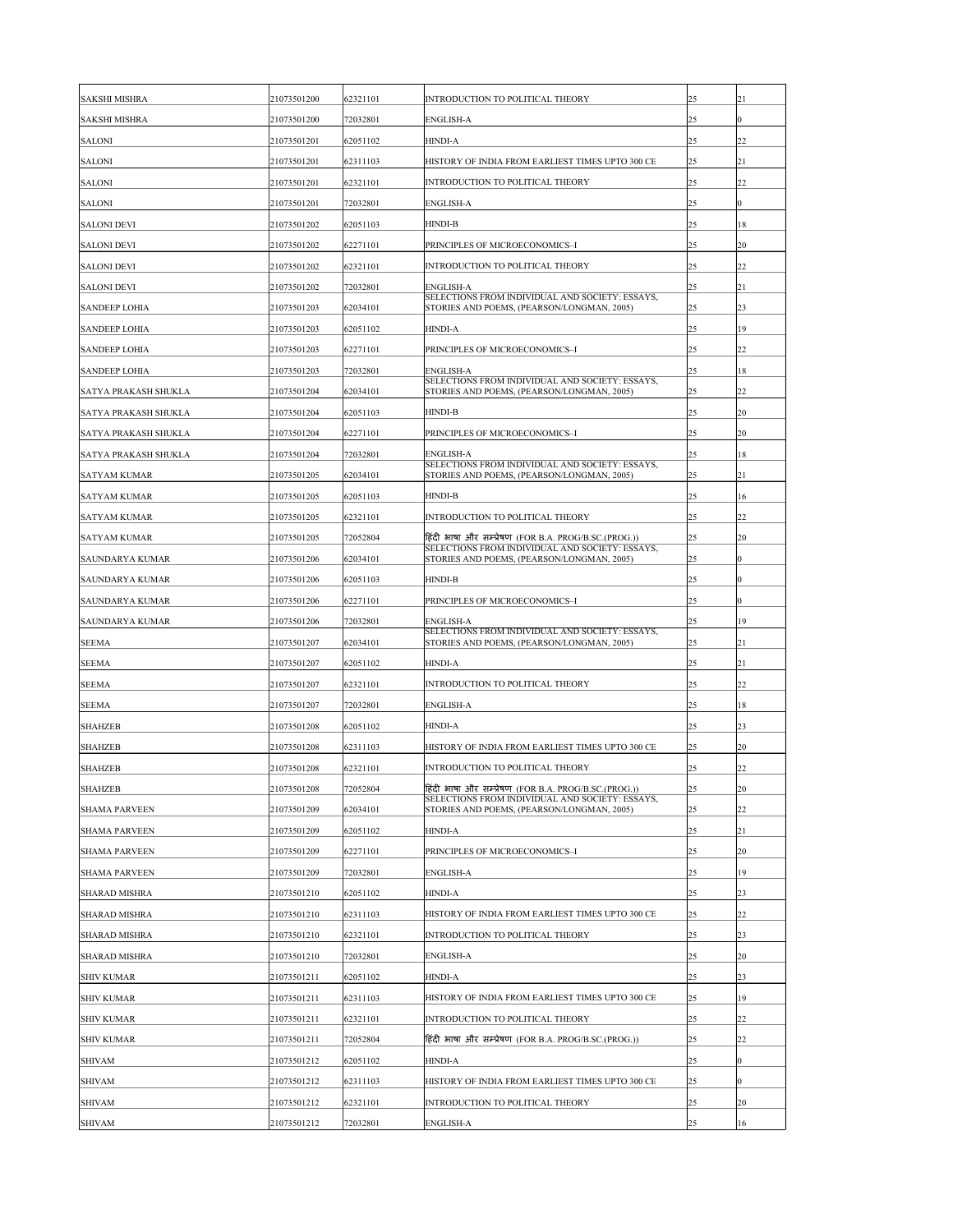| <b>SHIVAM RAJ</b>           | 21073501213 | 62034101 | SELECTIONS FROM INDIVIDUAL AND SOCIETY: ESSAYS,<br>STORIES AND POEMS, (PEARSON/LONGMAN, 2005) | 25 | 23               |
|-----------------------------|-------------|----------|-----------------------------------------------------------------------------------------------|----|------------------|
| <b>SHIVAM RAJ</b>           | 21073501213 | 62051102 | <b>HINDI-A</b>                                                                                | 25 | 21               |
| <b>SHIVAM RAJ</b>           | 21073501213 | 62321101 | <b>INTRODUCTION TO POLITICAL THEORY</b>                                                       | 25 | 22               |
| <b>SHIVAM RAJ</b>           | 21073501213 | 72052804 | हिंदी भाषा और सम्प्रेषण (FOR B.A. PROG/B.SC.(PROG.))                                          | 25 | 16               |
| <b>SHIVAM SHAKYA</b>        | 21073501214 | 62034101 | SELECTIONS FROM INDIVIDUAL AND SOCIETY: ESSAYS,<br>STORIES AND POEMS, (PEARSON/LONGMAN, 2005) | 25 | 23               |
| <b>SHIVAM SHAKYA</b>        | 21073501214 | 62051102 | <b>HINDI-A</b>                                                                                | 25 | 21               |
| <b>SHIVAM SHAKYA</b>        | 21073501214 | 62321101 | <b>INTRODUCTION TO POLITICAL THEORY</b>                                                       | 25 | 23               |
| <b>SHIVAM SHAKYA</b>        | 21073501214 | 72032801 | <b>ENGLISH-A</b>                                                                              | 25 | 20               |
| <b>SHIVANI</b>              | 21073501215 | 62051102 | <b>HINDI-A</b>                                                                                | 25 | 18               |
| <b>SHIVANI</b>              | 21073501215 | 62271101 | PRINCIPLES OF MICROECONOMICS-I                                                                | 25 | 23               |
| <b>SHIVANI</b>              | 21073501215 | 62321101 | INTRODUCTION TO POLITICAL THEORY                                                              | 25 | 21               |
| <b>SHIVANI</b>              | 21073501215 | 72032801 | <b>ENGLISH-A</b>                                                                              | 25 | 14               |
| <b>SHOURYA PUROHIT</b>      | 21073501216 | 62051103 | <b>HINDI-B</b>                                                                                | 25 | 17               |
| <b>SHOURYA PUROHIT</b>      | 21073501216 | 62271101 | PRINCIPLES OF MICROECONOMICS-I                                                                | 25 | 20               |
| <b>SHOURYA PUROHIT</b>      | 21073501216 | 62321101 | <b>INTRODUCTION TO POLITICAL THEORY</b>                                                       | 25 | 21               |
| <b>SHOURYA PUROHIT</b>      | 21073501216 | 72032801 | <b>ENGLISH-A</b>                                                                              | 25 | 13               |
| <b>SHWETA KASHYAP</b>       | 21073501217 | 62051103 | <b>HINDI-B</b>                                                                                | 25 | 20               |
| <b>SHWETA KASHYAP</b>       | 21073501217 | 62271101 | PRINCIPLES OF MICROECONOMICS-I                                                                | 25 | $\overline{0}$   |
| <b>SHWETA KASHYAP</b>       | 21073501217 | 62321101 | <b>INTRODUCTION TO POLITICAL THEORY</b>                                                       | 25 | 20               |
| <b>SHWETA KASHYAP</b>       | 21073501217 | 72052804 | हिंदी भाषा और सम्प्रेषण (FOR B.A. PROG/B.SC.(PROG.))                                          | 25 | 14               |
| <b>SHWETA VISHWAKARMA</b>   | 21073501218 | 62034101 | SELECTIONS FROM INDIVIDUAL AND SOCIETY: ESSAYS,<br>STORIES AND POEMS, (PEARSON/LONGMAN, 2005) | 25 | 23               |
| <b>SHWETA VISHWAKARMA</b>   | 21073501218 | 62051102 | <b>HINDI-A</b>                                                                                | 25 | 22               |
| <b>SHWETA VISHWAKARMA</b>   | 21073501218 | 62321101 | <b>INTRODUCTION TO POLITICAL THEORY</b>                                                       | 25 | 22               |
| <b>SHWETA VISHWAKARMA</b>   | 21073501218 | 72032801 | <b>ENGLISH-A</b>                                                                              | 25 | 19               |
| <b>SIDDHARTH</b>            | 21073501219 | 62051102 | <b>HINDI-A</b>                                                                                | 25 | $\boldsymbol{0}$ |
| <b>SIDDHARTH</b>            | 21073501219 | 62271101 | PRINCIPLES OF MICROECONOMICS-I                                                                | 25 | $\overline{0}$   |
| <b>SIDDHARTH</b>            | 21073501219 | 62321101 | <b>INTRODUCTION TO POLITICAL THEORY</b>                                                       | 25 | 16               |
| <b>SIDDHARTH</b>            | 21073501219 | 72032801 | <b>ENGLISH-A</b>                                                                              | 25 | $\overline{0}$   |
| <b>SIDDHARTH SHUKLA</b>     | 21073501220 | 62034101 | SELECTIONS FROM INDIVIDUAL AND SOCIETY: ESSAYS,<br>STORIES AND POEMS, (PEARSON/LONGMAN, 2005) | 25 | 23               |
| <b>SIDDHARTH SHUKLA</b>     | 21073501220 | 62051103 | <b>HINDI-B</b>                                                                                | 25 | 18               |
| <b>SIDDHARTH SHUKLA</b>     | 21073501220 | 62321101 | <b>INTRODUCTION TO POLITICAL THEORY</b>                                                       | 25 | 23               |
| <b>SIDDHARTH SHUKLA</b>     | 21073501220 | 72032801 | <b>ENGLISH-A</b>                                                                              | 25 | 19               |
| <b>SIMRAH KHAN</b>          | 21073501221 | 62034101 | SELECTIONS FROM INDIVIDUAL AND SOCIETY: ESSAYS,<br>STORIES AND POEMS, (PEARSON/LONGMAN, 2005) | 25 | 23               |
| <b>SIMRAH KHAN</b>          | 21073501221 | 62051103 | <b>HINDI-B</b>                                                                                | 25 | 21               |
| <b>SIMRAH KHAN</b>          | 21073501221 | 62321101 | <b>INTRODUCTION TO POLITICAL THEORY</b>                                                       | 25 | 23               |
| <b>SIMRAH KHAN</b>          | 21073501221 | 72032801 | <b>ENGLISH-A</b>                                                                              | 25 | 18               |
| <b>SNEHA SUMAN</b>          | 21073501222 | 62034101 | SELECTIONS FROM INDIVIDUAL AND SOCIETY: ESSAYS,<br>STORIES AND POEMS, (PEARSON/LONGMAN, 2005) | 25 | 22               |
| <b>SNEHA SUMAN</b>          | 21073501222 | 62051103 | <b>HINDI-B</b>                                                                                | 25 | 20               |
| <b>SNEHA SUMAN</b>          | 21073501222 | 62321101 | <b>INTRODUCTION TO POLITICAL THEORY</b>                                                       | 25 | 22               |
| <b>SNEHA SUMAN</b>          | 21073501222 | 72032801 | <b>ENGLISH-A</b>                                                                              | 25 | 19               |
| <b>SONAM GYATSHO SHERPA</b> | 21073501223 | 62034101 | SELECTIONS FROM INDIVIDUAL AND SOCIETY: ESSAYS,<br>STORIES AND POEMS, (PEARSON/LONGMAN, 2005) | 25 | $\boldsymbol{0}$ |
| <b>SONAM GYATSHO SHERPA</b> | 21073501223 | 62051104 | <b>HINDI-C</b>                                                                                | 25 | $\overline{0}$   |
| <b>SONAM GYATSHO SHERPA</b> | 21073501223 | 62271101 | PRINCIPLES OF MICROECONOMICS-I                                                                | 25 | 22               |
| <b>SONAM GYATSHO SHERPA</b> | 21073501223 | 72032801 | <b>ENGLISH-A</b>                                                                              | 25 | 19               |
| <b>SRESTHA YADAV</b>        | 21073501224 | 62051103 | <b>HINDI-B</b>                                                                                | 25 | 20               |
| <b>SRESTHA YADAV</b>        | 21073501224 | 62271101 | PRINCIPLES OF MICROECONOMICS-I                                                                | 25 | 22               |
| <b>SRESTHA YADAV</b>        | 21073501224 | 62321101 | <b>INTRODUCTION TO POLITICAL THEORY</b>                                                       | 25 | 22               |
| <b>SRESTHA YADAV</b>        | 21073501224 | 72032801 | <b>ENGLISH-A</b>                                                                              | 25 | 20               |
| <b>SURYANSH KUMAR</b>       | 21073501225 | 62051102 | <b>HINDI-A</b>                                                                                | 25 | 10               |
| <b>SURYANSH KUMAR</b>       | 21073501225 | 62271101 | PRINCIPLES OF MICROECONOMICS-I                                                                | 25 | 20               |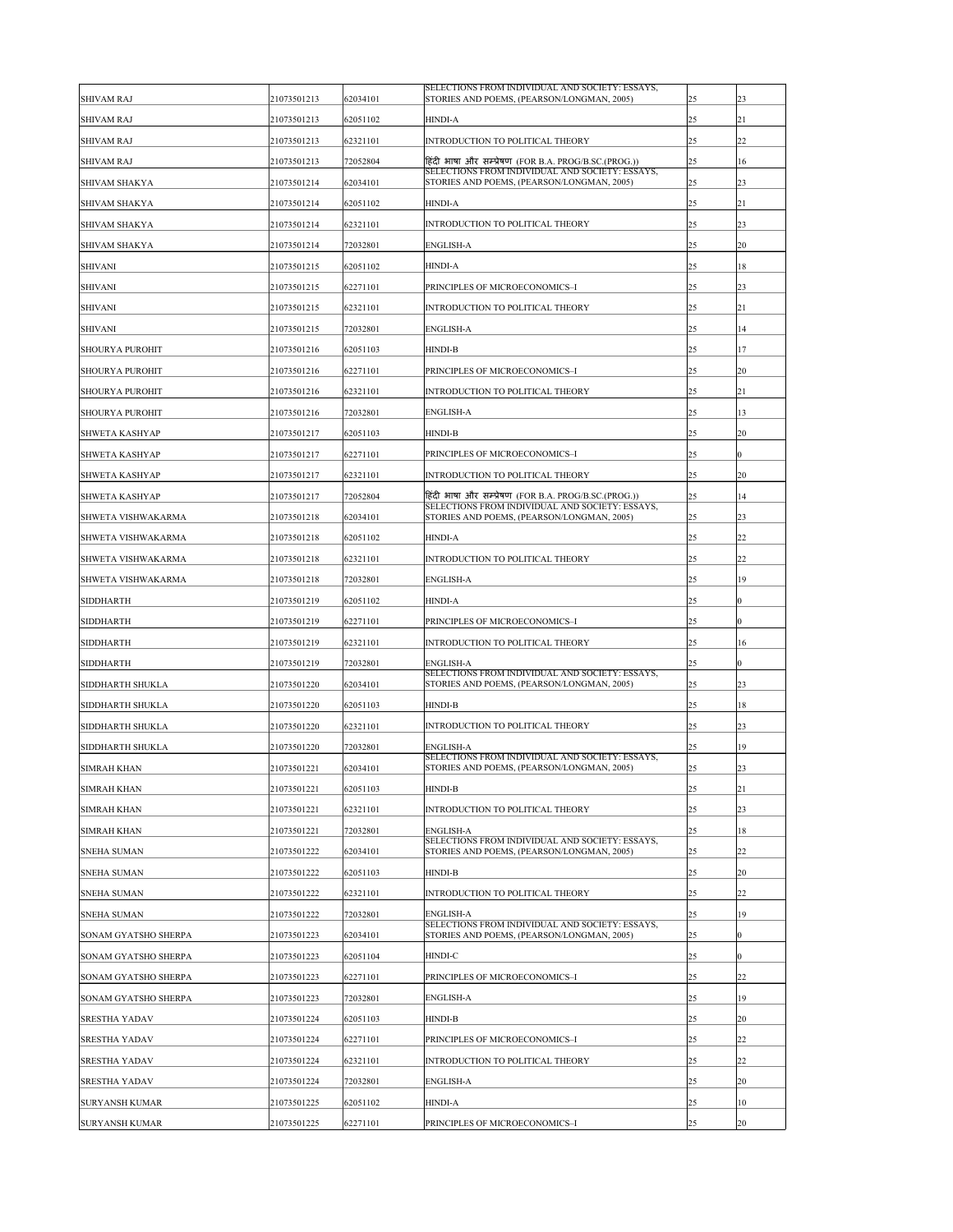| <b>SURYANSH KUMAR</b>              | 21073501225 | 62321101 | INTRODUCTION TO POLITICAL THEORY                                                              | 25 | 21        |
|------------------------------------|-------------|----------|-----------------------------------------------------------------------------------------------|----|-----------|
| <b>SURYANSH KUMAR</b>              | 21073501225 | 72052804 | हिंदी भाषा और सम्प्रेषण (FOR B.A. PROG/B.SC.(PROG.))                                          | 25 | 16        |
| <b>SUVANSH MALIK</b>               | 21073501226 | 62051103 | <b>HINDI-B</b>                                                                                | 25 | 0         |
| <b>SUVANSH MALIK</b>               | 21073501226 | 62311103 | HISTORY OF INDIA FROM EARLIEST TIMES UPTO 300 CE                                              | 25 | <b>20</b> |
| <b>SUVANSH MALIK</b>               | 21073501226 | 62321101 | INTRODUCTION TO POLITICAL THEORY                                                              | 25 | 22        |
| <b>SUVANSH MALIK</b>               | 21073501226 | 72032801 | <b>ENGLISH-A</b>                                                                              | 25 | 17        |
| <b>SWAMI SONKER</b>                | 21073501227 | 62051103 | <b>HINDI-B</b>                                                                                | 25 | 18        |
| <b>SWAMI SONKER</b>                | 21073501227 | 62271101 | PRINCIPLES OF MICROECONOMICS-I                                                                | 25 | 21        |
| <b>SWAMI SONKER</b>                | 21073501227 | 62321101 | INTRODUCTION TO POLITICAL THEORY                                                              | 25 | 21        |
| <b>SWAMI SONKER</b>                | 21073501227 | 72032801 | <b>ENGLISH-A</b><br>SELECTIONS FROM INDIVIDUAL AND SOCIETY: ESSAYS,                           | 25 | 23        |
| <b>TAKAM MONI</b>                  | 21073501228 | 62034101 | STORIES AND POEMS, (PEARSON/LONGMAN, 2005)                                                    | 25 | 21        |
| <b>TAKAM MONI</b>                  | 21073501228 | 62051102 | <b>HINDI-A</b>                                                                                | 25 | <b>20</b> |
| <b>TAKAM MONI</b>                  | 21073501228 | 62321101 | <b>INTRODUCTION TO POLITICAL THEORY</b>                                                       | 25 | 23        |
| <b>TAKAM MONI</b>                  | 21073501228 | 72032801 | <b>ENGLISH-A</b>                                                                              | 25 | 19        |
| <b>TALLA CHANDRADEEP</b>           | 21073501229 | 62051103 | <b>HINDI-B</b>                                                                                | 25 |           |
| <b>TALLA CHANDRADEEP</b>           | 21073501229 | 62311103 | HISTORY OF INDIA FROM EARLIEST TIMES UPTO 300 CE                                              | 25 | 21        |
| <b>TALLA CHANDRADEEP</b>           | 21073501229 | 62321101 | INTRODUCTION TO POLITICAL THEORY                                                              | 25 | 21        |
| <b>TALLA CHANDRADEEP</b>           | 21073501229 | 72032801 | <b>ENGLISH-A</b>                                                                              | 25 | $\theta$  |
| <b>TANYA SURYAVANSHI</b>           | 21073501230 | 62034101 | SELECTIONS FROM INDIVIDUAL AND SOCIETY: ESSAYS,<br>STORIES AND POEMS, (PEARSON/LONGMAN, 2005) | 25 | 23        |
| <b>TANYA SURYAVANSHI</b>           | 21073501230 | 62051103 | <b>HINDI-B</b>                                                                                | 25 | 19        |
| <b>TANYA SURYAVANSHI</b>           | 21073501230 | 62271101 | PRINCIPLES OF MICROECONOMICS-I                                                                | 25 | 20        |
| <b>TANYA SURYAVANSHI</b>           | 21073501230 | 72032801 | <b>ENGLISH-A</b>                                                                              | 25 | 21        |
| <b>TARANA KRISHNA</b>              | 21073501231 | 62034101 | SELECTIONS FROM INDIVIDUAL AND SOCIETY: ESSAYS,<br>STORIES AND POEMS, (PEARSON/LONGMAN, 2005) | 25 | 22        |
| <b>TARANA KRISHNA</b>              | 21073501231 | 62051103 | <b>HINDI-B</b>                                                                                | 25 | 17        |
| <b>TARANA KRISHNA</b>              | 21073501231 | 62321101 | INTRODUCTION TO POLITICAL THEORY                                                              | 25 | 23        |
| <b>TARANA KRISHNA</b>              | 21073501231 | 72032801 | <b>ENGLISH-A</b>                                                                              | 25 | 20        |
| <b>TEJASHRI SATISH KHOMANE</b>     | 21073501232 | 62034101 | SELECTIONS FROM INDIVIDUAL AND SOCIETY: ESSAYS,<br>STORIES AND POEMS, (PEARSON/LONGMAN, 2005) | 25 | 23        |
| <b>TEJASHRI SATISH KHOMANE</b>     |             |          | <b>HINDI-B</b>                                                                                | 25 | 20        |
|                                    | 21073501232 | 62051103 |                                                                                               |    |           |
| <b>TEJASHRI SATISH KHOMANE</b>     | 21073501232 | 62321101 | INTRODUCTION TO POLITICAL THEORY                                                              | 25 | 22        |
| <b>TEJASHRI SATISH KHOMANE</b>     | 21073501232 | 72032801 | <b>ENGLISH-A</b>                                                                              | 25 | 19        |
| <b>TRIDEV DUBEY</b>                | 21073501233 | 62051102 | <b>HINDI-A</b>                                                                                | 25 | 23        |
| <b>TRIDEV DUBEY</b>                | 21073501233 | 62311103 | HISTORY OF INDIA FROM EARLIEST TIMES UPTO 300 CE                                              | 25 | 22        |
| <b>TRIDEV DUBEY</b>                | 21073501233 | 62321101 | INTRODUCTION TO POLITICAL THEORY                                                              | 25 | 23        |
| <b>TRIDEV DUBEY</b>                | 21073501233 | 72052804 | हिंदी भाषा और सम्प्रेषण (FOR B.A. PROG/B.SC.(PROG.))                                          | 25 | 21        |
| <b>TUSHAR SAIN</b>                 | 21073501234 | 62051102 | <b>HINDI-A</b>                                                                                | 25 | 16        |
| <b>TUSHAR SAIN</b>                 | 21073501234 | 62271101 | PRINCIPLES OF MICROECONOMICS-I                                                                | 25 | 20        |
| <b>TUSHAR SAIN</b>                 | 21073501234 | 62321101 | INTRODUCTION TO POLITICAL THEORY                                                              | 25 | 22        |
| <b>TUSHAR SAIN</b>                 | 21073501234 | 72032801 | <b>ENGLISH-A</b>                                                                              | 25 | 23        |
| <b>UJJWAL GROVER</b>               | 21073501235 | 62051103 | <b>HINDI-B</b>                                                                                | 25 | 0         |
| <b>UJJWAL GROVER</b>               | 21073501235 | 62271101 | PRINCIPLES OF MICROECONOMICS-I<br>OFFICE MANAGEMENT & SECRETARIAL PRACTICE :                  | 25 | 0         |
| UJJWAL GROVER                      | 21073501235 | 62411118 | <b>BUSINESS COMMUNICATION</b>                                                                 | 25 | 17        |
| <b>UJJWAL GROVER</b>               | 21073501235 | 72032801 | <b>ENGLISH-A</b>                                                                              | 25 | 22        |
| UJJWAL SINGH                       | 21073501236 | 62034101 | SELECTIONS FROM INDIVIDUAL AND SOCIETY: ESSAYS,<br>STORIES AND POEMS, (PEARSON/LONGMAN, 2005) | 25 | 23        |
| UJJWAL SINGH                       | 21073501236 | 62051103 | <b>HINDI-B</b>                                                                                | 25 | 20        |
| UJJWAL SINGH                       | 21073501236 | 62271101 | PRINCIPLES OF MICROECONOMICS-I                                                                | 25 | 22        |
| UJJWAL SINGH                       | 21073501236 | 72032801 | <b>ENGLISH-A</b>                                                                              | 25 | 19        |
| V GANGADHAR NIKHIL SAI SRI KRISHNA | 21073501237 | 62051103 | <b>HINDI-B</b>                                                                                | 25 | 19        |
| V GANGADHAR NIKHIL SAI SRI KRISHNA | 21073501237 | 62311103 | HISTORY OF INDIA FROM EARLIEST TIMES UPTO 300 CE                                              | 25 | 22        |
| V GANGADHAR NIKHIL SAI SRI KRISHNA | 21073501237 | 62321101 | INTRODUCTION TO POLITICAL THEORY                                                              | 25 | 23        |
| V GANGADHAR NIKHIL SAI SRI KRISHNA | 21073501237 | 72032801 | <b>ENGLISH-A</b>                                                                              | 25 | 23        |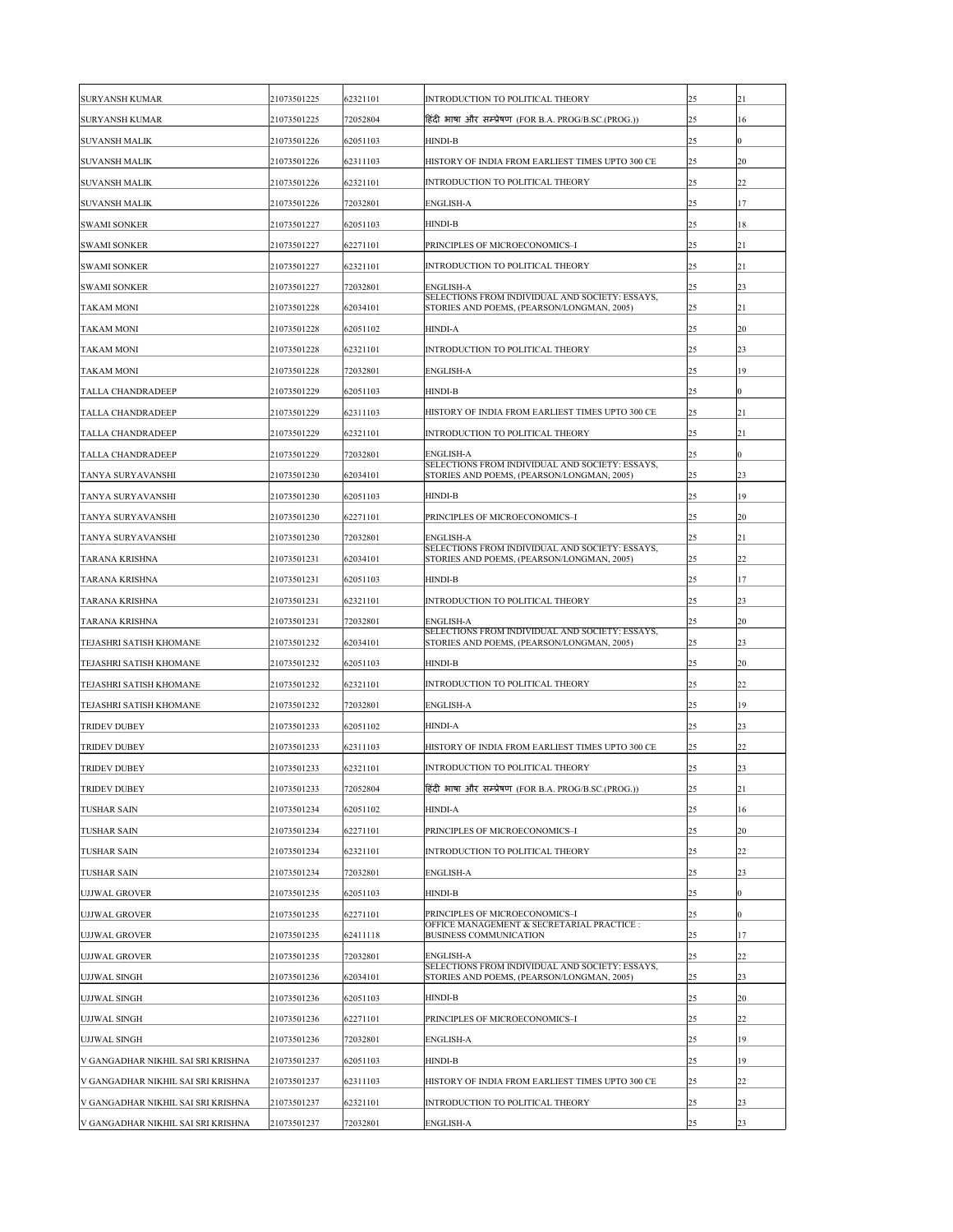| <b>VAIBHAV KHADWAL</b> | 21073501238 | 62051103 | <b>HINDI-B</b>                                                                                | 25 | 0              |
|------------------------|-------------|----------|-----------------------------------------------------------------------------------------------|----|----------------|
| <b>VAIBHAV KHADWAL</b> | 21073501238 | 62271101 | PRINCIPLES OF MICROECONOMICS-I                                                                | 25 | 20             |
| <b>VAIBHAV KHADWAL</b> | 21073501238 | 62411118 | OFFICE MANAGEMENT & SECRETARIAL PRACTICE :<br><b>BUSINESS COMMUNICATION</b>                   | 25 | 19             |
| VAIBHAV KHADWAL        | 21073501238 | 72032801 | <b>ENGLISH-A</b>                                                                              | 25 | 15             |
| <b>VASUNDHRA</b>       | 21073501239 | 62051103 | <b>HINDI-B</b>                                                                                | 25 | 19             |
| <b>VASUNDHRA</b>       | 21073501239 | 62271101 | PRINCIPLES OF MICROECONOMICS-I                                                                | 25 | <b>20</b>      |
| <b>VASUNDHRA</b>       | 21073501239 | 62411118 | OFFICE MANAGEMENT & SECRETARIAL PRACTICE :<br><b>BUSINESS COMMUNICATION</b>                   | 25 | 19             |
| <b>VASUNDHRA</b>       | 21073501239 | 72032801 | <b>ENGLISH-A</b>                                                                              | 25 | 21             |
| <b>VIBHUTI SHARMA</b>  | 21073501240 | 62034101 | SELECTIONS FROM INDIVIDUAL AND SOCIETY: ESSAYS,<br>STORIES AND POEMS, (PEARSON/LONGMAN, 2005) | 25 | 21             |
| <b>VIBHUTI SHARMA</b>  | 21073501240 | 62051104 | <b>HINDI-C</b>                                                                                | 25 | 21             |
| <b>VIBHUTI SHARMA</b>  | 21073501240 | 62321101 | INTRODUCTION TO POLITICAL THEORY                                                              | 25 | 23             |
| <b>VIBHUTI SHARMA</b>  | 21073501240 | 72032801 | <b>ENGLISH-A</b>                                                                              | 25 | 19             |
| VIGNESH KANAGARAJ      | 21073501241 | 62051104 | <b>HINDI-C</b>                                                                                | 25 | 0              |
| VIGNESH KANAGARAJ      | 21073501241 | 62271101 | PRINCIPLES OF MICROECONOMICS-I                                                                | 25 | 20             |
| VIGNESH KANAGARAJ      | 21073501241 | 62321101 | <b>INTRODUCTION TO POLITICAL THEORY</b>                                                       | 25 | 21             |
| VIGNESH KANAGARAJ      | 21073501241 | 72032801 | <b>ENGLISH-A</b>                                                                              | 25 | 16             |
| <b>VIKAS</b>           | 21073501242 | 62051102 | <b>HINDI-A</b>                                                                                | 25 | 0              |
| <b>VIKAS</b>           | 21073501242 | 62311103 | HISTORY OF INDIA FROM EARLIEST TIMES UPTO 300 CE                                              | 25 | 0              |
| <b>VIKAS</b>           | 21073501242 | 62321101 | INTRODUCTION TO POLITICAL THEORY                                                              | 25 | 0              |
| <b>VIKAS</b>           | 21073501242 | 72032801 | <b>ENGLISH-A</b>                                                                              | 25 | 0              |
| <b>VIKAS SISODIA</b>   | 21073501243 | 62051103 | <b>HINDI-B</b>                                                                                | 25 | 18             |
| <b>VIKAS SISODIA</b>   | 21073501243 | 62271101 | PRINCIPLES OF MICROECONOMICS-I                                                                | 25 | 22             |
| <b>VIKAS SISODIA</b>   | 21073501243 | 62321101 | INTRODUCTION TO POLITICAL THEORY                                                              | 25 | 21             |
| <b>VIKAS SISODIA</b>   | 21073501243 | 72032801 | <b>ENGLISH-A</b>                                                                              | 25 | 23             |
| <b>VIKRAM SHARMA</b>   | 21073501244 | 62034101 | SELECTIONS FROM INDIVIDUAL AND SOCIETY: ESSAYS,<br>STORIES AND POEMS, (PEARSON/LONGMAN, 2005) | 25 | 21             |
| <b>VIKRAM SHARMA</b>   | 21073501244 | 62051102 | <b>HINDI-A</b>                                                                                | 25 | 19             |
| <b>VIKRAM SHARMA</b>   | 21073501244 | 62321101 | INTRODUCTION TO POLITICAL THEORY                                                              | 25 | 23             |
| <b>VIKRAM SHARMA</b>   | 21073501244 | 72052804 | हिंदी भाषा और सम्प्रेषण (FOR B.A. PROG/B.SC.(PROG.))                                          | 25 | $\overline{0}$ |
| <b>VINEET KUMAR</b>    | 21073501245 | 62051103 | <b>HINDI-B</b>                                                                                | 25 | 19             |
| <b>VINEET KUMAR</b>    | 21073501245 | 62271101 | PRINCIPLES OF MICROECONOMICS-I                                                                | 25 | 22             |
| <b>VINEET KUMAR</b>    | 21073501245 | 62321101 | INTRODUCTION TO POLITICAL THEORY                                                              | 25 | 21             |
| <b>VINEET KUMAR</b>    | 21073501245 | 72032801 | <b>ENGLISH-A</b>                                                                              | 25 | 15             |
| <b>VIPIN KUMAR</b>     | 21073501246 | 62034101 | SELECTIONS FROM INDIVIDUAL AND SOCIETY: ESSAYS,<br>STORIES AND POEMS, (PEARSON/LONGMAN, 2005) | 25 | 22             |
| <b>VIPIN KUMAR</b>     | 21073501246 | 62051102 | <b>HINDI-A</b>                                                                                | 25 | 21             |
| <b>VIPIN KUMAR</b>     | 21073501246 | 62321101 | INTRODUCTION TO POLITICAL THEORY                                                              | 25 | 21             |
| <b>VIPIN KUMAR</b>     | 21073501246 | 72052804 | हिंदी भाषा और सम्प्रेषण (FOR B.A. PROG/B.SC.(PROG.))                                          | 25 | 21             |
| <b>VISHAL VERMA</b>    | 21073501247 | 62051102 | <b>HINDI-A</b>                                                                                | 25 | 11             |
| <b>VISHAL VERMA</b>    | 21073501247 | 62271101 | PRINCIPLES OF MICROECONOMICS-I                                                                | 25 | 20             |
| <b>VISHAL VERMA</b>    | 21073501247 | 62321101 | <b>INTRODUCTION TO POLITICAL THEORY</b>                                                       | 25 | 21             |
| <b>VISHAL VERMA</b>    | 21073501247 | 72032801 | <b>ENGLISH-A</b>                                                                              | 25 | 21             |
| <b>VISHAL VERMA</b>    | 21073501248 | 62051103 | <b>HINDI-B</b>                                                                                | 25 | 18             |
| <b>VISHAL VERMA</b>    | 21073501248 | 62311103 | HISTORY OF INDIA FROM EARLIEST TIMES UPTO 300 CE                                              | 25 | 21             |
| <b>VISHAL VERMA</b>    | 21073501248 | 62321101 | INTRODUCTION TO POLITICAL THEORY                                                              | 25 | 22             |
| <b>VISHAL VERMA</b>    | 21073501248 | 72032801 | <b>ENGLISH-A</b>                                                                              | 25 | 21             |
| <b>VISHWANKAR</b>      | 21073501249 | 62051102 | <b>HINDI-A</b>                                                                                | 25 | 20             |
| <b>VISHWANKAR</b>      | 21073501249 | 62271101 | PRINCIPLES OF MICROECONOMICS-I                                                                | 25 | 23             |
| <b>VISHWANKAR</b>      | 21073501249 | 62321101 | INTRODUCTION TO POLITICAL THEORY                                                              | 25 | 21             |
| <b>VISHWANKAR</b>      | 21073501249 | 72032801 | <b>ENGLISH-A</b>                                                                              | 25 | 22             |
| <b>VIVEK VERMA</b>     | 21073501250 | 62051103 | <b>HINDI-B</b>                                                                                | 25 | 18             |
| <b>VIVEK VERMA</b>     | 21073501250 | 62271101 | PRINCIPLES OF MICROECONOMICS-I                                                                | 25 | 21             |